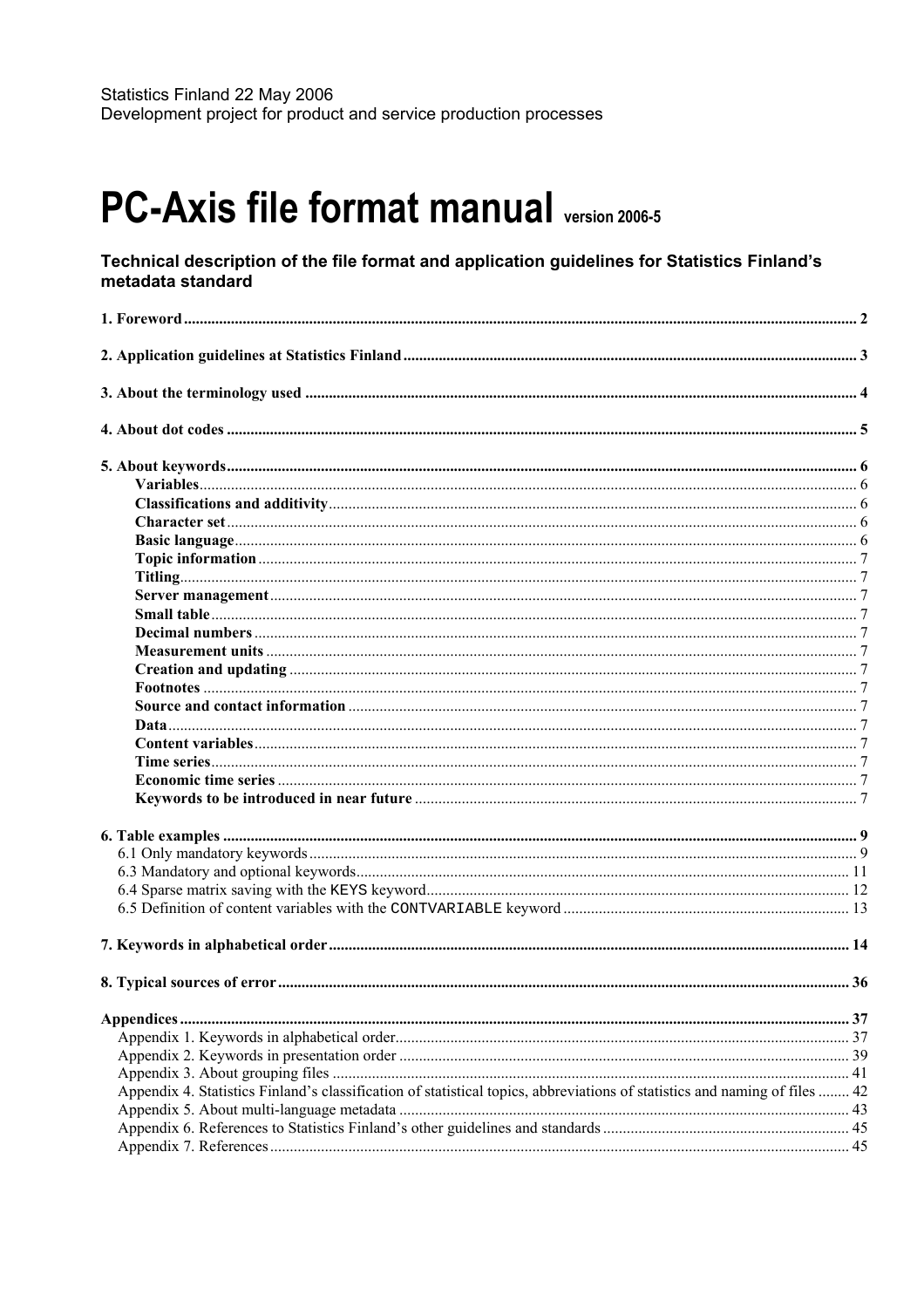# **1. Foreword**

The PC-Axis file is the saving format of a multi-dimensional statistical table (cube). The extension of the file format is .px (e.g. *table.px*). The file is a structured document where so-called keywords are used as initial identifiers of content sections. The file is formed of two main blocks: metadata and data. Some of the keywords used for definition of metadata are mandatory and some optional, the data part is mandatory and **always** the last one in the file.

When all the mandatory keywords of the meta part and their contents and the data are included and technically correctly recorded, the file can be used in all main applications of the PC-Axis product family: PC-Axis, PX-Web, PX-Map and PX-Edit (in what follows these will be referred to as applications). PX-Edit, which is also a correction and revision tool for files, can be used to open files with deficient contents or slightly erroneous syntax, in which case PX-Edit indicates the errors it identifies; for some typical errors it can also suggest corrections. At its simplest, standardisation of a PC-Axis file is done so that the file is opened in PX-Edit and it is saved, when the order and saving format of keywords are standardised. Opening and saving can also be made as a PX-Edit batch function.

**This extensive version of the document is primarily intended as guidelines and a manual for designers and programmers of applications producing PC-Axis files**. The document is meant to be not only a comprehensive description of the PC-Axis file format and its application at Statistics Finland but also a description of those specified features of the file format which are not generally in use at Statistics Finland. The document is not complete because it was thought that there was no need to record some outmoded features and rare special cases that were considered unnecessary. Available is also a shorter version of this document describing only those features currently in general use at Statistics Finland.

The document will be updated and specified whenever necessary.

# **6.1 Acknowledgements**

The following workgroup has taken part in making this document possible: Riia *Arvela*, Hans *Baumgartner*, Veli-Matti *Jantunen*, Mia *Kilpiˆ* (translation), Jaakko *Laakso* and Tuula *Taivainen*.

Each of us can be reached via email at: *firstname*.*surname*@stat.fi.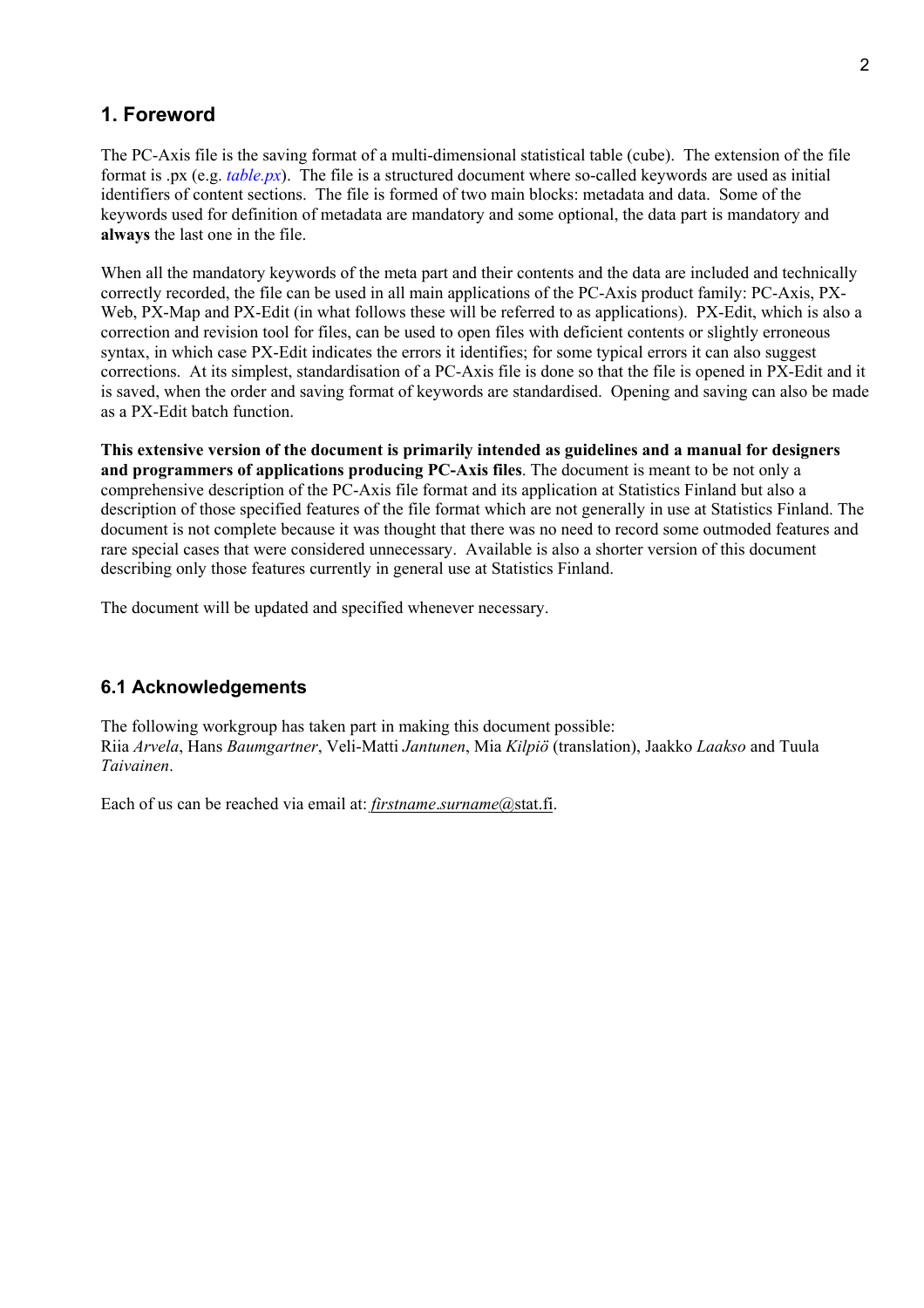# **2. Application guidelines at Statistics Finland**

To improve the quality of metadata and usability of statistics **an internal standard has been specified at Statistics Finland** as application guidelines for keywords, which is more demanding and extensive than the mandatory amount of metadata required for mere technical functionality.

The guidelines lay considerable weight on the metadata needed in the control of product processes and archiving and cataloguing of tables. For this purpose, some new keywords related to the creation and updating of tables have been added to the file specification by Statistics Finland. Even if the present applications did not quite yet meet them in all respects, they should be fulfilled in line with the guidelines, so that archive search functions, for example, can be made to function well in future and cataloguing and classification of table content can be automated. In addition to data management, user interfaces of services will be increasingly based on metadata in the following. Modern web distribution systems, such as PX-Web, create service user interfaces automatically on the basis of metadata. Each content producer must bear in mind that poor or deficient metadata will be visible for customers as a poor user interface of the web service as well.

Each keyword is dealt with one at a time. For the sake of technical functionality, mandatory keywords are indicated in the keyword titles with the text *mandatory* and those mandatory at Statistics Finland with the text *mandatory (SF).* Some keywords are recommended for use and then they are marked as *recommended (SF).* Keywords given with the text *in special cases (SF)* may be important or useful only in certain services. Their mode of use should be discussed with the information services that standardise services and IT services that maintain the servers. To simplify and lighten the processes the general **recommendation** is that only those features be used that are marked as *mandatory* or *mandatory (SF).*

No separate application guidelines have been compiled for time series keywords. They are mostly processing rules guiding applications that can be utilised especially when the px file format is the common source of various transfer formats, such as GESMES and Aremos, and the PC-Axis application is used as a transformer to produce these transfer modes.

A summary of the main information on all keywords is compiled in the table (**Virhe. Kirjanmerkkiä ei ole määritetty.**), where the PC-Axis column shows the mandatory specifications for technical functionality and the SF standard column the quality requirement of metadata demanded of all Statistics Finland's database services.

Separate instructions have been issued on naming of files, building of topic directories of the database service, application of standard classifications and PC-Axis groupings based on them, which are available on Statistics Finland's Intranet (StatFin2006-intra).

The technical correctness of files can be checked with PX-Edit.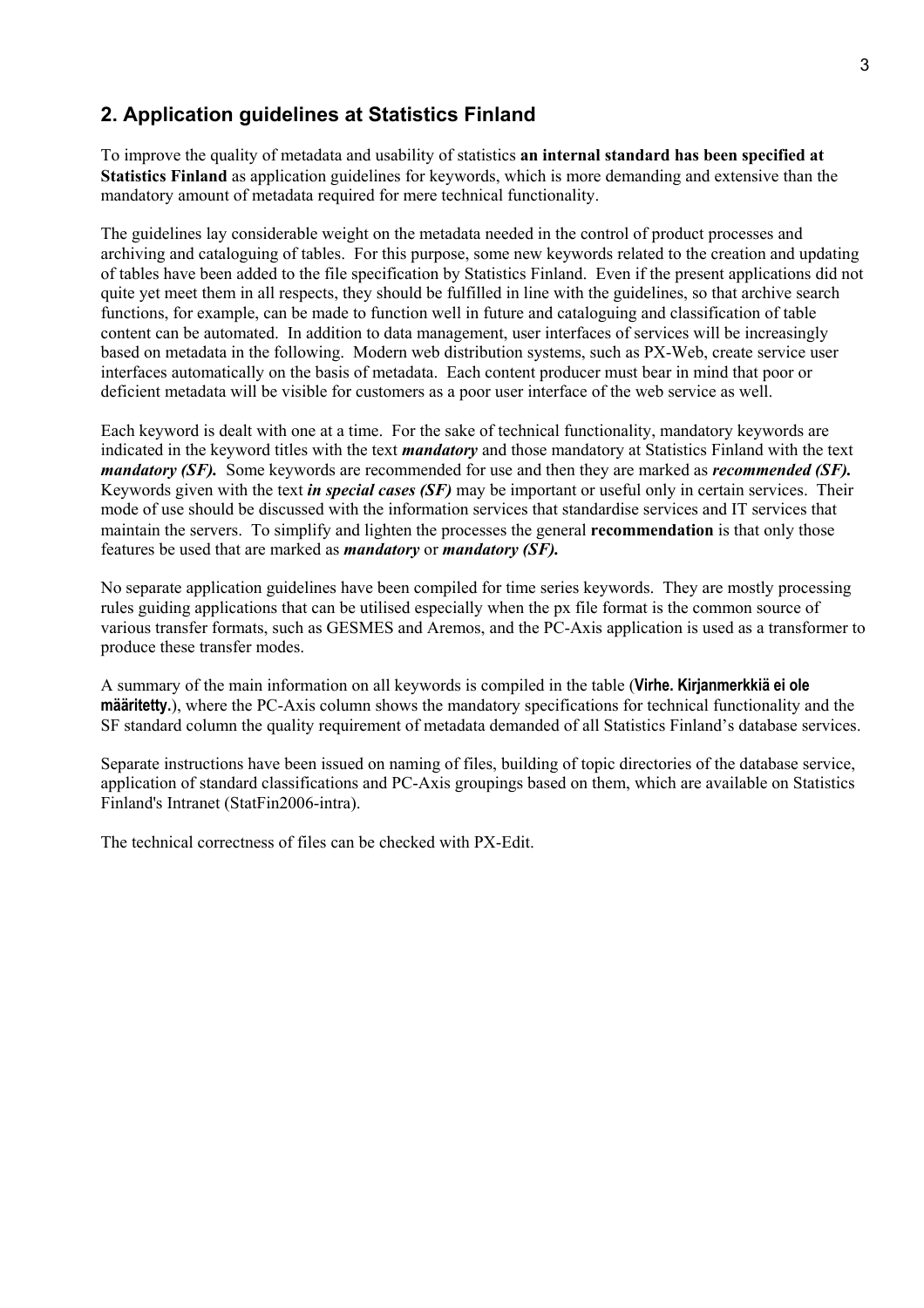# **3. About the terminology used**

A **cube** refers to a multi-dimensional table (array) created as a result of cross-tabulation of several variables. Different dimensions of the statistical cube (classifications) are called **variables** in PC-Axis. Variables are described in PC-Axis with keywords STUB (row variables) HEADING (column variables). It is also possible to create a variable consisting of various content variables; the keyword CONTVARIABLE is used for this.

The variable is divided into **values**, which are expressed as texts and possible codes. The values of variables (classes, headings) are indicated by variable with the VALUES and codes with the CODES keywords.

No leading or tailing spaces must be used in variable names and value or code texts, and dots should be used in place of spaces especially when showing the hierarchy. Use of some special characters should also be avoided (tabulator, quotation marks, parentheses and brackets and semi-colons), because applications may interpret such notations undesiredly. The number sign (#) is used in PC-Axis to show applications the text line feeds, so it must not be used for any other purpose.

The numerical values of a statistical table are given in the numerical table following the DATA keyword. The decimal separator of the figures is a full stop, the minus sign is in front of a negative figure and thousand separators are not used. The figures are separated from one another with space or tabulator. The end of each data row must have a space before the line feed. In addition to numerical values, missing, masked or other hidden information can be expressed in PC-Axis data part by means of so-called **dot codes.**

The grouping and summing of variables in PC-Axis tables can be managed with separate **grouping files**. A variable in a file may be connected to a shared grouping file by means of a separate value group keyword. Further information is available in the description of the keyword DOMAIN and in Appendix 3.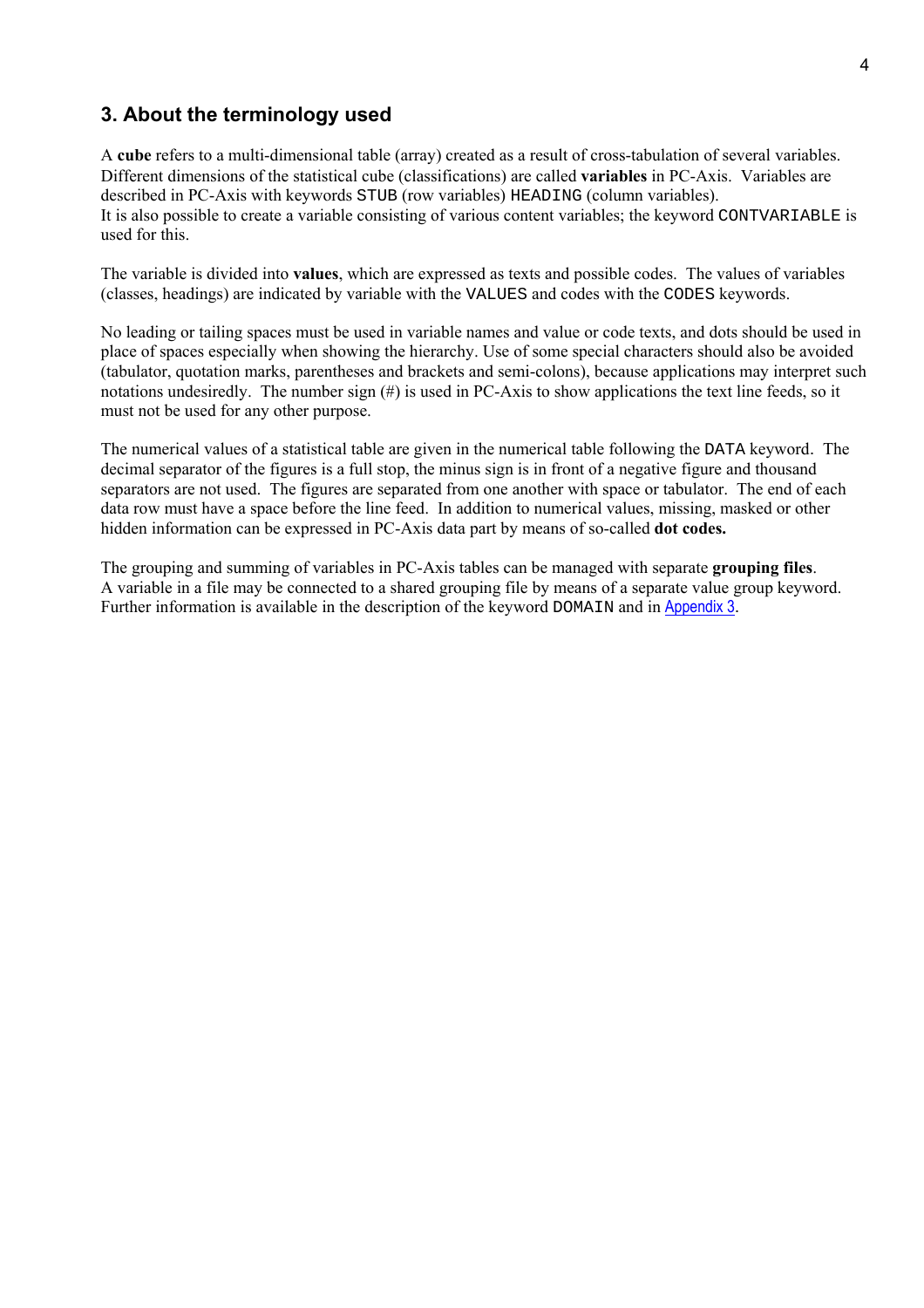# **4. About dot codes**

**Dot codes** describe missing, masked or other such data that cannot be presented. Dot codes are limited by quotation marks, and a code can have from one to six dots ("." - "......").

**NB** PC-Axis applications do not control for which purpose dot codes are used.

In addition to dot codes, a **dash code** is used as a special notation: "-". The dash code is interpreted in old application versions as zero and saved as zero. Then it cannot be known afterwards whether the original file had the value **"-"** or 0. Therefore the dash code should not be used for any other purpose, and a four-dot dot code should be used for 'magnitude nil' " . . . . ". The newest application versions treat a dash code as socalled sharp null (exact zero) and save it back to a dash code.

*Statistics Finland's application guideline: The following notations in accordance with the Official Statistics of Finland standard accepted in 2005 are in use:*

- 0.0 Magnitude less than half of unit employed (not working properly in PC-Axis)
- **"." Category not applicable**<br>".." **Data not available or too**
- **".." Data not available or too uncertain for presentation**
- **"..." Data subject to secrecy**
- **"...." Magnitude nil (do not use a dash!)**
- "....."

"......"

"-" Magnitude nil (do not use in PC-Axis because it is interpreted as zero).

When using **mask codes** the code specifications should always be included in the table footnote. The used masking rule or the reason for masking must also be given for masked data, for example: data masked, because less than 3 observations.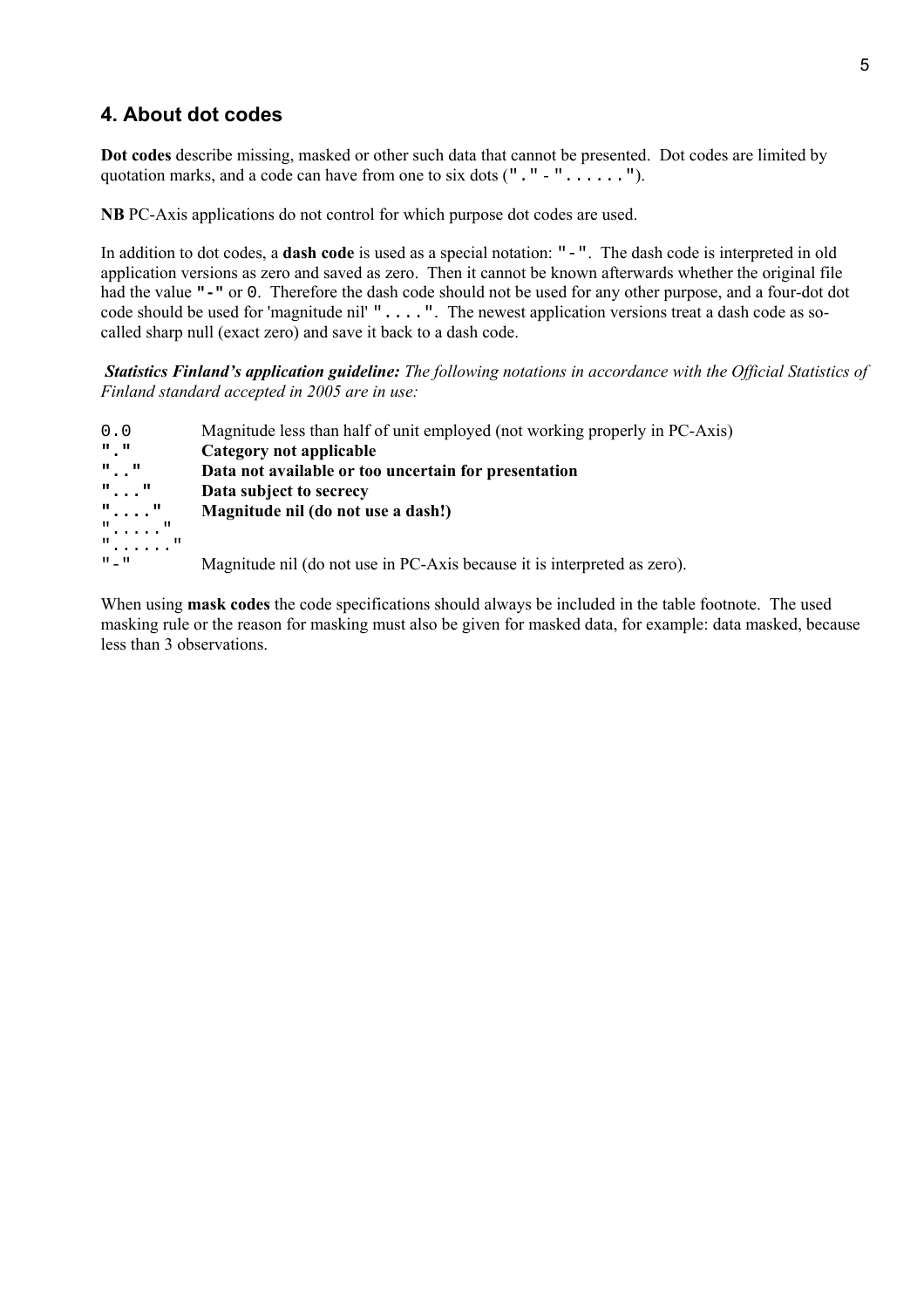# **5. About keywords**

The PC-Axis file is built of keyword specifications, which consist of the keyword part, equality sign, keyword value and **semi-colon**, which always ends the specification. Because of their mutual dependency, keywords must be in a certain **order** shown in Appendix 2. The last keyword of the file is always DATA. Own, nonstandard keywords can be specified but it is recommended **not** to use them!

Keywords are either table, variable, value or cell-specific or special keywords. The keyword part has a keyword given in uppercase, followed by a possible extension in parentheses. In multi-language tables keywords may be followed by a language code in brackets before the extension (see Appendix 5).

- a table-specific keyword has the form KEYWORD=
- a variable-specific keyword has the form KEYWORD("Variable")=
- a value-specific keyword has the form KEYWORD("Variable","Value")=
- the form of cell and special keywords is given in the specifications of each keyword (e.g. CELLNOTE).

The value of the keyword is given in quotation marks, such as KEYWORD="text". Quotation marks are not used for numerical or YES/NO type keywords. The content of some keywords (e.g. footnotes) may be shown in multiple lines in applications, then the # character is used as the line feed character.

#### **Semi-colons, quotation marks or other special characters (e.g. tabulator) should not be used in the value texts of keywords.**

If the keyword value is split into several lines, the line to be split is ended in a quotation mark (before line feed) and the next line is started with a quotation mark. If possible, word space should be selected as the splitting point. Lists (e.g. VALUES) are split so that the comma separating the elements of the list remains as the last character of the list to be split.

**NB** For historical reasons, treatment of some keywords differs from the general rules (mandatoriness, maximum lengths of value texts, etc.) and the use of some has clearly been outdated.

#### **Variables**

Variables are described directly as row and column variables, so the combined content of the keywords STUB (row variables) and HEADING (column variables) is a list of all variables in the table. At the same time the **arrangement** (pivot) of the variables in the table default view is shown and it is determined in which order the numerical cells of the table should be located in the data part.

#### **Classifications and additivity**

The classifications (variable values) are defined with the keywords VALUES and CODES. The **additivity** of variables is controlled with the keywords AGGREGALLOWED and ELIMINATION. The files related to the grouping of variables are defined with the keyword DOMAIN.

The map template for the area variable is defined with the keyword MAP.

Obsolete keywords DOUBLECOLUMN, PRESTEXT and PARTITIONED are used for showing variable values and codes and for presenting area sub-hierarchies. The presentation of dot codes, dot code sum and dash code can be defined with the keywords DATASYMBOL1 - DATASYMBOL6, DATASYMBOLSUM and DATASYMBOLNIL.

#### **Character set**

The keywords CHARSET and CODEPAGE are used for managing the character set.

#### **Basic language**

The basic language is indicated with the keyword LANGUAGE and the languages contained in a multi-lingual table with the keyword LANGUAGES. PC-Axis compatibility is indicated with the AXIS-VERSION keyword.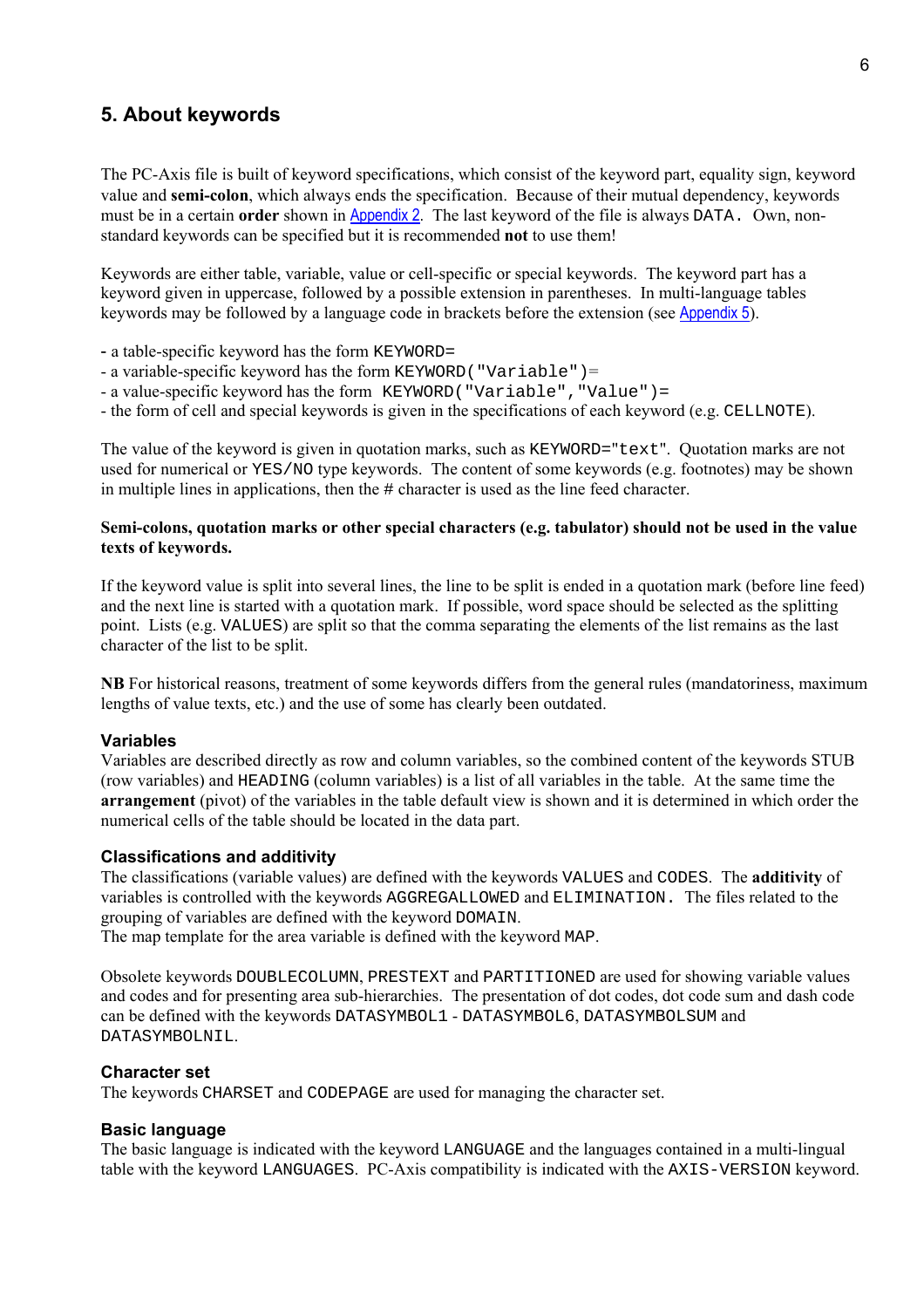#### **Topic information**

The information on statistical topics is managed with the keywords SUBJECT-AREA, SUBJECT-CODE, DATABASE and MATRIX.

#### **Titling**

Table titling is controlled with the keywords TITLE, DESCRIPTION, DESCRIPTIONDEFAULT and CONTENTS.

#### **Server management**

The keywords PX-SERVER and DIRECTORY-PATH are suitable for server management.

#### **Small table**

A small table can be made open direct in PC-Axis with the AUTOPEN keyword.

#### **Decimal numbers**

Saving of decimal numbers and presentation of decimals is directed with three keywords. The number of saved decimals (DECIMALS) can be higher than the precision shown in the applications (SHOWDECIMALS). Part of the values can also be set a presentation precision differing from the general setting (PRECISION).

#### **Measurement units**

Measurement units are given with the keyword UNITS.

#### **Creation and updating**

Information about the creation and updating of the table is indicated with the keywords CREATION-DATE and LAST-UPDATED, updating times can also be given with the keywords NEXT-UPDATE and UPDATE-FREQUENCY.

In px files timestamps are marked as  $CCYYMMDD$  hh:mm.

#### **Footnotes**

The keywords NOTE, NOTEX, VALUENOTE, VALUENOTEX, CELLNOTE, CELLNOTEX, DATANOTECELL and DATANOTESUM are used for management of different level footnote information in the table.

#### **Source and contact information**

Source and contact information can be defined with the keywords SOURCE and CONTACT.

#### **Data**

The data part is given with the keyword DATA. The data part can be presented in so-called sparse matrix format using the KEYS keyword. The rare keyword CONFIDENTIAL is used for management of the data mask rule, which is **not** recommended for use.

#### **Content variables**

Handling of content variables is solved in PC-Axis with the keyword CONTVARIABLE. The keyword is used to define the variable that classifies the content of the table and whose values are content variables. The range of use for certain keywords changes at the same time from table into variable-based, whereby only the name of the content variable is written in the variable specification of the keyword (see example 6.5).

#### **Time series**

The time series is defined with the keyword TIMEVAL.

#### **Economic time series**

A set of special keywords are used for economic time series: BASEPERIOD, CFPRICES, DAYADJ, REFPERIOD, SEASADJ and STOCKFA. If the content variable (CONTVARIABLE) is defined, the keywords for economic time series are repeated for each content variable value.

#### **Keywords to be introduced in near future**

The PC-Axis format will include a group of keywords which had not yet been tested when this document was completed, so their function may differ from the instructions given here. They include: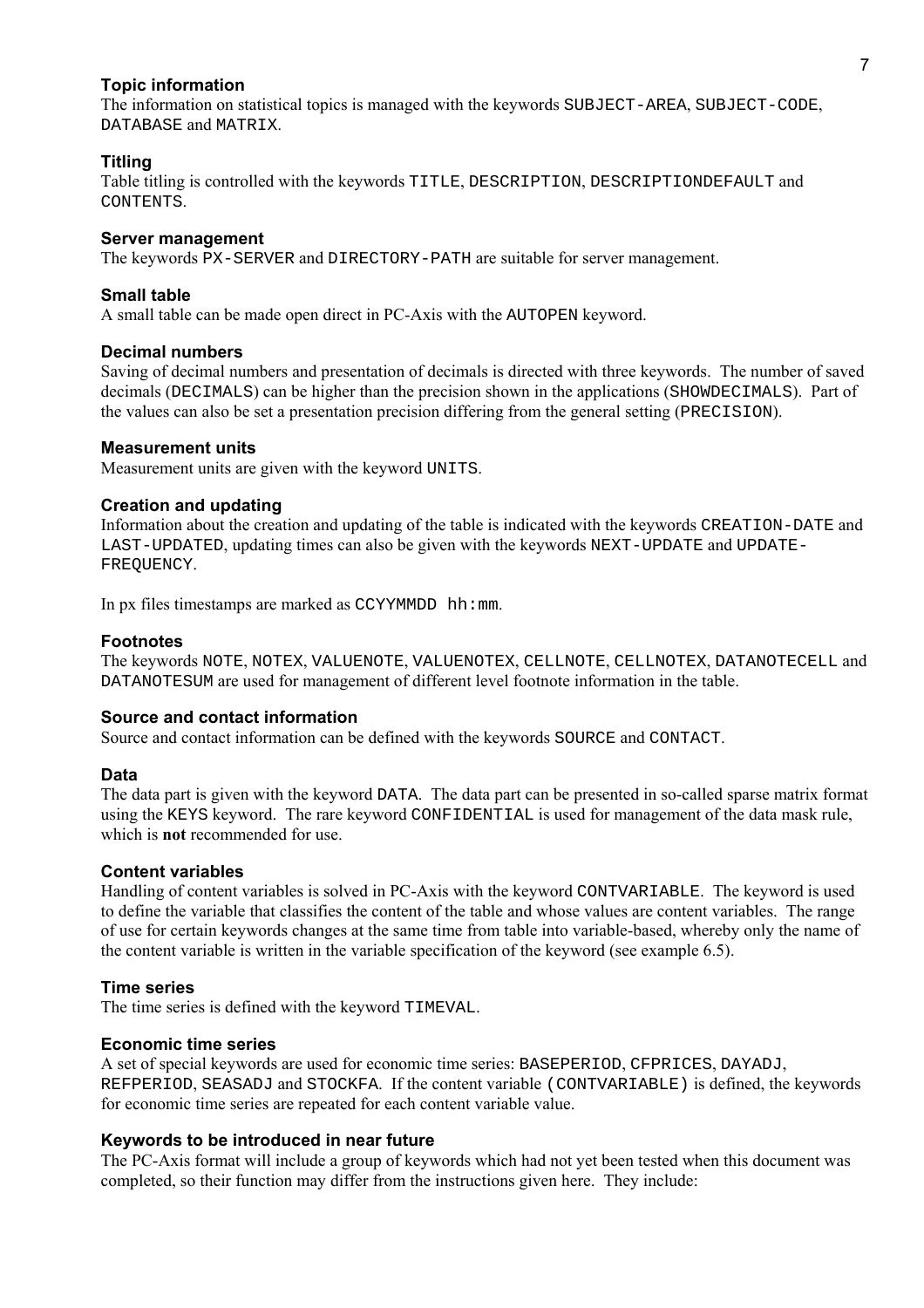DATANOTECELL, DATANOTESUM, DATASYMBOL1, DATASYMBOL2, DATASYMBOL3, DATASYMBOL4, DATASYMBOL5, DATASYMBOL6, DATASYMBOLNIL, DATASYMBOLSUM, DIRECTORY-PATH, INFO, NEXT-UPDATE, PX-SERVER and UPDATE-FREQUENCY.

There is so far only little information about the following coming keywords, so guidelines will be issued on them later on.

| DEFAULT-GRAPH. | to express the default graph type to be attached to the table in PX-Web;       |
|----------------|--------------------------------------------------------------------------------|
| LINK.          | to attach an external web link to the table;                                   |
| SURVEY.        | to indicate the method using in acquiring basic information for the table; and |
| VARIABLE-TYPE. | meant to be used for indicating the type of variable (e.g. for time series     |
|                | and area variables).                                                           |

In addition, there will be a keyword for individualising the table during its life cycle (TABLE-ID?) and a set of keywords used for expressing and processing the variable hierarchy.

This document will be supplemented when more detailed information is available on the keywords in question.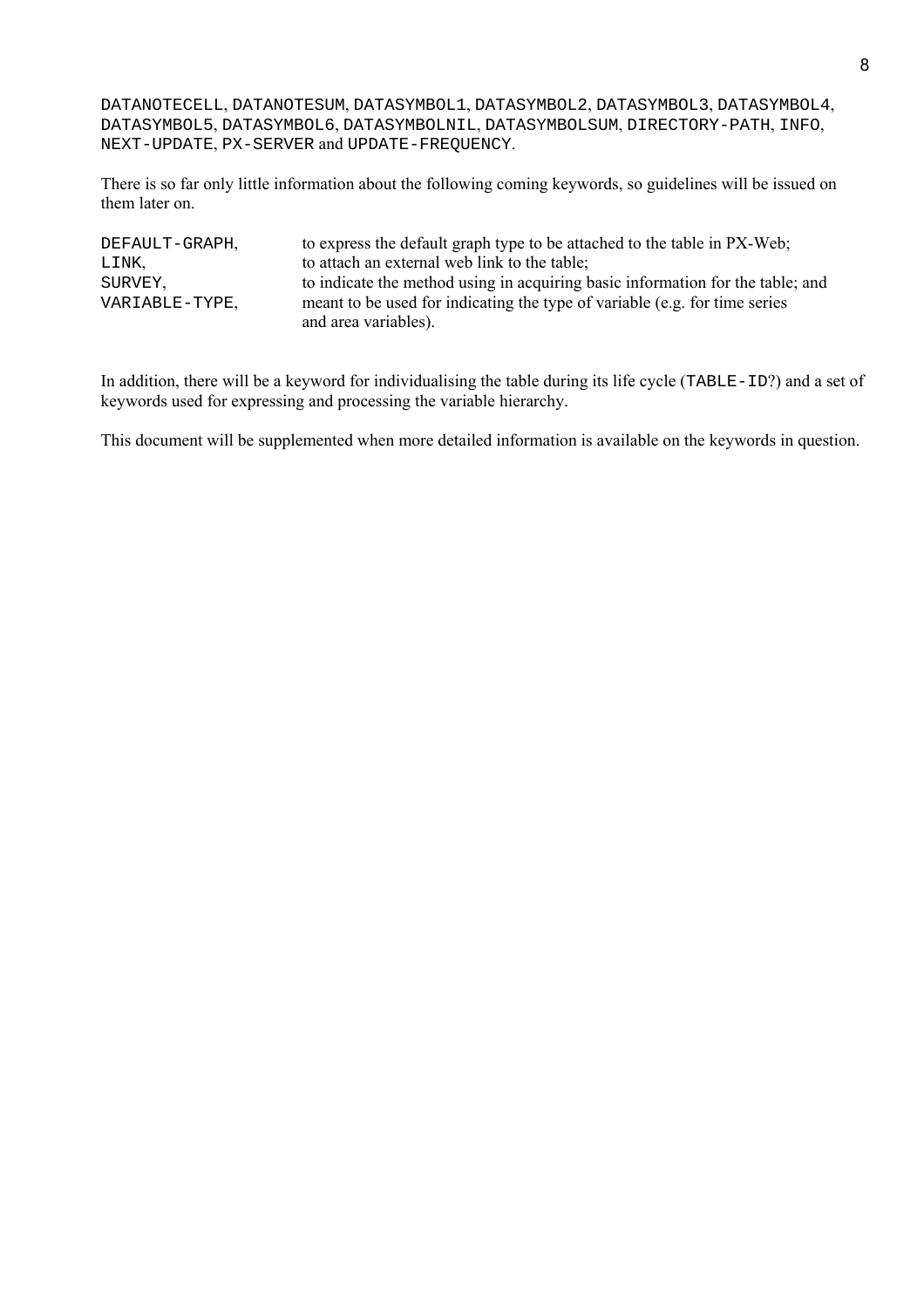### **6. Table examples**

#### **6.1 Only mandatory keywords**

To attain a technically functioning statistical cube, only 13 mandatory keywords are needed. Such a px file functions technically in applications, but its metadata are fairly scarce from the viewpoint of users. It is suitable as a preform whose metadata can be supplemented by means of PX-Edit, for example.

```
CHARSET="ANSI";
AXIS-VERSION="2000";
DECIMALS=0;
MATRIX="vaerak";
SUBJECT-CODE="VRM";
SUBJECT-AREA="Väestö";
TITLE="Väestö 31.12. muuttujina Sukupuoli, Kunta, Vuosi ja Siviilisääty";
CONTENTS="Väestö 31.12.";
UNITS="Henkilöä";
STUB="Sukupuoli","Kunta";
HEADING="Vuosi","Siviilisääty";
VALUES("Sukupuoli")="Sukupuoli yhteensä","Miehet","Naiset";
VALUES("Kunta")="Espoo","Helsinki","Vantaa";
VALUES("Vuosi")="2001","2002";
VALUES("Siviilisääty")="Siviilisääty yhteensä","Naimaton","Naimisissa";
DATA=
57516 43030 100546 57516 43030 100546
144564 85339 229903 144564 85339 229903
47131 33688 80819 47131 33688 80819
53821 43375 97196 53821 43375 97196
151536 86184 237720 151536 86184 237720
44071 33935 78006 44071 33935 78006
111337 86405 197742 111337 86405 197742
296100 171523 467623 296100 171523 467623
91202 67623 158825 91202 67623 158825;
```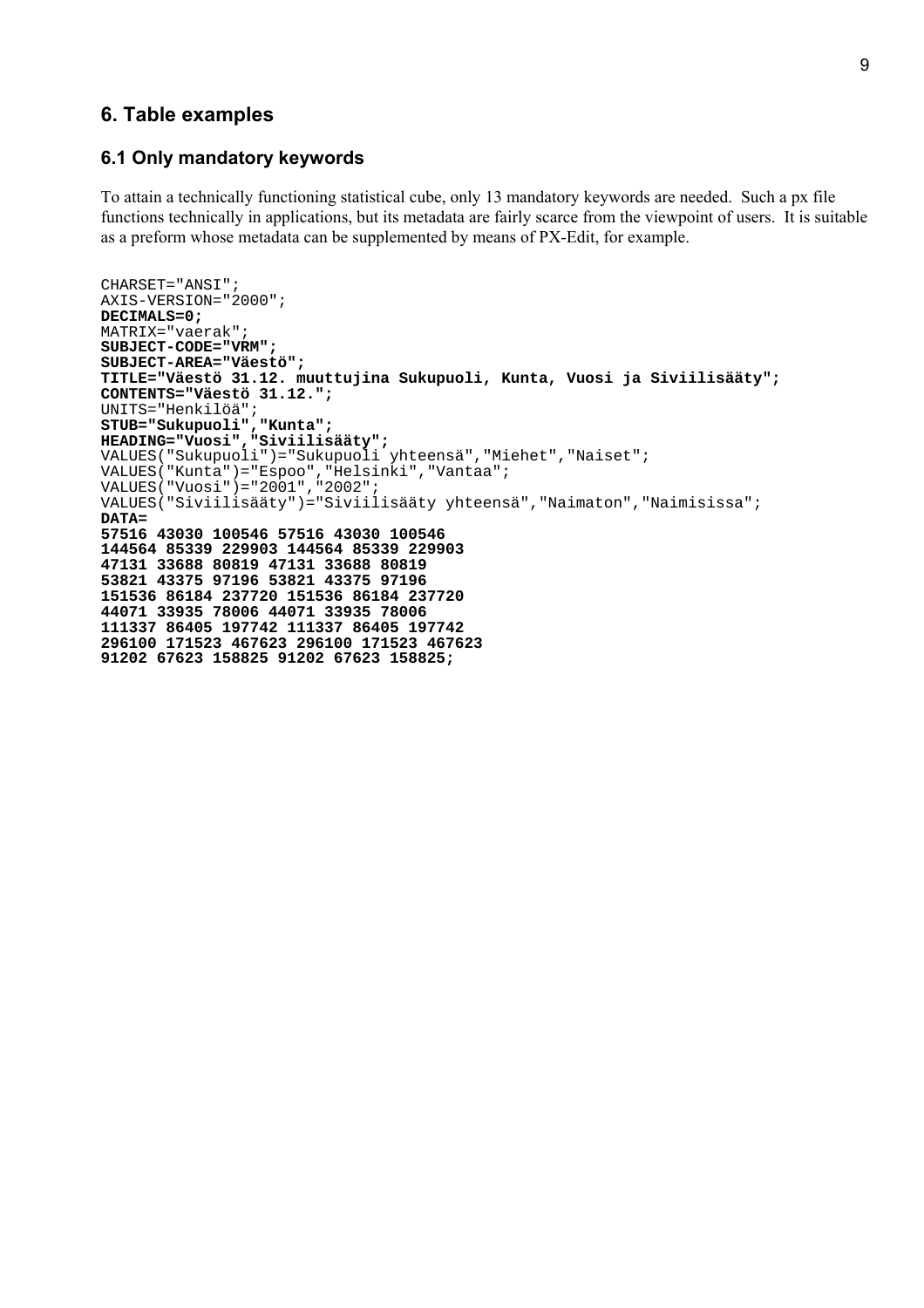#### **6.2 All keywords required for Statistics Finlandís databases**

This table includes all the keywords mandatory in Statistics Finland's databases and some recommended keywords, such as NOTE. Such a file may contain more information for reading, and it can also be more easily further processed with a computer, since all classifications have classification codes, for instance.

```
CHARSET="ANSI";
AXIS-VERSION="2000";
LANGUAGE="fi";
CREATION-DATE="20001212 11:00";
DECIMALS=0;
SHOWDECIMALS=0;
MATRIX="vaerak";
COPYRIGHT=YES;
SUBJECT-CODE="VRM";
SUBJECT-AREA="Väestö";
DESCRIPTION="Väestö 31.12.2003";
TITLE="Väestö 31.12.2003 muuttujina Sukupuoli, Kunta ja Siviilisääty";
CONTENTS="Väestö 31.12.2003";
UNITS="Henkilöä";
STUB="Sukupuoli","Kunta";
HEADING="Siviilisääty";
VALUES("Sukupuoli")="Sukupuoli yhteensä","Miehet","Naiset";
VALUES("Kunta")="Espoo","Helsinki","Vantaa";
VALUES("Siviilisääty")="Siviilisääty yhteensä","Naimaton","Naimisissa";
CODES("Sukupuoli")="S","1","2";
CODES("Kunta")="049","091","092";
CODES("Siviilisääty")="S","1","2";
LAST-UPDATED="20040319 09:00";
CONTACT="Tilastokeskus, Väestötilastopalvelu#Postiosoite:"
"Väestötilastopalvelu, #PL 4A, 00022 Tilastokeskus#Puhelin: (09) 1734 3590"
"#Faksi: (09) 1734 #3251#Yhteyshenkilö: Nicola Brun#Sähköposti:"
"#vaestotilasto.palvelu@tilastokeskus.fi#<A HREF=http://tilastokeskus.fi/ "
"TARGET=_blank>Linkki tilastokeskuksen kotisivulle</A>'";
SOURCE="Tilastokeskus";
INFOFILE="vaerak";
NOTE="Vuodesta 2002 lähtien on siviilisäätytietoihin lisätty rekisteröidyt"
"parisuhteet...";
DATA=
197742 111337 86405
467623 296100 171523
158825 91202 67623
100546 57516 43030
229903 144564 85339
80819 47131 33688
97196 53821 43375
237720 151536 86184
78006 44071 33935;
```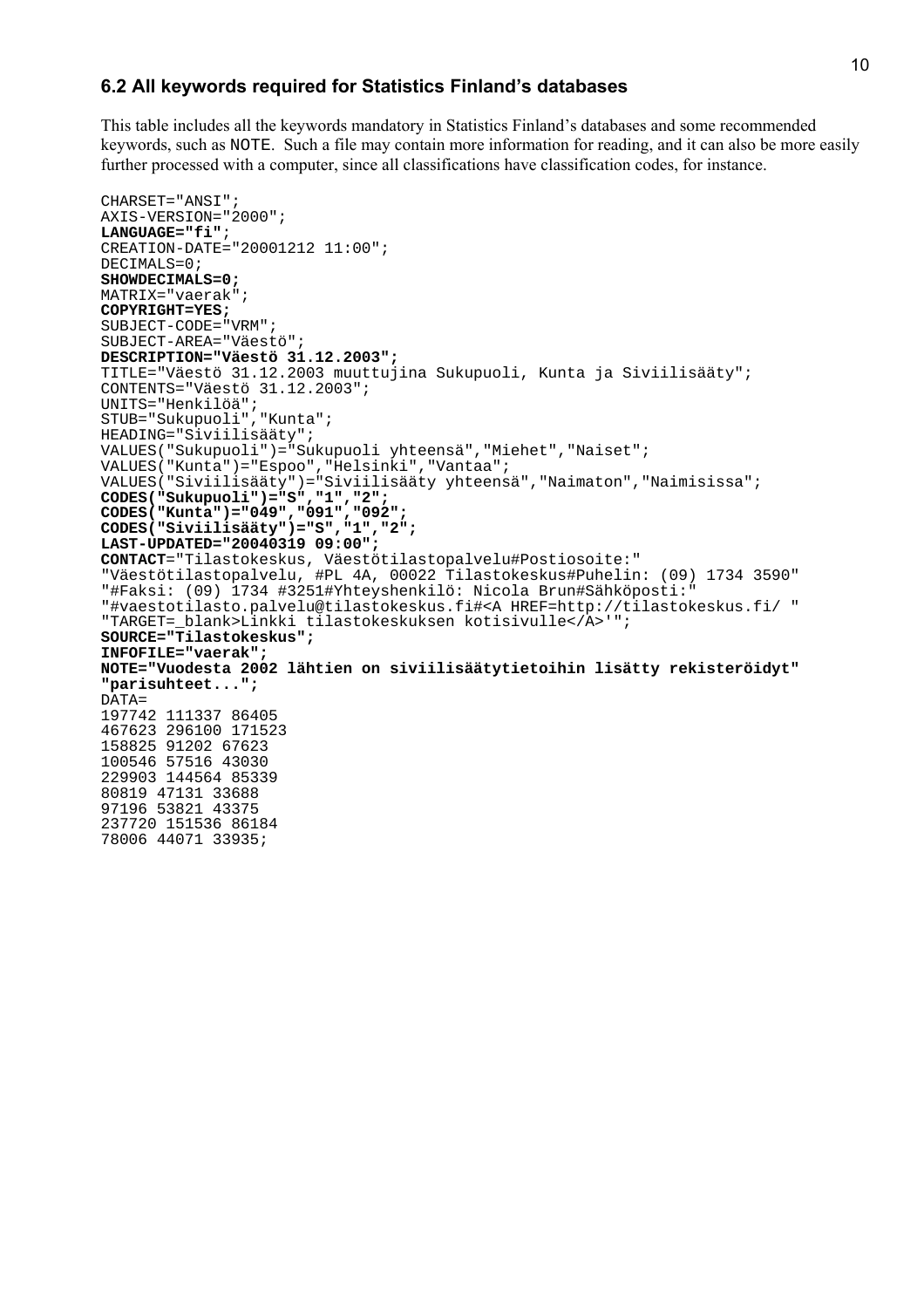#### **6.3 Mandatory and optional keywords**

In the following example the file includes aggregation rules and processing rules of already calculated sums (ELIMINATION):

- if the user does not choose anything from the gender variable, the application calculates the sum of genders and shows it

- if the user does not choose anything from the area variable, the application shows the already calculated sum for the whole country.

The table also has an example of a variable-specific footnote (explanation of marital status) and of a valuespecific footnote, which in this case is directed to all data on the area ESPOO.

```
CHARSET="ANSI";
AXIS-VERSION="2000";
LANGUAGE="fi";
CREATION-DATE="19930401 12:10";
DECIMALS=0;
MATRIX="vaerak";
COPYRIGHT=YES;
SUBJECT-CODE="VRM";
SUBJECT-AREA="Väestö";
DESCRIPTION="Väestö 1990-1992";
TITLE="Väestö muuttujina siviilisääty, sukupuoli, alue ja aika";
CONTENTS="Väestö";
UNITS="henkilöiden lukumäärä";
STUB="siviilisääty","sukupuoli";
HEADING="alue","aika";
VALUES("siviilisääty")="naimisissa","naimaton","eronnut","leski";
VALUES("sukupuoli")="mies","nainen";
VALUES("alue")="Koko maa","Helsinki","Espoo";
VALUES("aika")="1990","1991","1992";
TIMEVAL("aika")=TLIST(A1),"1990","1991","1992";
CODES("siviilisääty")="1","2","3","4";
CODES("sukupuoli")="1","2";
CODES("alue")="SSS","091","049";
ELIMINATION("alue")="Koko maa";
ELIMINATION("sukupuoli")=YES;
LAST-UPDATED="19950209 13:00";
SEASADJ=NO;
CONTACT="Tilastokeskus#PC-Axis-koulutus#fax 09 1734 1234#s-posti pcaxis@stat.fi";
DATABASE="TKDB";
SOURCE="Tilastokeskus";
REFPERIOD="Viiteajankohta on 31. joulukuuta joka vuosi";
INFOFILE="vaerak";
NOTE("siviilisääty")="Siviilisääty on riippuvainen väestölaskennan "
"rekistereistä. Naimisissa olevat yhdessä asuvat merkitään naimisissa "
"oleviksi. Muut yhdessä asuvat kuuluvat naimattomiin";
VALUENOTE("alue","Espoo")="Tähän selitystä Espoon datasta#ja selitys "
"jaetaan näytössä usealle riville.#Tästä alkaakin jo kolmas selitysrivi";
DATA=
   (data are not listed here)
```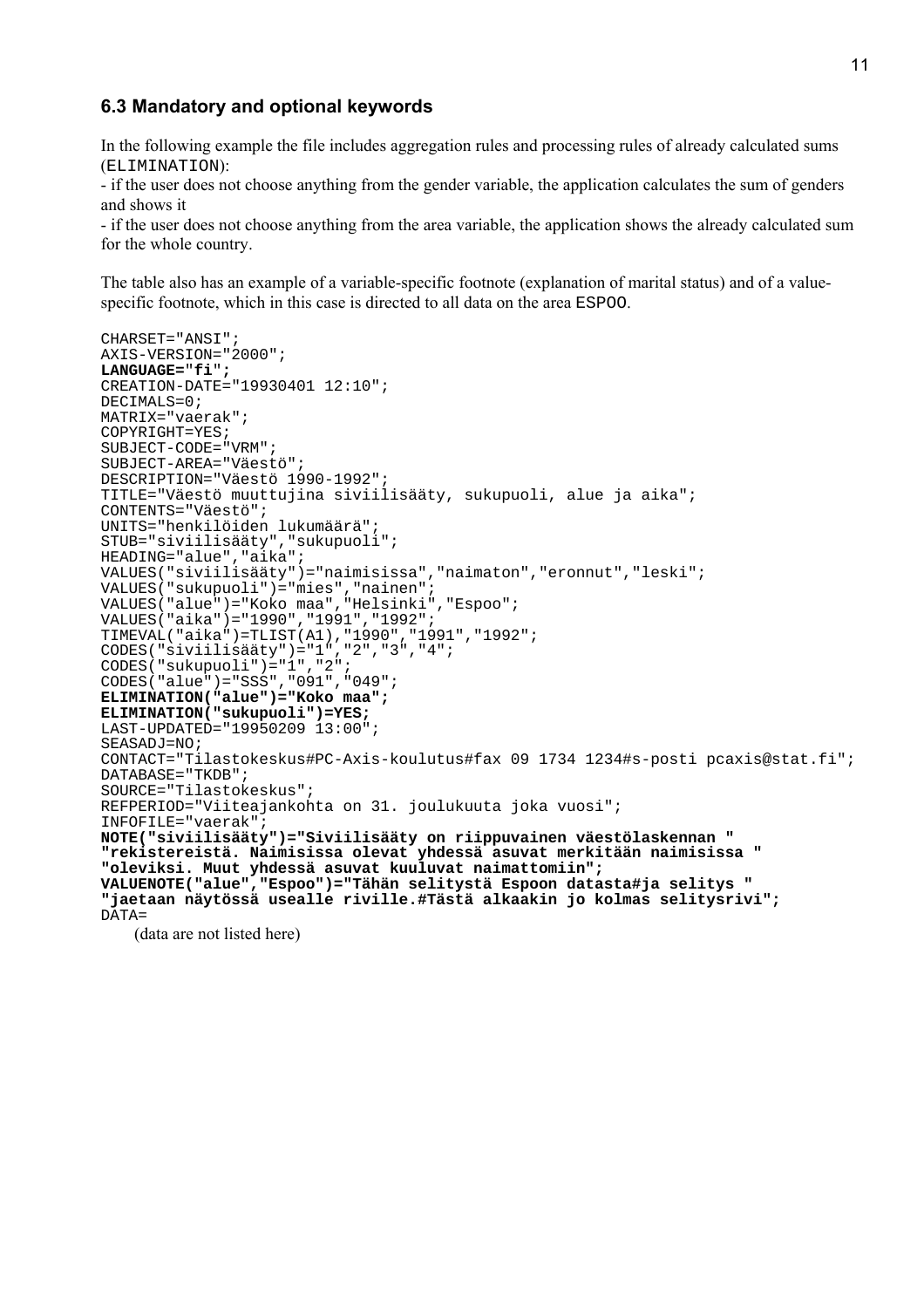#### **6.4 Sparse matrix saving with the KEYS keyword**

A PC-Axis table can be saved in so-called sparse matrix format, where pure zero lines are not saved in order to save space. Sparse matrix saving is controlled with the keyword KEYS, which must be given to each row variable. The value of the keyword is either VALUES or CODES, and the key recorded in the rows of the data part corresponding to the variable is either the corresponding variable value text or code value with apostrophes.

```
CHARSET="ANSI";
AXIS-VERSION="2000";
LANGUAGE="fi";
DECIMALS=0;
SHOWDECIMALS=0;
MATRIX="tyti";
COPYRIGHT=YES;
SUBJECT-CODE="TYM";
SUBJECT-AREA="Työmarkkinat";
DESCRIPTION="T01E Väestö 31.12.2000";
TITLE="T01E Väestö 31.12.2000 muuttujina Osa-alue,"
"Ikä ja Pääasiallinen toiminta/ammattiasema.";
CONTENTS="T01E Väestö 31.12.2000";
UNITS="Henkilö";
STUB="Osa-alue","Ikä";
HEADING="Pääasiallinen toiminta/ammattiasema";
VALUES("Osa-alue")="049 Espoo","078 Hanko-Hangö","091 Helsinki",
"092 Vantaa","106 Hyvinkää";
VALUES("Ikä")="0-6","7-14","30-34";
VALUES("Pääasiallinen toiminta/ammattiasema")="Työvoima",
"Työlliset","Palkansaajat";
CODES("Osa-alue")="049","078","091","092","106";
DOMAIN("Osa-alue")="OSAL_01 2002";
INFOFILE="tyti";
KEYS("Osa-alue")=CODES;
KEYS("Ikä")=VALUES;
DATA=
"049","30-34",16064 15324 14660
"078","30-34",560 490 470
"091","30-34",42100 39027 37423
"092","30-34",13215 12358 11806
"106","30-34",2646 2423 2270;
```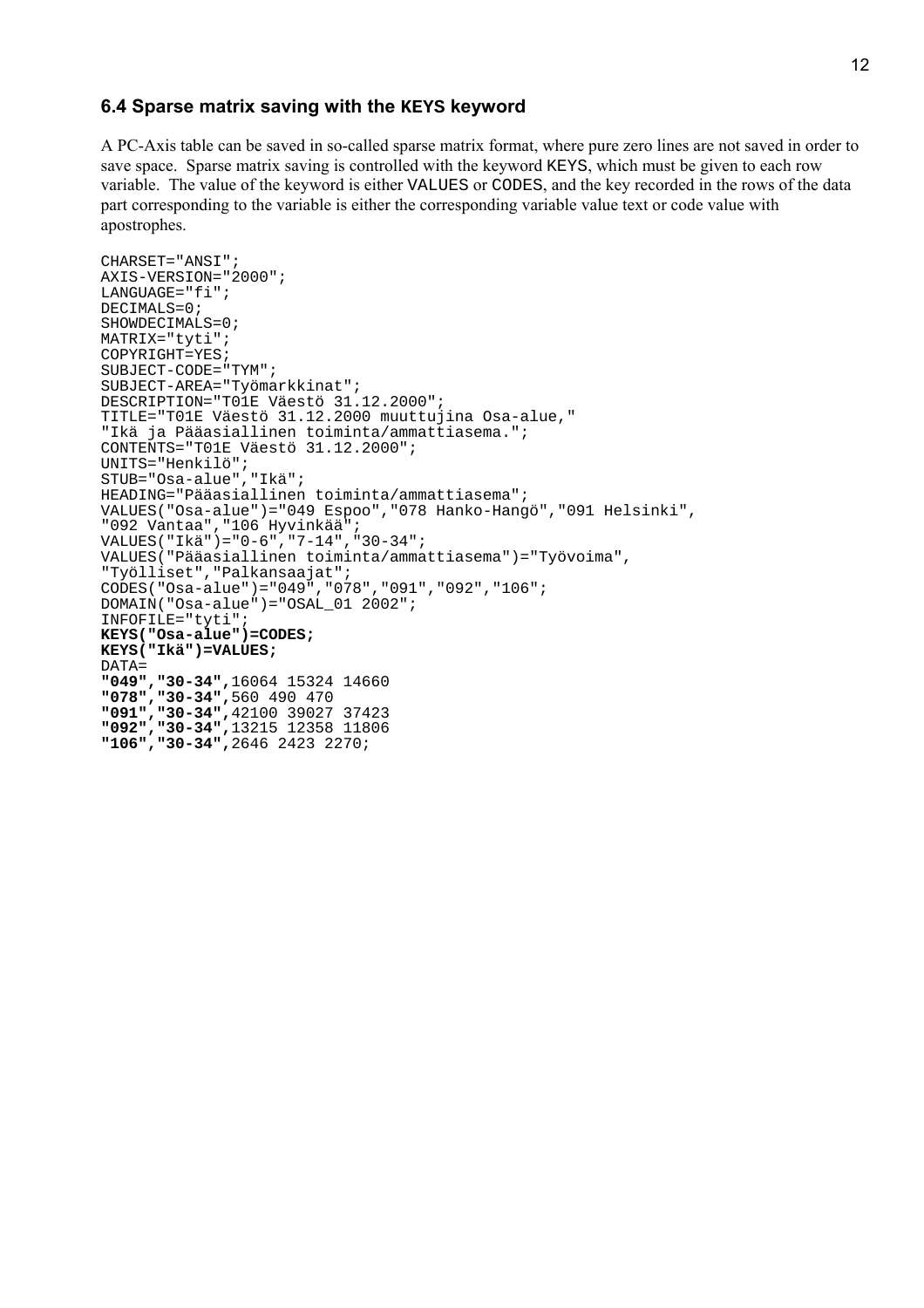#### **6.5 Definition of content variables with the CONTVARIABLE keyword**

The content classifying variable, whose values are content variables, is indicated with the CONTVARIABLE keyword. The range of use for certain keywords at the same time changed from table to **variable**-based, so a value must be given separately for each content variable value; these keywords are: BASEPERIOD, CFPRICES, CONTACT, DAYADJ, LAST-UPDATED, REFPERIOD, SEASADJ, STOCKFA and UNITS.

```
CHARSET="ANSI";
AXIS-VERSION="2000";
LANGUAGE="sv";
CREATION-DATE="20030425 18:21";
DECIMALS=0;
SHOWDFCTMAT.S=0;MATRIX="BE0101F1";
SUBJECT-CODE="BE";
SUBJECT-AREA="Befolkning";
DESCRIPTION="Flyttningar 2000";
TITLE="Flyttningar med region, ålder, kön, tid och typ";
CONTENTS="Flyttningar";
UNITS="antal";
STUB="region","ålder","kön";
HEADING="tid","typ";
CONTVARIABLE="typ";
VALUES("region")="00 Riket";
VALUES("ålder")="2";
VALUES("kön")="män","kvinnor";
VALUES("tid") = "2000";VALUES("typ")="Inflyttade","Flyttningsöverskott","in3";
TIMEVAL("tid")=TLIST(A1),"2000";
CODES("region")="00";
CODES("ålder") = "2";
CODES("kön")="1","2";
CODES("typ") = "typ1", "typ2", "in3";DOMAIN("ålder")="Ålder";
LAST-UPDATED("Inflyttade")="20030212 16:49";
LAST-UPDATED("Flyttningsöverskott")="20030212 16:49";
LAST-UPDATED("in3")="20030212 16:49";
UNITS("Inflyttade")="antal";
UNITS("Flyttningsöverskott")="antal";
UNITS("in3")="ton";
CONTACT("Inflyttade")="Ewa Eriksson, SCB#Tel: 019-17 67 43";
REFPERIOD("in3")="2000";
DATABASE="Sveriges Statistiska Databaser";
SOURCE="Statistiska centralbyrån (SCB)";
INFOFILE="BE0101";
NOTE="Det här är också bra att veta";
DATA=
0 0 0
0 0 0;
```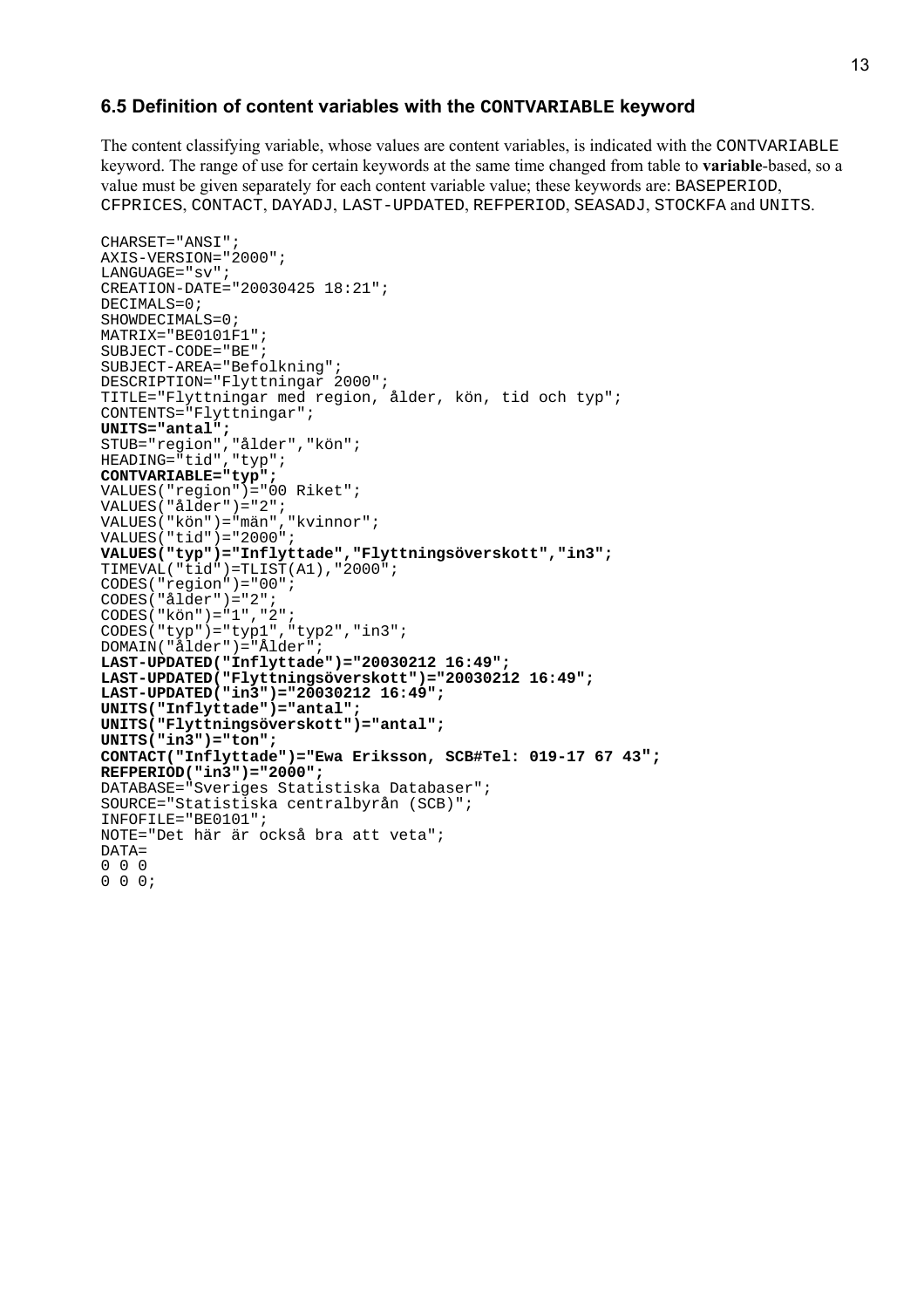# **7. Keywords in alphabetical order**

**AGGREGALLOWED** - in special cases (SF) Metadata type: processing rule

If AGGREGALLOWED=NO, the user cannot aggregate or add values to the table in PC-Axis product family applications. If the keyword specification is missing or gets the value YES, aggregation and addition is allowed.

*Statistics Finlandís application guideline: The table content producer is responsible for the settings of aggregation prevention. Because aggregation prevention does not move to other file formats or applications when transferring, the table footnote should indicate non-aggregated data included in the table.*

*For example, if the table has empty cells on the municipality level because of masking and the ready counted sums for regions and the whole country, the setting prevents the user from calculating the region sums (because the result derived in this way would be lower than the correct result).*

**AUTOPEN** - not in use (SF) Metadata type: processing rule

With the keyword value YES the table can be ordered to open in full in PC-Axis, and the table selection window is not shown. For the time being the keyword does not function in the PX-Web service.

AUTOPEN=YES;

*Statistics Finlandís application guideline: Not used. The user instructions will be updated if PX-Web starts to support the keyword.*

**AXIS-VERSION** - mandatory Metadata type: document metadata/processing rule Maximum length 80 characters.

The PC-Axis version number that reports to the applications the PC-Axis compatibility level of the file.

AXIS-VERSION="2000";

**Statistics Finland's application guideline:** In all currently produced tables the used setting is AXIS-VERSION="2000" *(similarly as* CHARSET="ANSI"*). With the exception of PX-Web, the applications are able to read files of older versions as well. Before old PC-Axis files are imported to the present services they should always be converted, checked and supplemented with PX-Edit, for example.*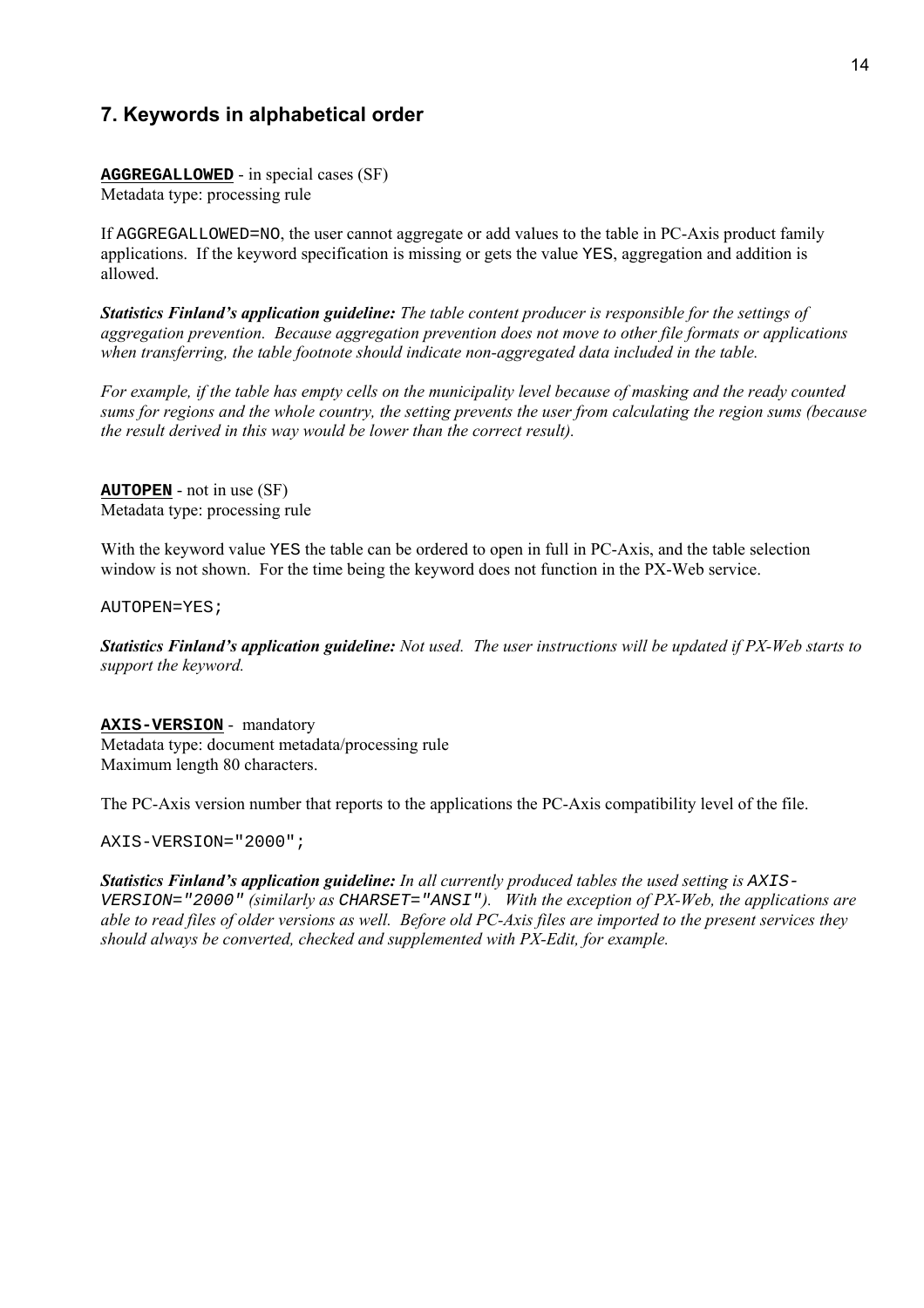#### **BASEPERIOD**

Metadata type: statistical metadata (economic time series keyword)

The keyword specifies the base time period of the time series for indexed series, for instance. Shown in a footnote.

If the content variable is defined, the keyword is repeated for each value of the content variable.

BASEPERIOD="2001=100"; CONTVARIABLE="Export"; BASEPERIOD("Export")="2000";

*Statistics Finlandís application guideline: There is no guideline because Statistics Finland does not so far use PC-Axis production databases where metadata corresponding to time series keywords would be supported.*

**CELLNOTE** - in special cases (SF) Metadata type: statistical metadata

A footnote (additional note) for an individual cell or group of cells. The cell note is given with the variable value and name. If the value is **\***, the note refers to all the values of the variable. It is also possible to give only one value of the variable. The values are given in the variable order according to the STUB and HEADING keywords.

CELLNOTE("\*","\*","Finland","1995")="footnote for Finland";

**CELLNOTEX** - not in use (SF) Metadata type: statistical metadata

As CELLNOTE, but shown automatically when opening a table (similarly as NOTEX).

*Statistics Finlandís application guideline: Not used. In Statistics Finlandís PX-Web servers the mandatory message window of the* CELLNOTEX *text is not activated.*

#### **CFPRICES**

Metadata type: statistical metadata (economic time series keyword)

The keyword is used to indicate whether the data are at current  $(C)$  or fixed  $(F)$  prices. If the content variable is defined, the keyword is repeated for each value of the content variable.

```
CFPRICES="F";
CONTVARIABLE="Costs";
CFPRICES("Costs")="C";
```
*Statistics Finland's application guideline: There is no guideline because Statistics Finland does not so far use PC-Axis production databases where metadata corresponding to time series keywords would be supported.*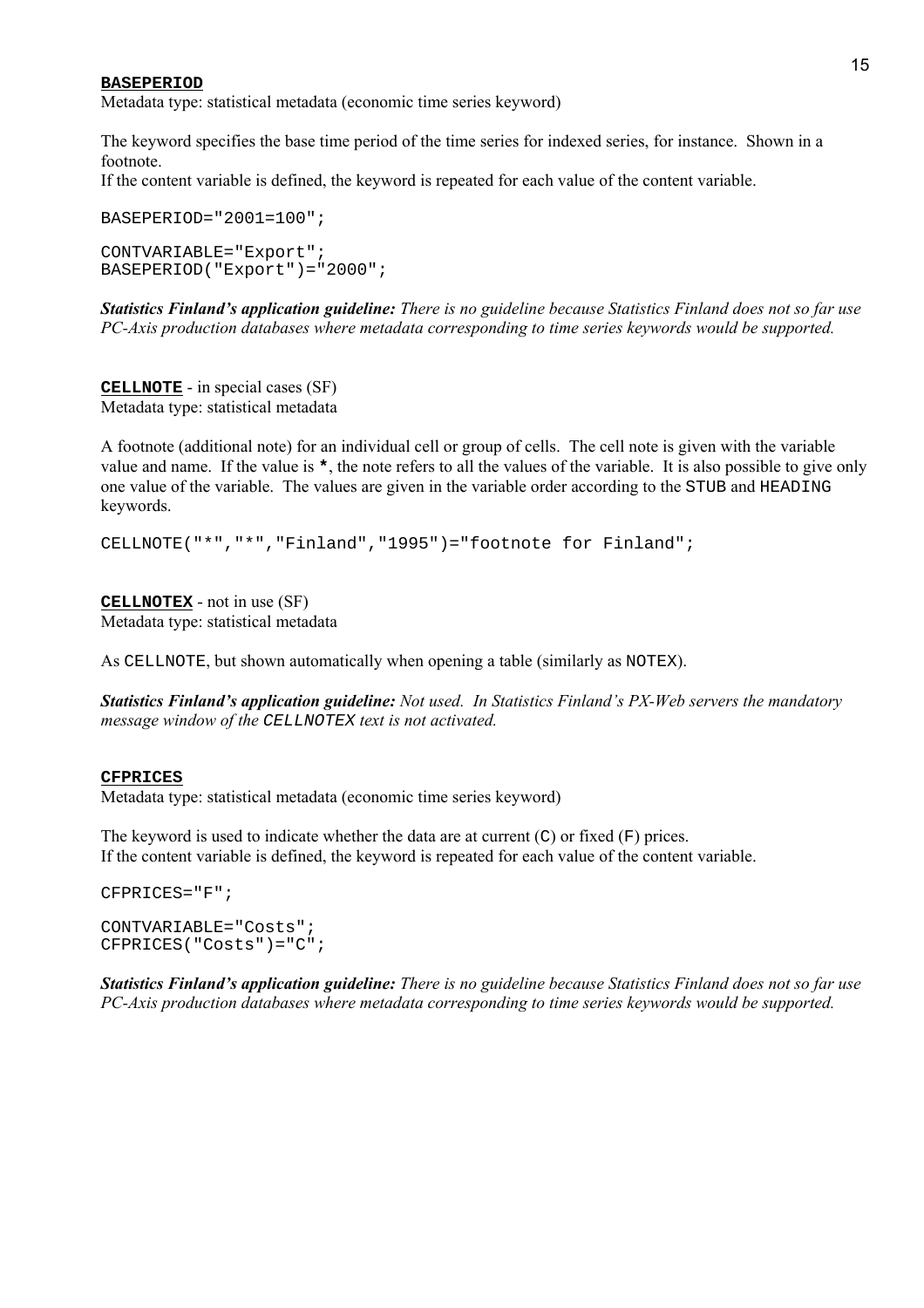**CHARSET** - mandatory Metadata type: document metadata/processing rule

The keyword CHARSET indicates whether the file is saved as a Windows text file. If there is no keyword or its value is other than ANSI, the PC-Axis version 2000 or newer assumes the file to be in DOS format and converts the text automatically into Windows format (this has an effect on the presentation of national characters, for example).

CHARSET="ANSI";

*Statistics Finlandís application guideline: The text saving format is always* CHARSET="ANSI"*. PX-Web does not make the DOS-ANSI conversion automatically, so it always requires use of the ANSI character set. Before old PC-Axis files are imported to the present services they should be converted, checked and supplemented with PX-Edit, for example.*

**CODEPAGE** - not in use (SF) Metadata type: processing rule Maximum length 20 characters

The content of the keyword is used in XML conversions for the specification of the document text format and it will also be used when a new Excel conversion version using this setting is completed. The default value is  $TSO-8859-1$ .

CODEPAGE="ISO-8859-1";

*Statistics Finlandís application guideline: Will be introduced and instructed if necessary when the applications have a new Excel output version.*

**CODES** - mandatory (SF) Metadata type: statistical metadata Maximum length of one code text is 256 characters.

The codeword CODES is used when the variable classes are given codes in addition to headings (VALUES). The codes are in quotation marks and they are separated by commas. The codes have to be **unique** and the code list must be complete. If the list is divided into several lines, line feed is made after the comma separating the codes.

```
CODES("Municipality")="SSS","004","005","006","009","010","015","016",
"017","018","019","035","040","043","044","045","046","047","049","050";
```
*Statistics Finlandís application guideline: Official codes are used as classification codes. Uppercase S letters are always entered as the code for total sum according to the code length. For example, when the code has three characters, the sum code is* SSS*.*

*If it is absolutely necessary to release a variable for whose classes there are no codes, consecutive numbering is used as the code filled with leading zeros to uniform length. It is easy to produce such numbering in PX-Edit.*

*NB The PC-Axis file format sets only values (headings) as mandatory. All file internal footnotes, such as a footnote connected to the value, are coded with values. The code cannot then be used in the file for marking a class-specific footnote link or for indicating the* ELIMINATION *setting. The old PC-Axis custom, which allows empty values in the code list, must not be used!*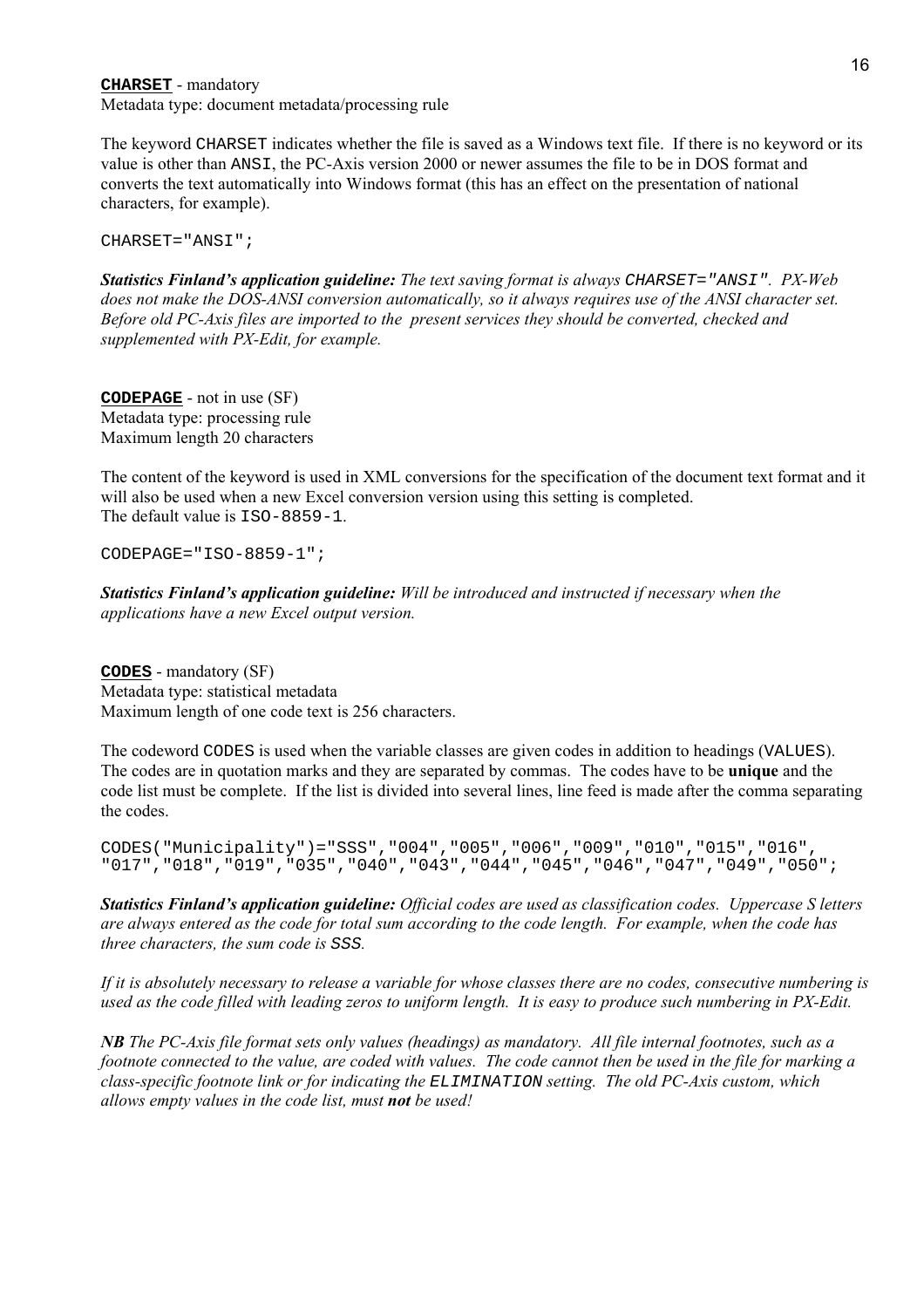**CONFIDENTIAL** - not in use (SF) Metadata type: processing rule

Dynamic masking rule for confidential information, e.g. 1 is replaced by 0 and 2 is replaced by 3. The masking function requires a service mode where the user cannot at any stage touch the original data. In the document-based PX-Web service this means that downloading of an entire table must be prevented.

*Statistics Finlandís application guideline: Do not use! Data providers supply to the database only PC-Axis files from which all confidential information has already been deleted. The function is not supported or activated in Statistics Finland's PX-Web servers.* 

**CONTACT** - mandatory (SF) Metadata type: document metadata

The keyword contains the contact information of the producer. The text can have line feeds, which are separated with the # sign. The content of the keyword is visible in the table selection window of the PX-Web service under *Information* and in the table footnote in the PC-Axis program. If several content variables are defined, the keyword is repeated for each content variable (see CONTVARIABLE).

An example of a well constructed keyword content which has all the mandatory contact information in Statistics Finland's databases and a link to the homepage of the statistics concerned:

```
CONTACT="Statistics Finland#National Accounts#"
Telephone: (09) 1734 3338#"
"e-mail: skt.95@stat.fi#<A HREF=http://"
"stat.fi/til/vtp/index.html TARGET=_blank>"
"The home page for the statistics</A>";
```
*Statistics Finlandís application guideline: The contact information should always contain the contact details of the organisation. The contact information should include at least the following: the name of the organisation unit in charge of the content, the general email address of the unit and the telephone number of the on-duty content support during office hours. In charged or restricted services contact details for persons can also be added. The contact information should also include a web link to the homepage of the statistics concerned. When Statistics Finland releases tables of other data producers, a link to the data producers' webpage can be added to the contact information when agreed with the producer in question. The PX-Edit controlled function can be used for making the link.*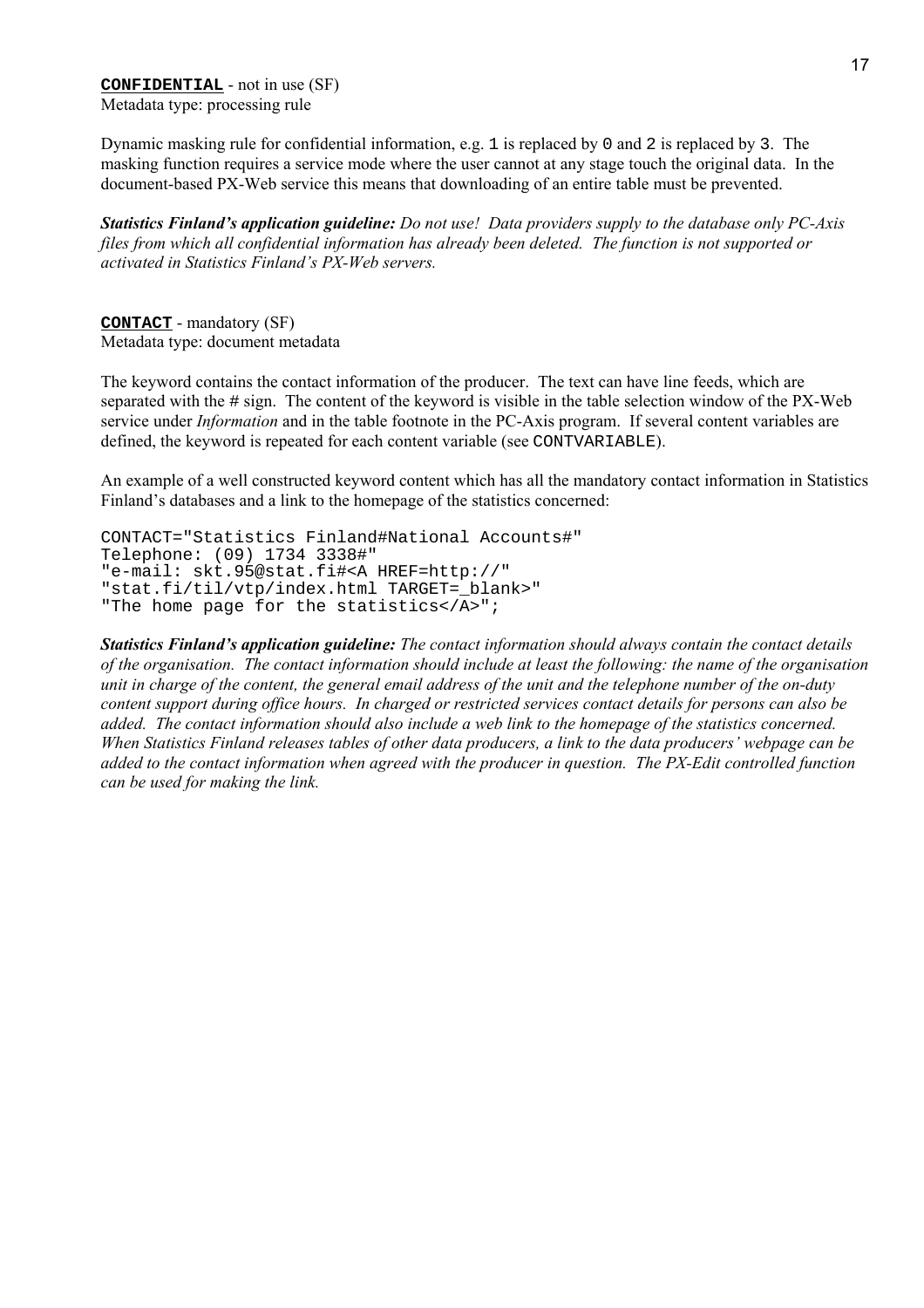**CONTENTS** - mandatory Metadata type: statistical metadata Maximum length 256 characters

The **basic title** of the table, which the application uses as the prefix of the title in dynamically created titles. A dynamically formed title (TITLE) consists of a basic title (CONTENTS) and variable names chosen according to the selection limitation.

STUB="Kunta","Vuosi"; HEADING="koulutusluokitus"; CONTENTS="Koululaitoksen oppilaat"; DESCRIPTION="Koululaitoksen oppilaat 2003-2005"; TITLE="Koululaitoksen oppilaat muuttujina kunta, vuosi ja " "koulutusluokitus";

**NB** Please note how years are entered.

*Statistics Finlandís application guideline: The basic title of the table that defines the content more accurately than* SUBJECT-AREA*. Do not include any variable names in the* CONTENTS *keyword so that they will not appear twice in the keyword* TITLE*. For example, there may be a misleading title on a map printout if variable names or time series years are saved for the keyword that can be excluded from the table for the map printout.*

 *If the table has information for only one year,* CONTENTS *may contain the year.*

**CONTVARIABLE** - not in use (SF) Metadata type: statistical metadata

The keyword is used to define the variable classifying the content of the table in which the values of the variable are content variables. The use range of some keywords at the same time changes from table to variable-based, that is, the value should be given separately for each content variable value when using CONTVARIABLE with the following keywords: BASEPERIOD, CFPRICES, CONTACT, DAYADJ, LAST-UPDATED, REFPERIOD, SEASADJ, STOCKFA and UNITS.

**NB** The UNITS keyword must **always** be given table-based as well.

CONTVARIABLE="Toimipaikkatiedot";

*Statistics Finlandís application guideline: The use of the keyword should be avoided, but in some special cases its use can be considered (e.g. for presentation of different unit information).*

**COPYRIGHT** - mandatory (SF) Metadata type: document metadata

If the keyword value is YES, copyright refers to the organisation given in the SOURCE keyword. The copyright information is shown in the footnote and in the PX-Web selection window under *Information*.

COPYRIGHT=YES;

*Statistics Finland's application guideline: In Statistics Finland's databases the copyright setting must always be* COPYRIGHT=YES*, so the applications show in a uniform manner the data producer with copyright specified with the* SOURCE *keyword.*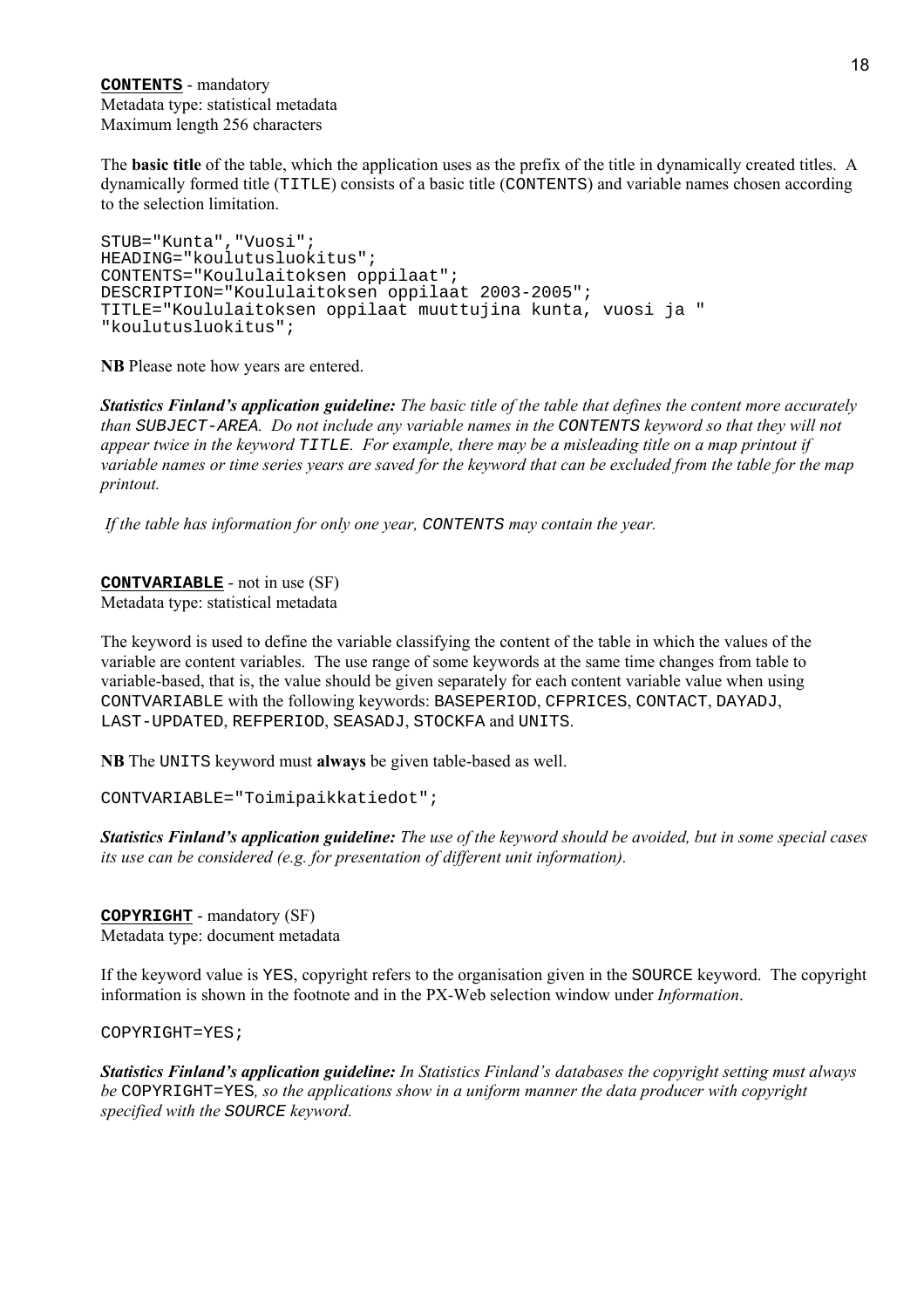#### **CREATION-DATE** - mandatory (SF) Metadata type: document metadata

The creation time of the file or time of the first release of the database table. The timestamp (date and time) is always written as CCYYMMDD hh:mm.

CREATION-DATE="20040119 13:19";

*Statistics Finlandís application guideline: In PX-Web database services* CREATION-DATE *indicates the time of the first release of the database table or the time when the file was printed out for the first time from the production database. When the base year of the index changes, a table with the new index is added to the PX-Web service and* CREATION-DATE *is set there at the same time. When new observations are afterwards added to this table, the* LAST-UPDATED *keyword is updated to show the release time of the update.*

#### **DATA** - mandatory

DATA specifies the starting point of the data part, it is **always** the last one of the keywords and the file ends in a semi-colon at the end of the data part. All data cells belonging to the table come after the keyword. The separator between the cells is a space or tabulator. A minus sign is in front of a number smaller than zero and full stop is the decimal separator. Other decoration characters (thousand separators, etc.) inside cells must not be used. Data are often written so that the number of data records is determined according to the number of row variable values. The length of data records is then dependent on the number of row variable values and the size of numbers. It is also possible to write all data cells into one unlimited long record, which ends in a semi-colon. Dot codes are written in quotation marks. Ends of data row must have a space before the line feed.

 $D\Delta T\Delta$ -1877721 133065 20472 36284 76309 7.0865 1917051 138585 24700 "." ".." 1932752 147442 28835 38966 79641 7.6286;

*Statistics Finlandís application guideline: Saving of data to very small data records should be avoided. Some applications read much faster a file where data are in long records or as one record than a file with just one or a few cells per record. Use of a comma and semi-colon as a cell separator is not recommended anymore, although applications support them for compatibility reasons.*

**DATABASE** - recommended (SF) Metadata type: document metadata

Name of the source database. Used to indicate the production database from which the table is printed as a px file. If the table data derive from many different databases, their names are separated with the  $\#$  sign.

DATABASE="The name of the production database";

*Statistics Finland's application guideline: It is recommended that the keyword contains the name of the production database or other data source. The information should show from which database or file and from which version the px file is printed.*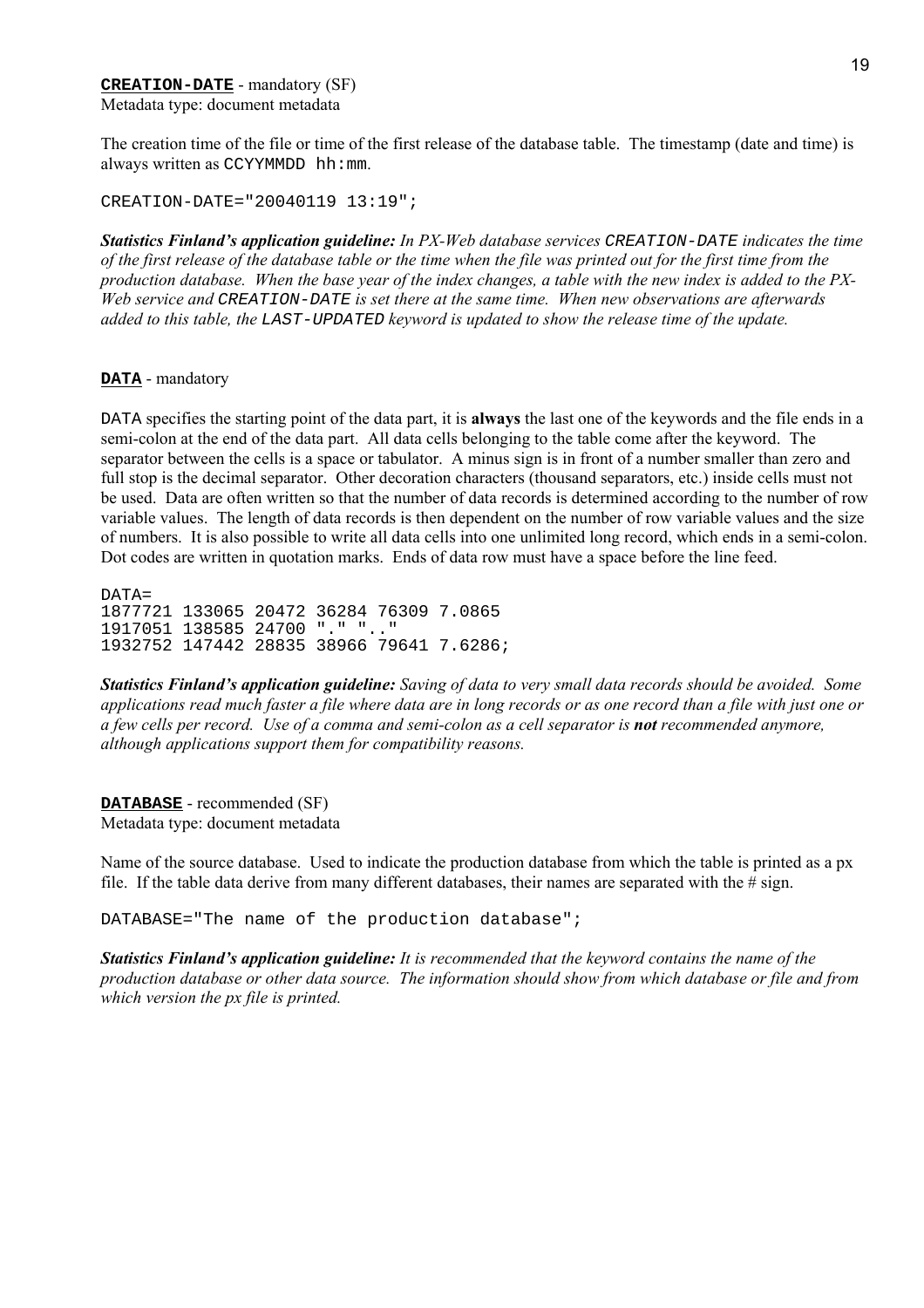**DATANOTECELL** - not in use (SF) Metadata type: statistical metadata

The keyword is used to define a text format additional note linked to the data cell, which intends to highlight when viewing the table in the application that a footnote is attached to the cell in question. The cell specification is given in the same way as with the CELLNOTE keyword. To distinguish the note text from the data value in the same cell, the text should be started with at least one space.

DATANOTECELL("\*","20","\*","Migration","\*")=" a";

Footnotes must still be given a defining explanation in the specification text, e.g. **a=revised** or **\*=preliminary.** 

*Statistics Finlandís application guideline: For the time being not taken into use in general database services. The use can be considered later for special services which need to attach character format information to the data cell to highlight the footnotes attached to them.*

**DATANOTESUM** - not in use (SF) Metadata type: statistical metadata

The keyword is used to specify the additional note that is shown when aggregating cells marked with the DATANOTECELL keyword. There can be only one attribute. The note given must still be explained in the specification text.

DATANOTESUM=" \*\*\*";

*Statistics Finlandís application guideline: Will not be taken into use in general database services. The use can be considered later for special services which need to use the* DATANOTECELL *keyword.*

**DATASYMBOL1** - not in use (SF) **DATASYMBOL2** - not in use (SF) **DATASYMBOL3** - not in use (SF) **DATASYMBOL4** - not in use (SF) **DATASYMBOL5** - not in use (SF) **DATASYMBOL6** - not in use (SF) Metadata type: processing rule

These keywords can be used to inform applications how dot codes are shown in applications. The keyword does not have any effect on the saving format of the dot code.

DATASYMBOL1="epälooginen";

*Statistics Finland's application guideline: In Statistics Finland's services only the dot codes of Official Statistics of Finland are used (see* Section 4*).*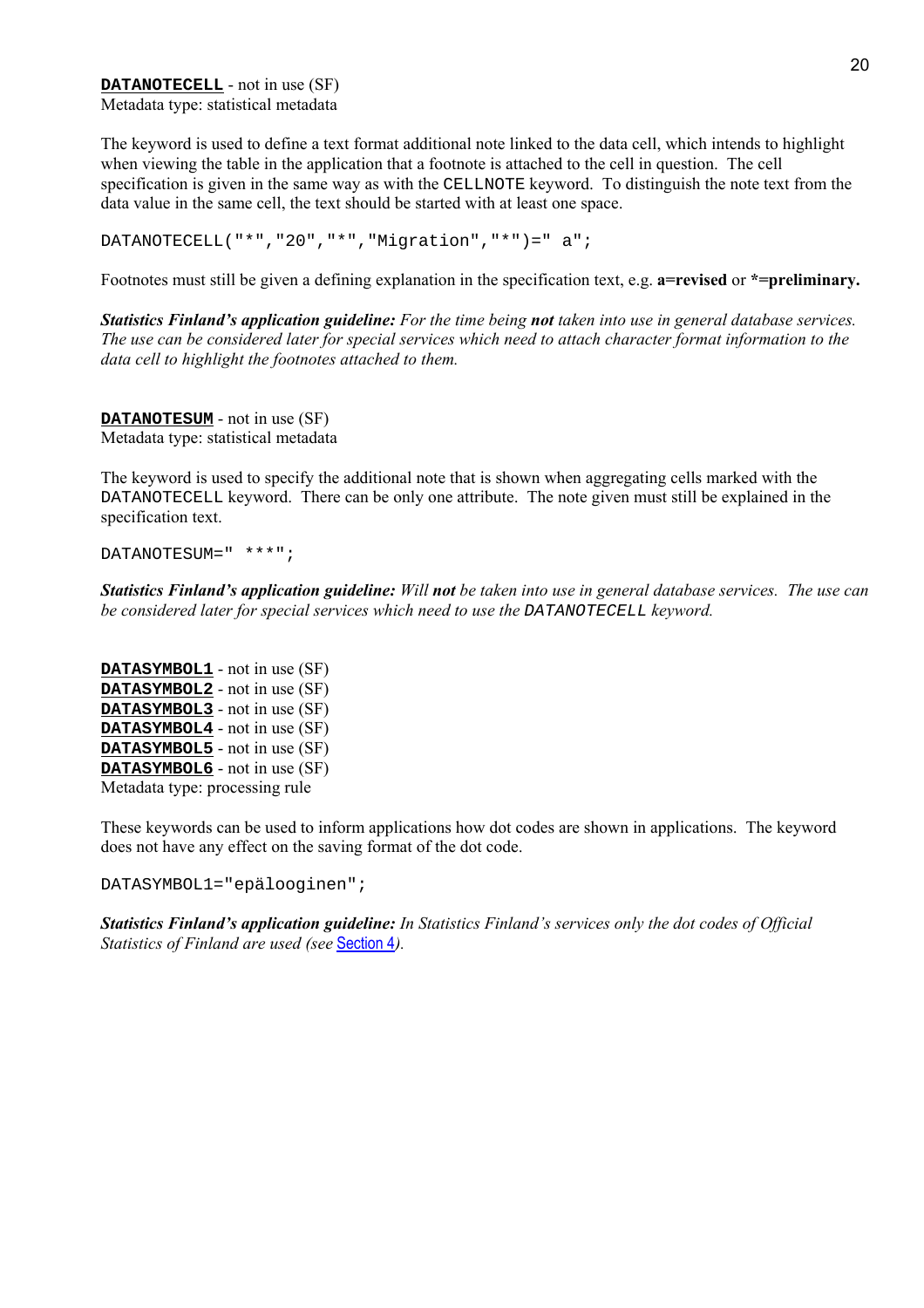**DATASYMBOLNIL** - not in use (SF) Metadata type: processing rule

This keyword can be used to inform applications how the dash code is shown in applications. The keyword does not have any effect on the saving format of the code.

DATASYMBOLNIL="sharp null";

*Statistics Finlandís application guideline: The keyword must not be used because the dash code is interpreted as zero in PC-Axis applications.*

**DATASYMBOLSUM** - not in use (SF) Metadata type: processing rule

DATASYMBOLSUM="dot code sum";

This keyword can be used to inform applications how the dot code sum is shown. Calculation with dot codes produces a separate dot code (seven-dot code), which is used when the dot code is summed with some other dot code of the same type.

#### **DAYADJ**

Metadata type: statistical metadata (economic time series keyword)

If the value of the keyword is YES, the time series data are working-day adjusted. This information can be used as a processing rule to prevent adjustment of a series adjusted once for working days. If the content variable is defined, the keyword is repeated for each value of the content variable.

DAYADJ=YES;

CONTVARIABLE="Series"; DAYADJ("sarja")=YES;

*Statistics Finlandís application guideline: There is no guideline because Statistics Finland does not so far use PC-Axis production databases where metadata corresponding to time series keywords would be supported.*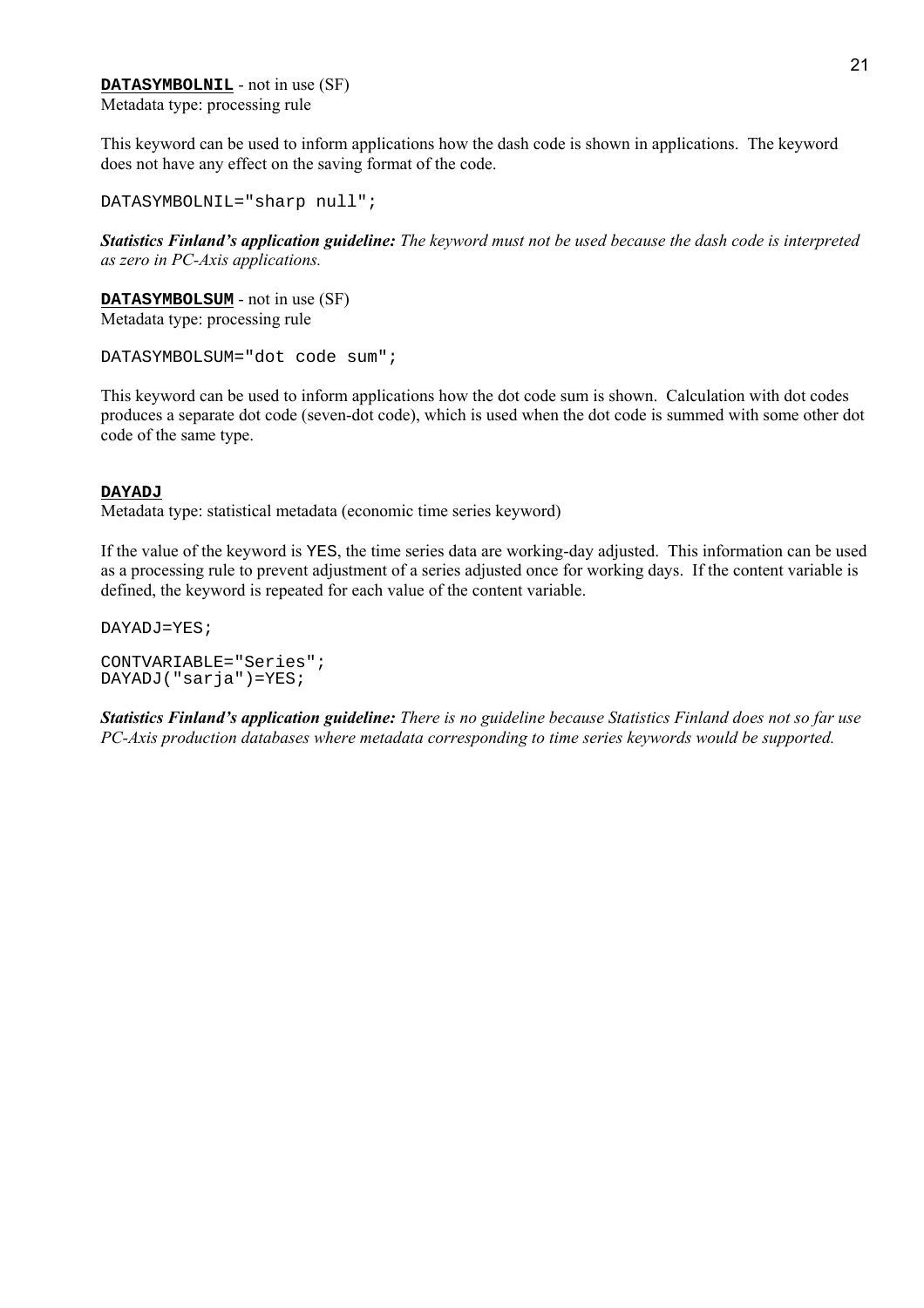The keyword is used to set the saving precision to be used, which can be 0 to 15 decimals. The applications do not use more than six decimals unless the presentation precision has been set separately. The SHOWDECIMALS keyword can be used to set the presentation precision lower than the saving precision. The value of the keyword is written without quotation marks.

DECIMALS=0;

*Statistics Finlandís application guideline: In materials critical in their rounding practices the data are imported to the px file always rounded to their official release precision. For example, it is thus necessary to set in index data only* DECIMALS *and possibly also* SHOWDECIMALS*, to which then the same value has been set as* DECIMALS*.*

*If a table including decimal numbers uses grouping controlling aggregation and the saving precision differs from the presentation precision, the table footnote should mention that the sum level data may contain differences due to rounding. If the table requires matching of sum level roundings, the sum level data must be given ready-made.*

**DESCRIPTION** - mandatory (SF) Metadata type: statistical metadata

The keyword is used to define **only the title visible in applications**. DESCRIPTION changes into a title visible in tables and applications only in special cases with the DESCRIPTIONDEFAULT=YES setting.

```
STUB="kunta","vuosi";
HEADING="koulutusluokitus";
CONTENTS="Koululaitoksen oppilaat";
DESCRIPTION="Koululaitoksen oppilaat 2003-2005";
TITLE="Koululaitoksen oppilaat muuttujina kunta, vuosi ja "
"koulutusluokitus";
```
**NB** Please note how years are entered.

*Statistics Finland's application guideline: DESCRIPTION is the recommended way to set the table title in the PX-Web service to get into view in the application interface a title describing better the whole table. Unless* DESCRIPTION *titling is used, the keyword content must be the same as that of the keyword* CONTENTS*.*

**DESCRIPTIONDEFAULT** - not recommended (SF) Metadata type: processing rule

Activation of a fixed title: if the keyword value is YES, the application displays a fixed title set with the keyword DESCRIPTION. Otherwise the title shown is the content of the keyword TITLE (dynamic title).

DESCRIPTIONDEFAULT=YES;

*Statistics Finlandís application guideline: Used only in special services when the dynamic title is not suitable.*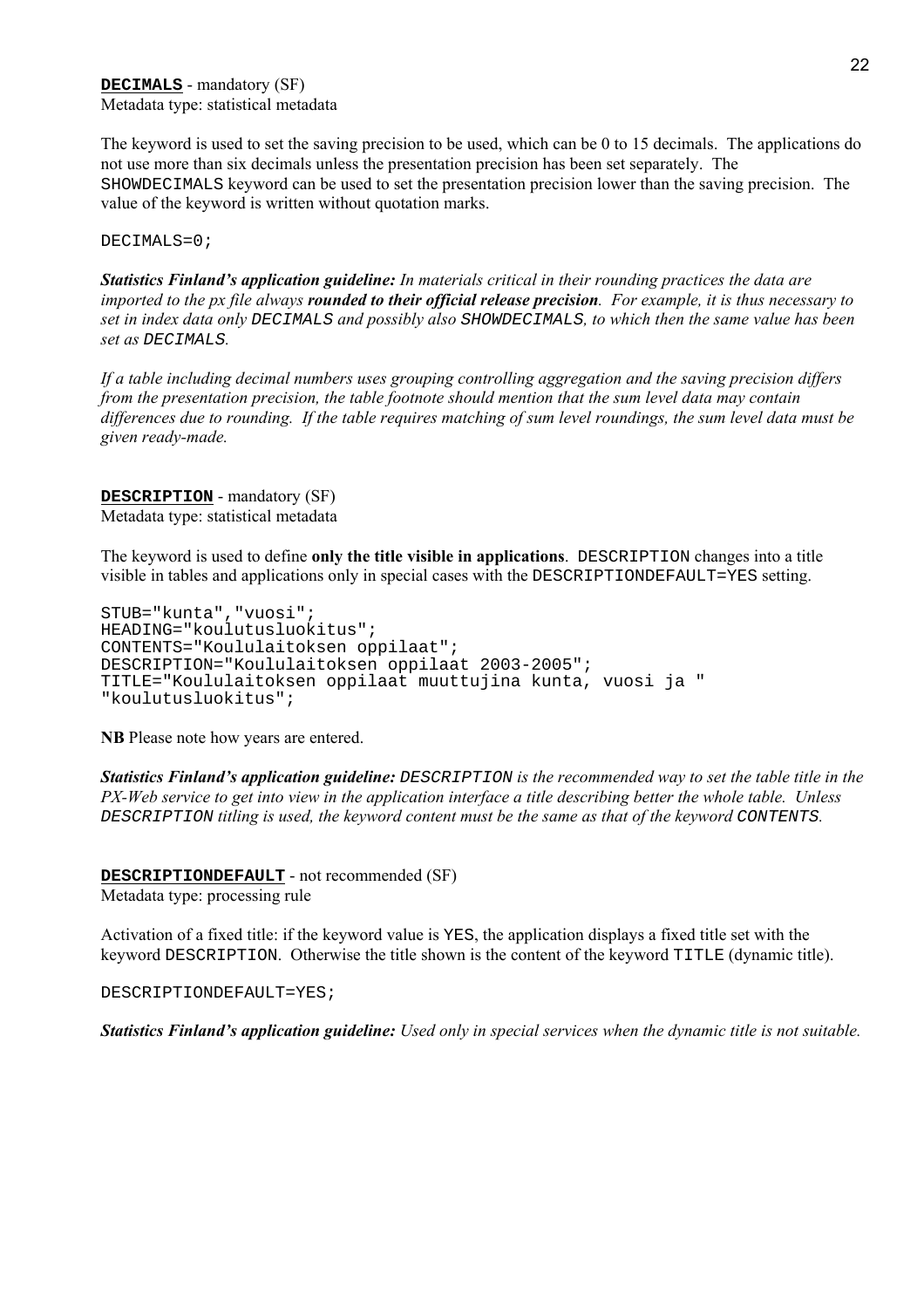**DIRECTORY-PATH** - mandatory in database distributions (SF) Metadata type: document metadata/processing rule

The content of the keyword shows the file directory path in the server with which it is released. In an archived table the keyword documents the service module and subject directory with which the table is released.

DIRECTORY-PATH="altika\asuminen\asuntojen hinnat\vuositilasto";

**NB** The directory path can have spaces, but file names do not.

*Statistics Finland's application guideline: This is important control information for the updating processing of PX-Web databases. It is used for automatic direction of updates to the correct directory in the distribution server, which is defined with the keyword* PX-SERVER*. The directory path is indicated according to the Windows standard separated with backslashes.*

#### **DOMAIN**

Metadata type: statistical metadata/processing rule Maximum length 80 characters

Defines which value groups the table has and which grouping files are connected to the table, that is, which classifications and their hierarchical aggregation rules can be used. The keyword can appear only once for each variable. If the value group of five-year age groups in a population table is described in the file *ikaryhmitys5v.vs* and the aggregation rule is in the file *Age\_grouping\_5y.agg*, the corresponding value group specification for the variable age can be as follows:

DOMAIN("Age")="Age\_grouping\_5y";

Appendix 3 has an example of grouping files, on which separate detailed instructions are available.

*Statistics Finlandís application guideline: The classifications used in the grouping files must be based on the classifications of Statistics Finlandís Classification Database. The file names of grouping files are given in the Classification Database according to the standardised naming practice and the StatFin online service complies with the standard groupings produced from the Classification Database, which are instructed to be used in the StatFin online service.*

**DOUBLECOLUMN** - not in use (SF) Metadata type: processing rule

If the keyword value is YES, the code and value of the variable shown by the keyword are given in the row separately in the Excel format and in PC-Axis when the table is shown in matrix format. This is an obsolete keyword for which there is no use in the present applications.

DOUBLECOLUMN("Municipality")=YES;

*Statistics Finlandís application guideline: Not used. In the present PX-Web version the user can select in the user interface whether to choose only headings, codes or both.*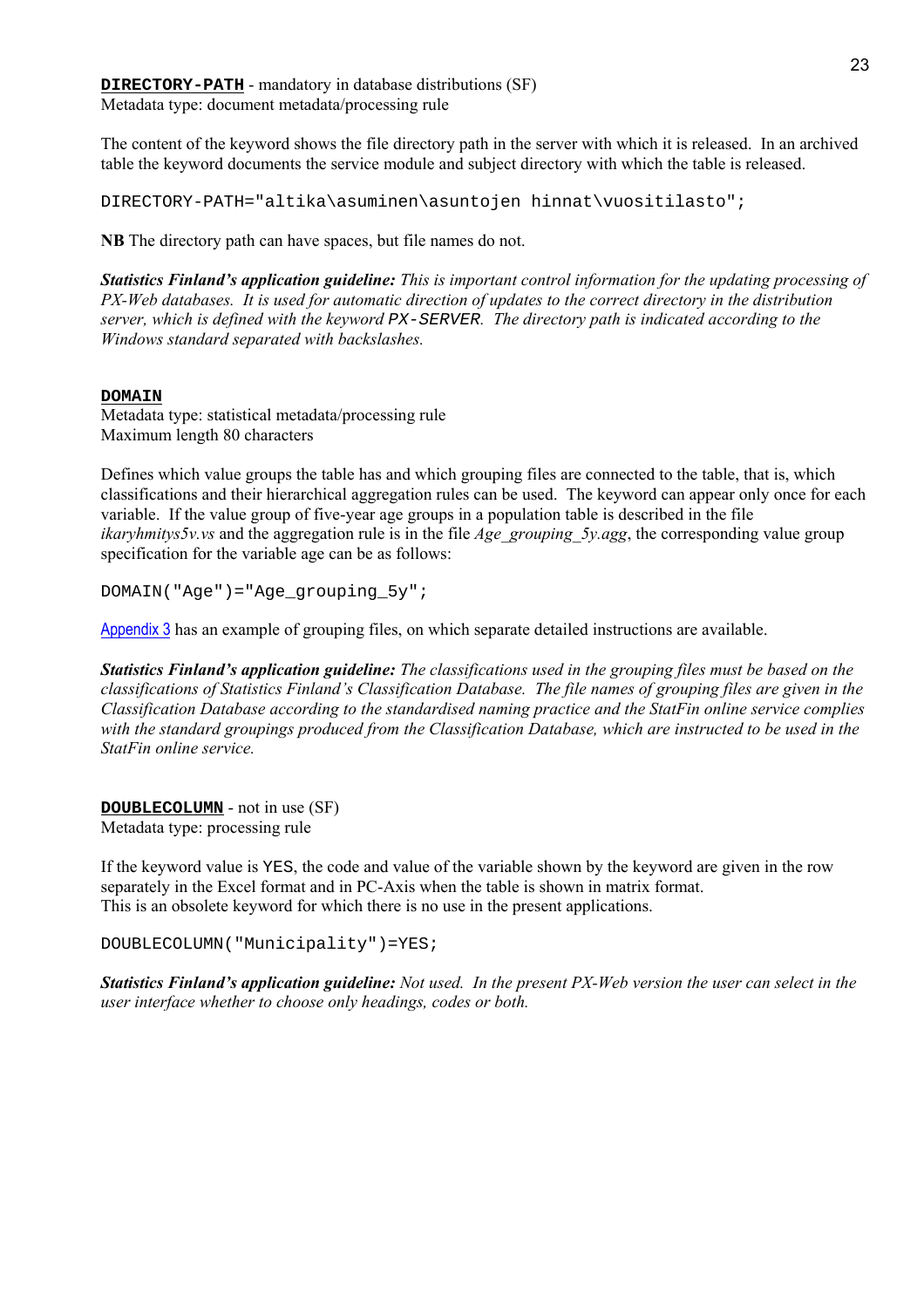#### **ELIMINATION** - recommended (SF) Metadata type: processing rule

The keyword information is used for automatic selection when the user does not choose from the variable any value (class). The keyword is used to define automatic aggregation as allowed or it shows the aggregation class whose value will be automatically chosen when no class is selected from the variable.

Aggregation information calculated in advance should primarily be included in the table and order aggregation to use this information. For example, the specification ELIMINATION("Municipality")="Koko maa" means that the already calculated aggregation class Koko maa included in the table will always be selected automatically when the user does not select anything from the variable Municipality.

If the specification is written as  $ELIMINATION('Municipality") = YES$ , the selection counts and shows as default selection a sum it produces by dynamically aggregating all class values of the variable concerned.

**NB** Use of dynamic aggregation should be avoided.

*Statistics Finlandís application guideline: An aggregation allowing setting is suitable only for a variable whose information can be aggregated. If the table includes non-aggregated information or aggregates cannot be calculated correctly from basic level information because of masking, aggregation classes should be calculated to the table and show with the* ELIMINATION *setting these ready counted aggregates. In some cases it is also worth considering whether to make separate tables from mere aggregate level information.*

**HEADING** - mandatory Metadata type: processing rule Maximum length of individual variable name 75 characters

This keyword is used to specify the table column variables and table view (together with the keyword STUB). The column variables used are defined with the keyword, indicated with quotation marks and separated by comma. If the variable list is divided into several lines, line feed is made after the comma separating the variables. STUB and HEADING also determine the order of data. Transposition of the table **cannot** be made only by changing these keywords but data always have to follow the corresponding order.

#### **The name of each variable used in the file must be unique.**

HEADING="koulutusluokitus","sukupuoli","tarkastelukohde";

*Statistics Finlandís application guideline: When the table belongs to some service whole where there is a lot of content using the same classifications, the default view should be set so that the classifications are in the same order in the default views of all tables. The uniform default view is reflected in the PX-Web service as a logical selection interface. Needs of different users generally vary much and easy arrangement (pivoting) of the table gives the user the possibility to choose the best possible view, but in some cases with a smaller content or a service directed to special groups it can also be considered whether to set the default view according to the most frequently used view.*

*NB A separate recommendation will be issued of the recommended default order of variables in StatFin.*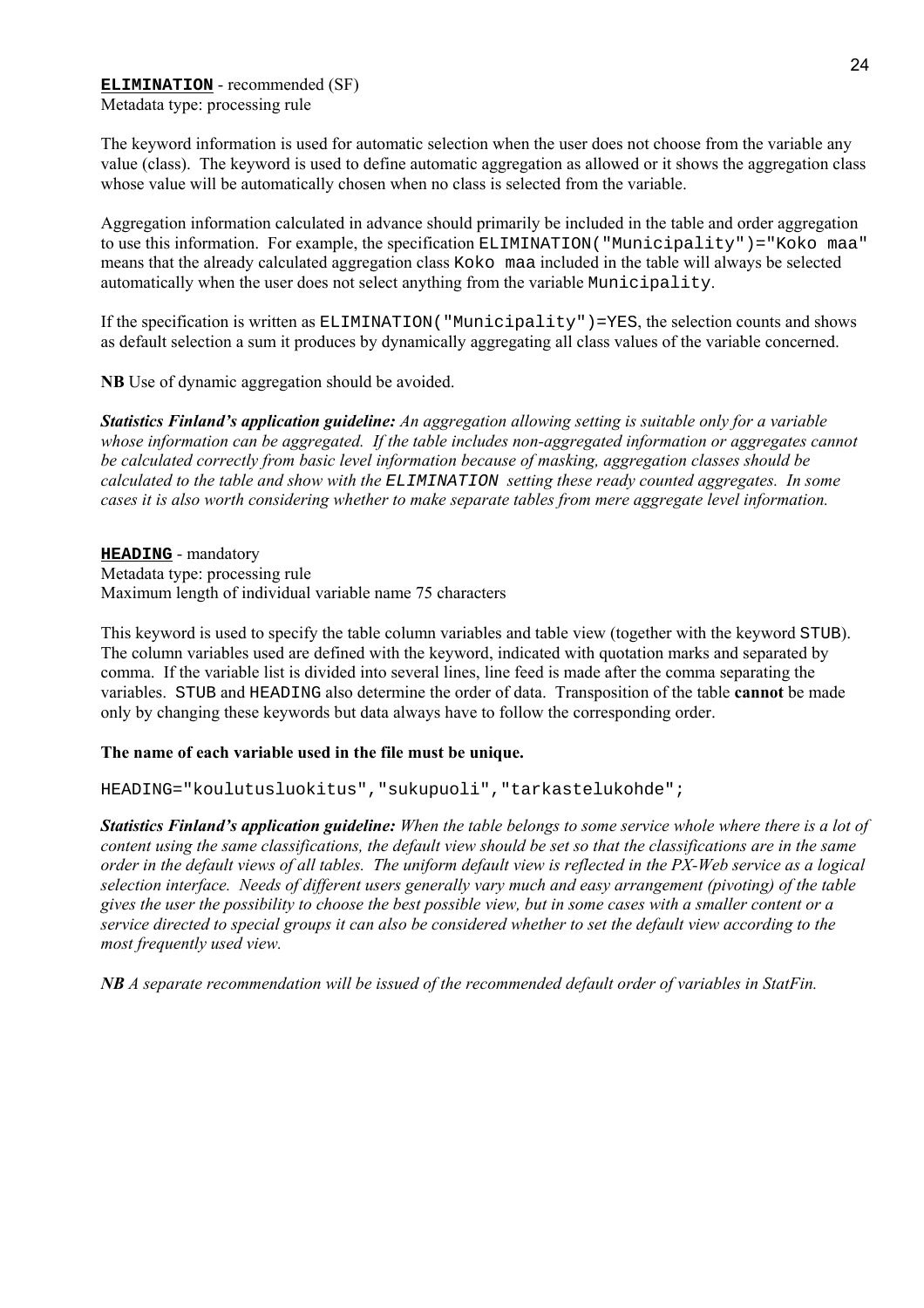**INFO** - not in use (SF)

A table specification whose content is placed in the same file as the table itself. The specification saved as the content of the keyword is always included when tables are moved from the table to one's application. The keyword enables the content of the INFOFILE text file when **archiving** the table file.

INFO="This text equals to the contents of the INFOFILE file";

#### *Statistics Finlandís application guideline: For the time being not in use at Statistics Finland.*

**INFOFILE** - mandatory (SF) Metadata type: document metadata

The value of the keyword is the file name of the table specification attached to the table **without the extension**. The document file must be located in the same database as the corresponding .px file. The keyword can refer to the document types .txt, .pdf, .doc, .rtf and .html. PX-Web searches for the files of the allowed file formats corresponding to all keywords and shows the first of them, so the same file need not be imported to the service in any other file format than the one in which it is to be displayed to customers. If INFOFILE is specified, the information button on the tool row in PC-Axis is active, and a link *Table specification* is visible in the selection window of the PX-Web database.

INFOFILE="pop\_info";

*Statistics Finlandís application guideline: The .txt file format is recommended for use in Statistics Finlandís databases, which is sectioned according to the title levels used in StatFin. In public free services no such file format should be used whose use may be restricted in customers' technological environment. Use of other file formats can be considered in special cases, and then it must be made sure or agreed with service customers that customers are able to use the file format in question. The information file must be located in the database in the same directory as the corresponding .px file. The information files are named according to the name of the px file corresponding to them. The old practice where several tables can have a common specification should definitely be avoided. Separate instructions have been issued of the naming practices of files, see* Appendix 4*.*

**KEYS** - in special cases (SF) Metadata type: statistical metadata

The PC-Axis table can be saved in the so-called sparse matrix format, where pure zero lines are not saved in order to save space (dot and dash codes are **not** interpreted as zero). Sparse matrix saving is directed with the keyword KEYS, which must be given to each row variable in the STUB keyword. The value of the keyword is either VALUES or CODES, and either the corresponding variable value text or code value with apostrophes is recorded as the key in the rows of the data part corresponding to the variable.

KEYS("Age")=VALUES; KEYS("Municipality")=CODES;

The sparse matrix data rows start with the text or code keys of row variables in the apostrophes separated by comma, which are followed by the data values of the corresponding column variables (see Example 6.4). The keyword is recommended for use only in **large tables with a very high zero content**.

*Statistics Finlandís application guideline: In order to save space, sparse matrix saving can be used in materials where at least 80 per cent of the data are zero. Not used in smallish (of under one megabyte) files if the zero length was large in them. The* CODES *setting should usually be used as the keyword value.*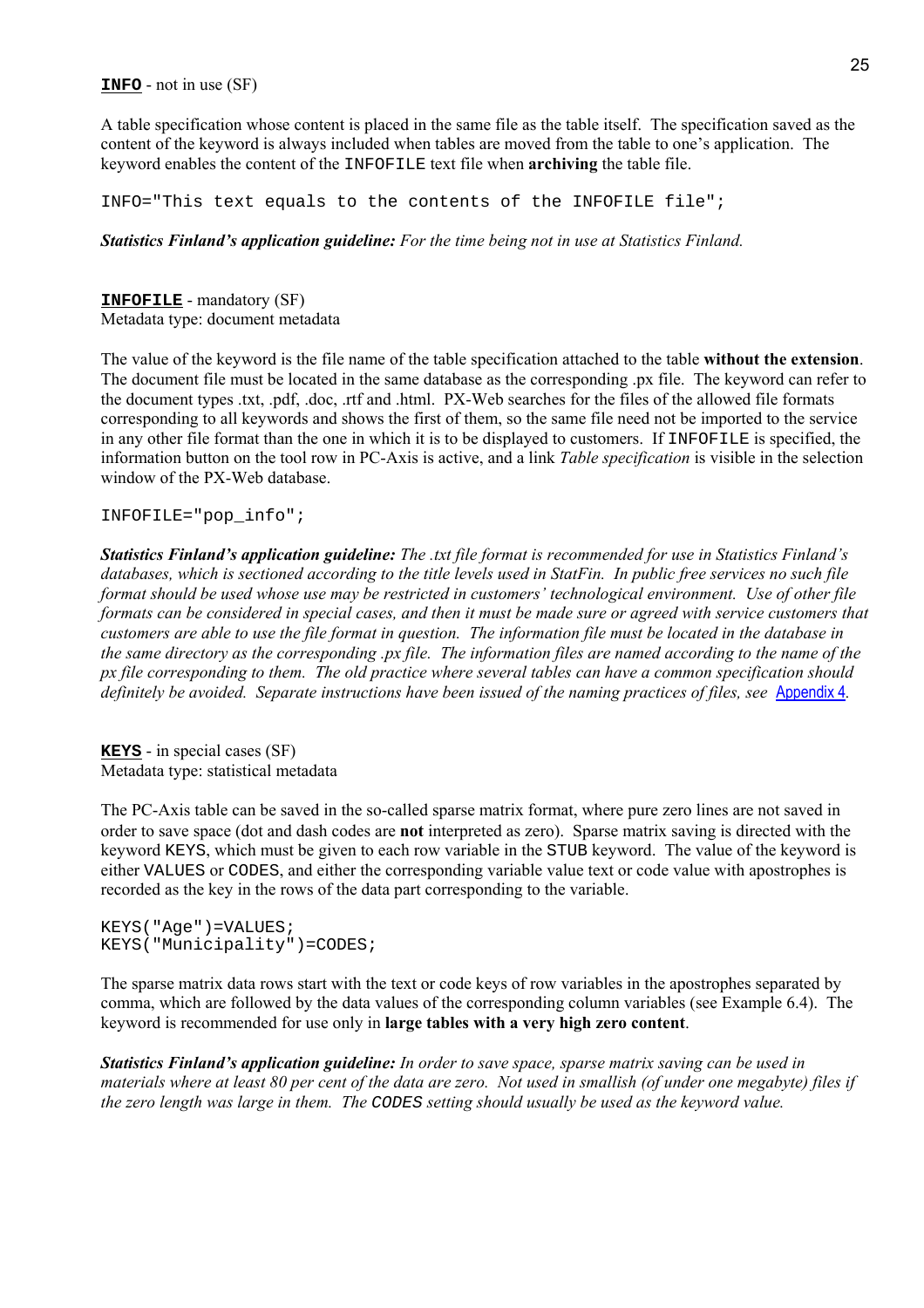The language setting whose value is a two-character language code according to the ISO-639-1 standard, which indicates the default language of the table.

LANGUAGE="fi";

*Statistics Finlandís application guideline: During 2006 versions supporting multi-language files will start to be used in applications. One-language files should also be provided with language codes. The language code included in single language files ensures that in future controlled transferability of language versions will work in both directions between px and XML formats.*

#### **LANGUAGES**

Metadata type: document metadata/processing rule

The keyword contains a list of languages used in the document, that is, in which languages the table metadata are in the file. The languages are given with two-character language codes according to the ISO-639-1 standard. The keyword LANGUAGE indicates the **default language** of the document.

LANGUAGES="fi", "sv", "en";

*Statistics Finlandís application guideline: In the course of 2006 versions supporting multi-language files will start to be used in the applications. Instructions will be issued on multi-language files, and their production will start in phases as soon as new tabulation applications support multi-languages and multi-language metadata are available exhaustively to tabulation applications. The file structure of a multi-language table is described briefly in* Appendix 5*.*

**LAST-UPDATED** - mandatory (SF)

Metadata type: document metadata

The keyword contains the timestamp of the last updating time of the file, which always takes the form CCYYMMDD hh:mm. The timestamp is shown in the PX-Web service selection window under *Information*. The time of updating is needed in GESMES or Aremos format data transfer (in PC-Axis program with the selection *File/Save as/Convert*).

LAST-UPDATED="20050606 09:00";

*Statistics Finlandís application guideline: Each PC-Axis file must have the time of the latest update of the file. This is important metadata for controlling the process.*

*NB* LAST-UPDATED *is the latest update from the viewpoint of the customer but from that of the producer it is the time of release or end of embargo.*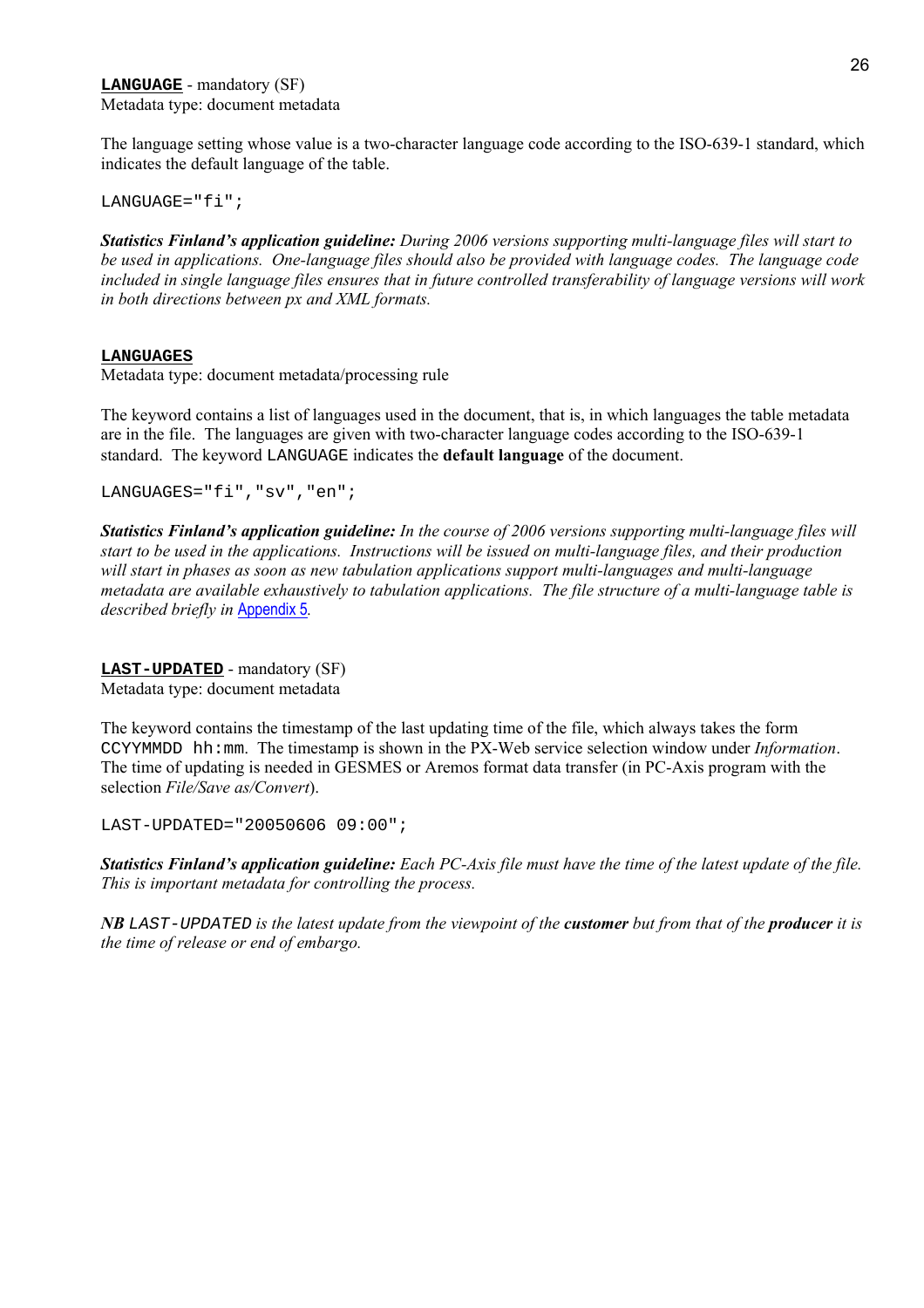**MAP** - in special cases (SF) Metadata type: processing rule

The content of the keyword is the name of the map template file corresponding to the table. If a map template specified for the table with the MAP keyword can be used, the thematic map function is shown active in the applications. In the PX-Web server all map templates are located in the shared map template directory of the service.

MAP("Municipality")="Finland\_municipality";

*Statistics Finlandís application guideline: Use is made of the official regional classifications and their common, centrally maintained map templates. If the map function is set active in free databases, this has to be agreed with the Database unit that co-ordinates the dissemination policy and chargeability of services. The map function must not be linked to just any area data table, but tables suitable for map output or those produced specifically for map use are placed in the service to their own directories in accordance with separate instructions.*

*NB The* MAP *keyword is also used to express an area variable, for which purpose the new* VARIABLE-TYPE *keyword should be used when the applications start to support it.*

**MATRIX** - mandatory Maximum length 8 characters.

The identifier referring to the origin of the table.

MATRIX="vaerak";

*Statistics Finlandís application guideline: The abbreviation of the statistics is written as the content of the keyword (see* Appendix 4*).*

**NEXT-UPDATE** - recommended (SF) Metadata type: document metadata

The timestamp of the next updating time of the table, which is always of the form  $CCYYMMDD$  hh:mm. Applicable for use as additional information in monthly statistics that have a pre-notified accurate release schedule.

NEXT-UPDATE="20060505 09:00";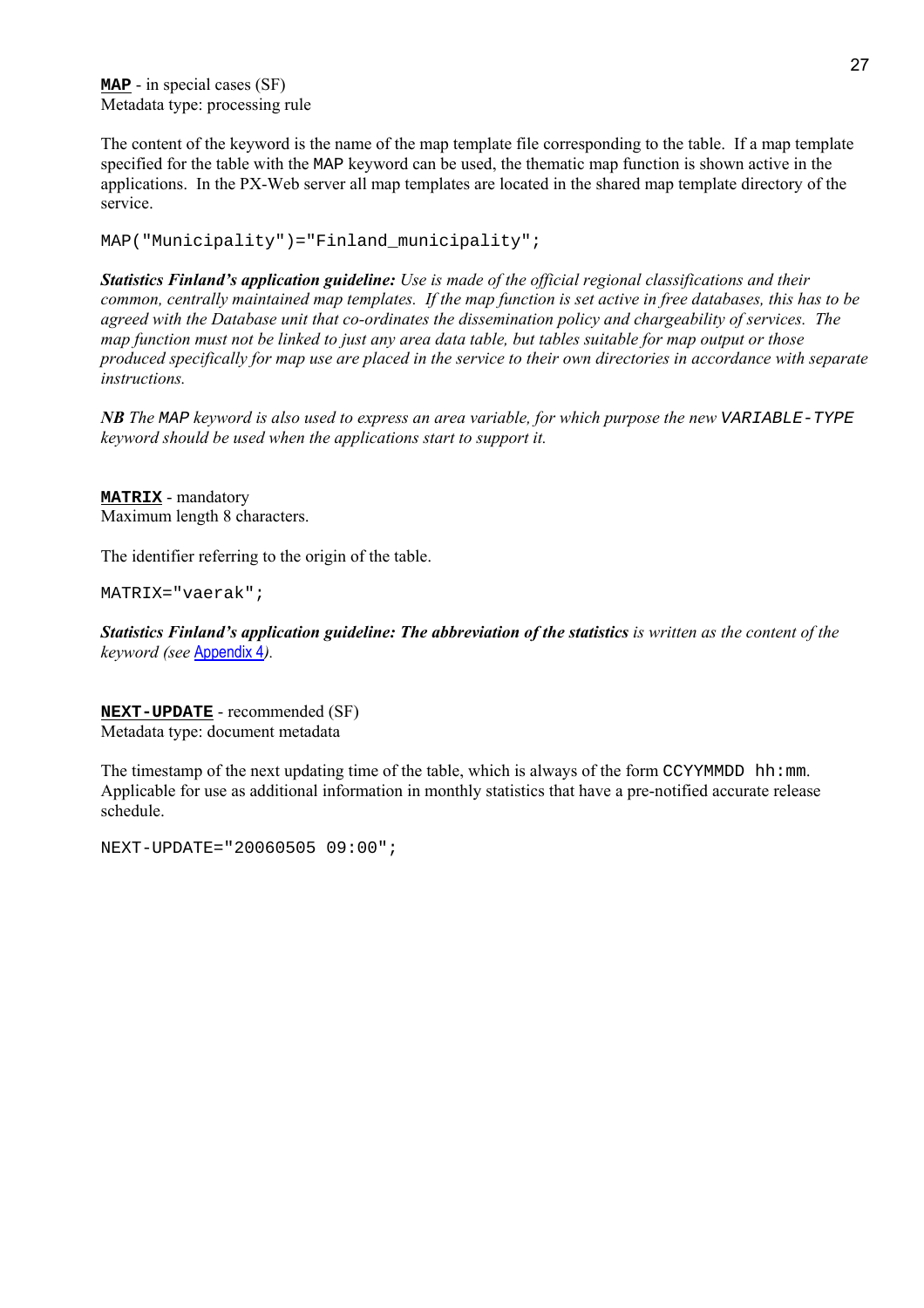This keyword is used for specifying both table and variable specific footnotes (comments). Footnotes also move on to several transfer files (e.g. Excel).

```
NOTE="Tämä opetus- ja demokäyttöön tarkoitettu esimerkkitaulukko, jota "
"ei säännöllisesti päivitetä";
NOTE("Kunta")="Selitystä Kunta-muuttujasta. . .#toisen rivin teksti"
"tähän #kolmannen rivin teksti#jne. . .";
```
*Statistics Finlandís application guideline: The use is recommended. The content of the* NOTE *keyword also moves on to transfer files when transferring a table or its part to Excel. A note or information to be transferred to other file formats should not thus be included only in the table specification in the external file of the table (*INFOFILE *keyword). The footnote may also have a web link to external additional information pages. A link to the web page is indicated in the same way as with the keyword CONTACT.* 

**NOTEX** - not in use (SF) Metadata type: statistical metadata or document metadata

As NOTE, but functions as a so-called mandatory input comment, which is always visible when the table is opened in the PC-Axis program.

NOTEX="Table footnotes…"; NOTEX("Municipality")="Footnotes for the variable Municipality…";

*Statistics Finland's application guideline:* Not used. In Statistics Finland's PX-Web servers the mandatory *message window of the* CELLNOTEX *text is not activated. The content of the keyword is visible when loading the file to PC-Axis but it is not shown in PX-Web services. The footnote may also have a web link to external additional information pages. A link to the web page is indicated in the same way as with the keyword* CONTACT*.*

**PARTITIONED** - not in use (SF) Metadata type: processing rule

This keyword is used to demonstrate at most three-level internal hierarchy (sub-field description) of the variable, when the variable codes are included direct in the heading texts. In this way the applications can be shown the field division of codes, when the hierarchical code is given in the value text. For example:

```
VALUES("Area")="0662","0662111","0662112","0662113";
PARTITIONED("Area")="municipality",1,3;
PARTITIONED("Area")="district",4;
```
Here the first three characters of the area value contain the municipality code and the sub-area code starts from position four.

*Statistics Finlandís application guideline: Not used at Statistics Finland. The key should not be used for describing general hierarchical variables (a specific description mode will be taken into use).*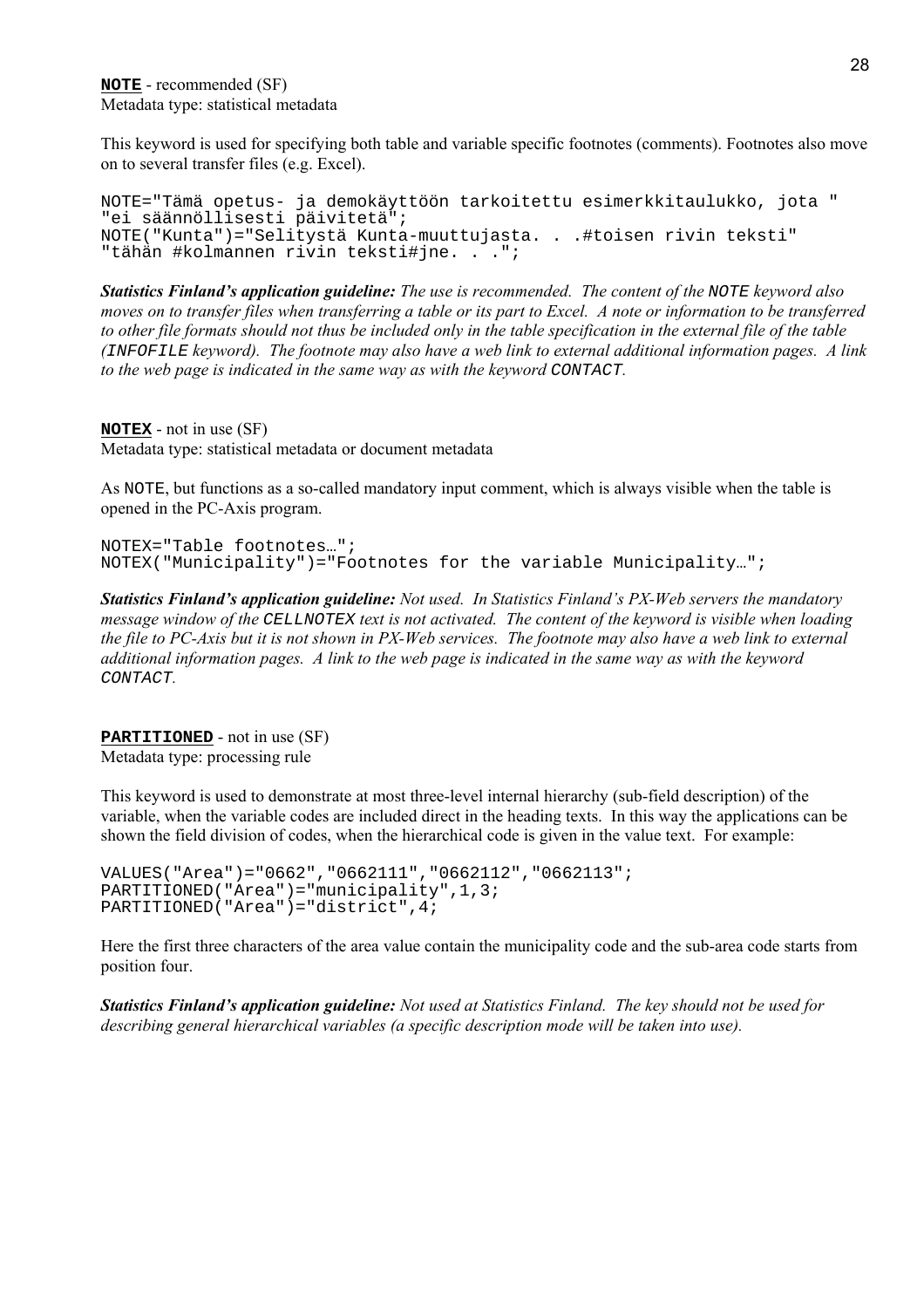**PRECISION** - in special cases (SF) Metadata type: processing rule

The keyword is used to define for an individual variable value the number of decimals differing from those specified in the SHOWDECIMALS keyword **and higher than that** but lower than or equal to the DECIMALS value.

For example, when the saving precision of the table is two decimals and the general presentation precision of the table is without decimals, but some of the data are to be shown with decimals:

```
DECIMALS=2;
SHOWDECIMALS=0;
PRECISION("Tunnusluku","170 Tuloveroprosentti 2002")=2;
PRECISION("Tunnusluku","280 Vuosikate%")=1;
PRECISION("Tunnusluku","394 Suhteellinen velkaantuneisuus-%")=1;
```
*Statistics Finlandís application guideline: The use has to be always considered case-specifically.*

**PRESTEXT** - not in use (SF) Metadata type: processing rule

This obsolete keyword is used to control the saving and display mode of variable texts and codes. With the keyword value 1 texts and codes are saved to their own keywords, value 2 is used to save texts as codes and vice versa (when PC-Axis knows to use correct headings in variable aggregation) and value 3 indicates that both texts and codes are shown in the table.

PRESTEXT("församling")=0;

*Statistics Finlandís application guideline: Do not use! According to Statistics Finlandís metadata standard the code is always mandatory. The codes are specified with the keyword* CODES*, whereby the corresponding heading texts are always specified with the keyword* VALUES*. When the codes are always included, there is no need to interchange texts and codes. In the PX-Web service customers can self choose whether to include the text, code or both in their output or transfer file.*

**PX-SERVER** - mandatory in database distributions (SF) Metadata type: document metadata/processing rule

The keyword content shows in which distribution server or servers the table will be released. In an archived table it indicates in which servers the table was released at the time. The server names are separated with the  $#$ sign.

PX-SERVER="pxweb2.stat.fi";

*Statistics Finlandís application guideline: This is important control information for the updating process of PX-Web databases. It is used for automatic direction of updatings to the correct distribution server.*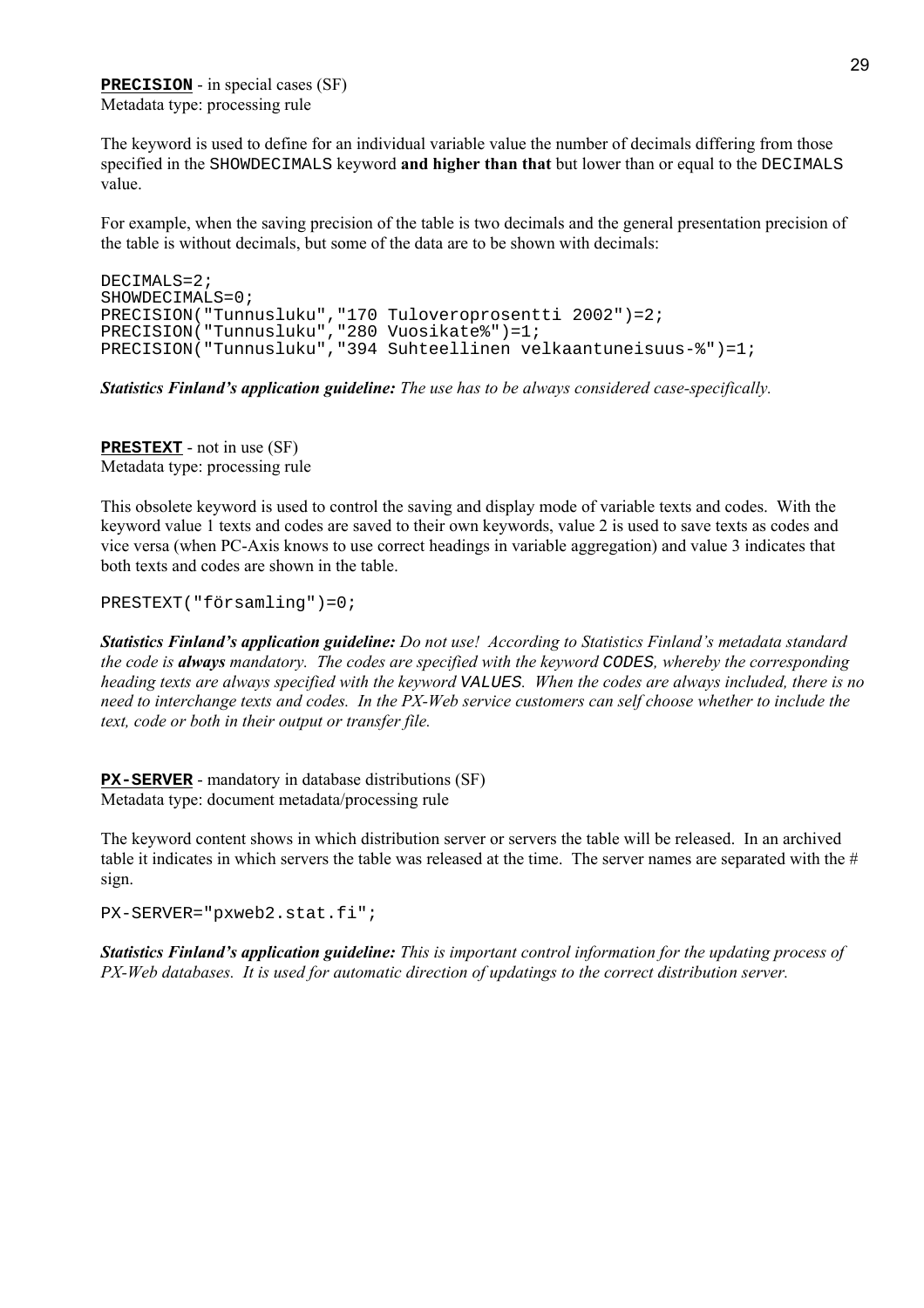#### **REFPERIOD**

Metadata type: statistical metadata (economic time series keyword)

The keyword indicates the statistical period specified for the time series. Shown in a footnote. If the content variable is defined, the keyword is repeated for each value of the content variable.

```
REFPERIOD="2002";
CONTVARIABLE="Import";
REFPERIOD("Import")="2000";
```
*Statistics Finlandís application guideline: There is no guideline because Statistics Finland does not so far use PC-Axis production databases where metadata corresponding to time series keywords would be supported.*

#### **SEASADJ**

Metadata type: statistical metadata (economic time series keyword)

If the value of the keyword is YES, the time series data are working-day adjusted. This information can be used as a processing rule to prevent re-adjustment of a series adjusted once for working days. If the content variable is defined, the keyword is repeated for each value of the content variable.

SEASADJ=YES;

CONTVARIABLE="Series"; SEASADJ("Series")=YES;

*Statistics Finlandís application guideline: There is no guideline because Statistics Finland does not so far use PC-Axis production databases where metadata corresponding to time series keywords would be supported.*

**SHOWDECIMALS** - recommended (SF) Metadata type: processing rule

The presentation precision of table decimals, which can be 0 to 6 decimals. The value has to be the same or lower than the saving precision specified in the DECIMALS keyword. If no presentation precision is given, the applications assume it to be the same as the saving precision (DECIMALS), but not higher than 6.

#### SHOWDECIMALS=2;

*Statistics Finlandís application guideline: In materials critical in their rounding practices the data are imported to the px file always rounded to their official release precision. For example, it is necessary to set in index data only* DECIMALS *and possibly also* SHOWDECIMALS*, to which then the same value has to be set as* DECIMALS*.*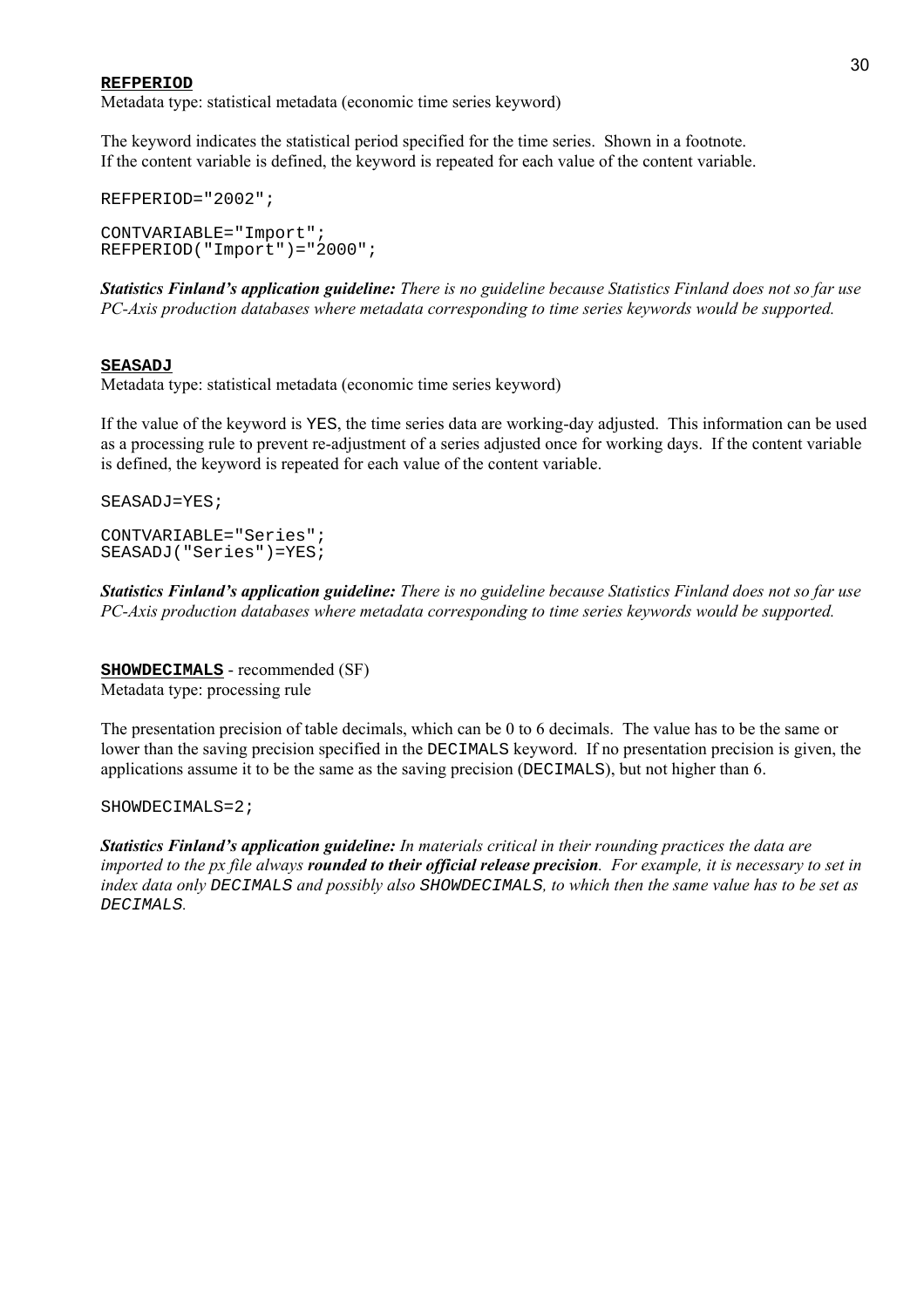The producer organisation responsible for the content of the table is specified with this keyword. The source information is shown in the footnote and in the PX-Web selection window under *Information*.

SOURCE="Statistics Finland";

*Statistics Finlandís application guideline: Materials produced by Statistics Finland always have the mandatory source reference* "Statistics Finland"*. When Statistics Finland publishes statistics produced by other producers, recorded as sources are what is agreed with the producer in question: the main principle is that external data producers supply the table with all metadata ready for publication.*

*NB The setting* COPYRIGHT=YES *should always be used.*

#### **STOCKFA**

Metadata type: statistical metadata (economic time series keyword)

The keyword defines the information type of the data. The alternatives are S (stock),  $F(f|ow)$  or A (average). If the content variable is defined, the keyword is repeated for each value of the content variable.

STOCKFA="S";

CONTVARIABLE="Costs"; STOCKFA("Costs")="A";

*Statistics Finlandís application guideline: There is no guideline because Statistics Finland does not so far use PC-Axis production databases where metadata corresponding to time series keywords would be supported.*

**STUB** - mandatory Metadata type: processing rule Maximum length of individual variable name 75 characters

This keyword is used to specify the table row variables and table view (together with the keyword HEADING). The row variables used are defined with the keyword, indicated with quotation marks and separated by comma. If the variable list is divided into several lines, line feed is made after the comma separating the variables. STUB and HEADING also determine the order of data. Transposition of the table cannot be made only by changing these keywords but data always have to follow the corresponding order.

#### **The name of each variable used in the file must be unique.**

```
STUB="Municipality","Year";
```
*Statistics Finlandís application guideline: When the table belongs to some service whole where there is a lot of content using the same classifications, the default view should be set so that the classifications are in the same order in the default views of all tables. The uniform default view is reflected in the PX-Web service as a logical selection interface. Needs of different users generally vary much and easy arrangement (pivoting) of the table gives the user the possibility to choose the best possible view, but in some cases with smaller content or a service directed to special groups it can also be considered whether to set the default view according to the most frequently used view.*

*NB A separate recommendation will be issued of the recommended default order of variables in StatFin.*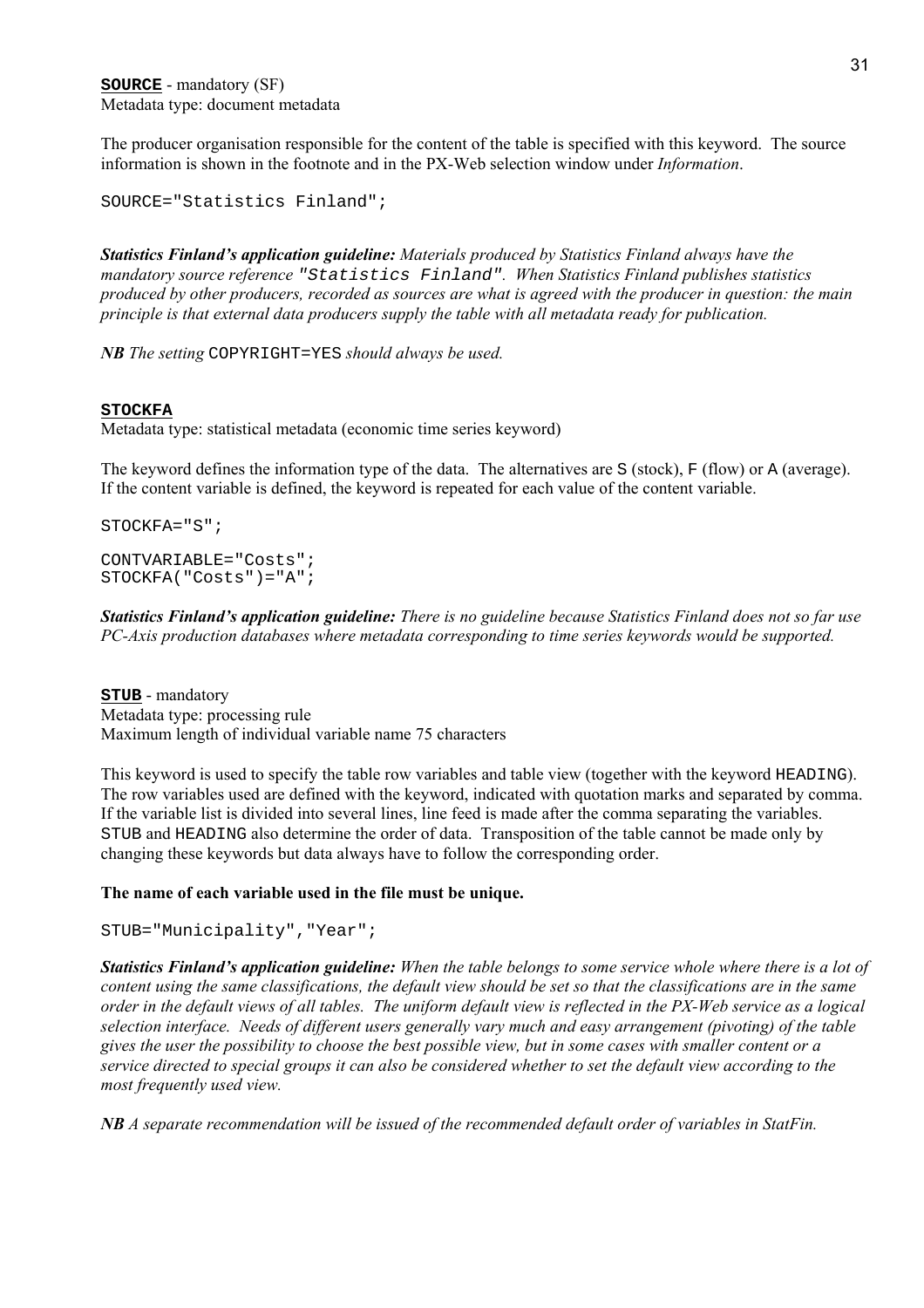Name of statistical topic

SUBJECT-AREA="Education";

*Statistics Finlandís application guideline: When naming statistical topics, it should be noted that only by using the statistical topics according to the classification of Official Statistics of Finland (OSF) statistics can be ordered automatically in archiving, for instance, according to the topic. In the same way it is possible to build distribution servers whose directory structure is derived straight from topic names and the files are directed automatically to the correct distribution directories according to their topic names. PX-Edit has a selection list from which the official topic classification can be easily linked to the keyword.*

*The topic classification is given in* Appendix 4*.*

*StatFin and other general databases follow as purely as possible the general topic classification (OSF). In general databases each table must contain data mainly from one statistical topic only. If a general database table includes individual comparison data from another topic, it is classified by its main topic and placed in the PX-Web service to the topic directory of its primary content.*

*In certain special cases deviations from the general classification can be allowed especially in sub-topics. For practical reasons, in indicator services and corresponding compilation services it may be necessary to build topic directories more on the terms of the service content and the viewpoint of its users than by deriving them directly from the general topic classification.*

**SUBJECT-CODE** - mandatory Metadata type: statistical metadata Maximum length 5 characters.

The topic code which is also needed for data management needs, such as control information for updating processes, for table cataloguing and as a search key for archived tables.

SUBJECT-CODE="KOU";

*Statistics Finlandís application guideline: The topic classification of Official Statistics of Finland (OSF) is used. PX-Edit has a selection list from which the official topic classification can be easily linked to the keyword.*

*The topic classification is given in* Appendix 4*.*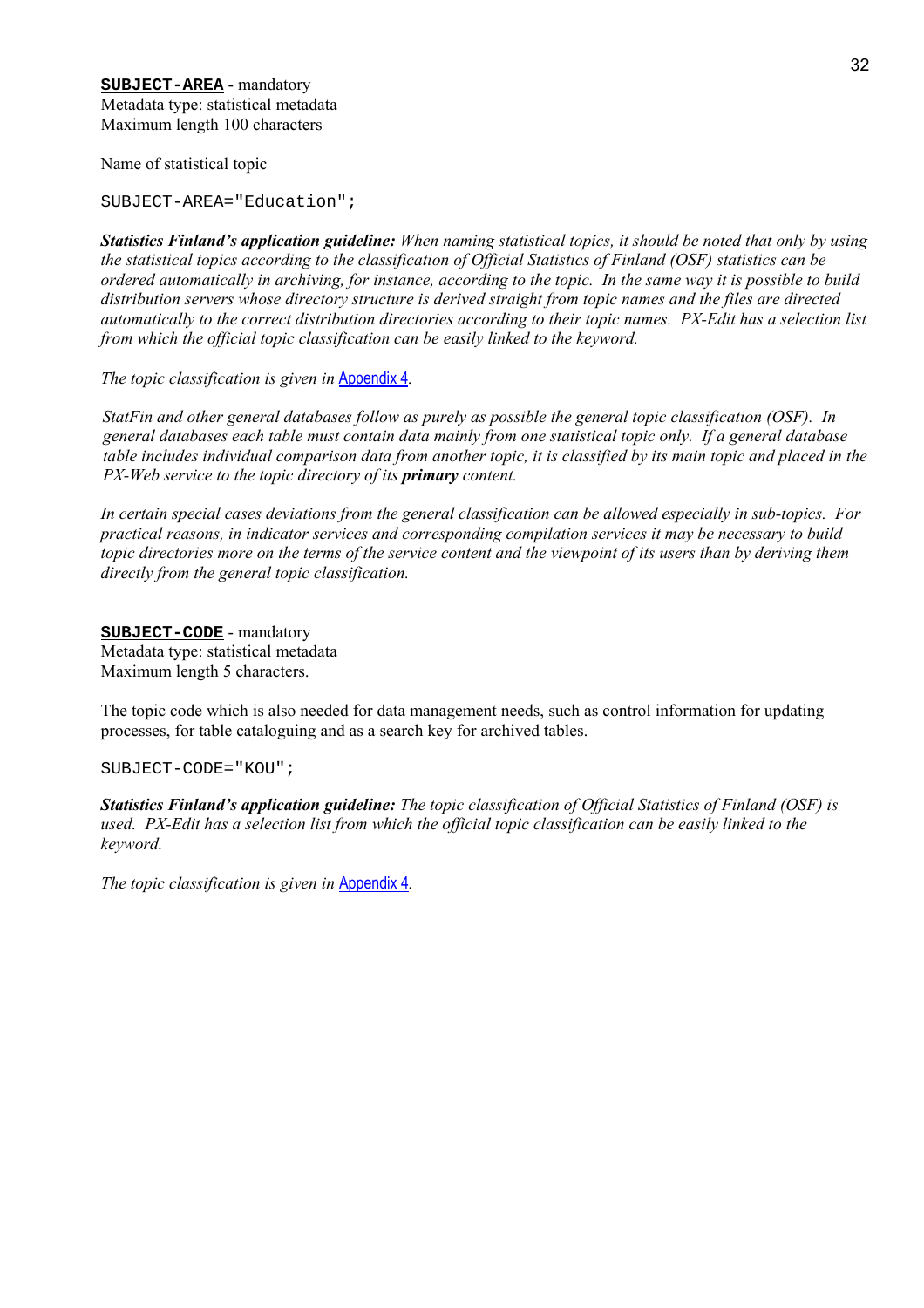**TIMEVAL** - recommended (SF)

Metadata type: statistical metadata and processing rule

TIMEVAL is a variable-specific specification that can appear only once in a table. The keyword value is the TLIST specification expressing the time scale and period, which can be given either in time limit or list format.

For example, for an annual series (time limit format):

TIMEVAL("Time")=TLIST(A1,"1994"-"1996");

or (list format):

TIMEVAL("Time")=TLIST(A1),"1994","1995","1996";

for a monthly series:

```
TIMEVAL("Time")=TLIST(M1,"199605"-"199704");
```
or:

```
TIMEVAL("Time")=TLIST(M1),"199605","199606","199607","199608","199609",
"199610","199611","199612","199701","199702","199703","199704";
```
The following TLIST specifications are used:

- A1 in annual statistics in form CCYY (CC century, YY year)
- H1 quarterly in form CCYYH, where H is 1 or 2
- Q1 quarterly in form CCYYQ, where Q is 1-4.

M<sub>1</sub> in monthly statistics in form CCYYMM, where MM is 01-12

W<sub>1</sub> in weekly information in form CCYYWW, where WW is 01-52.

TIMEVAL is used in PC-Axis when converting tables into Aremos and Gesmes/Ecoser format.

*Statistics Finlandís application guideline: Even if no other time series features are used, it is recommended to utilise the keyword for expressing the time variable. Time is a special variable where the measures directed to it can be in advanced applications controlled when the application is able to distinguish time variables from other variables (until a separate* VARIABLE-TYPE *keyword can be used for this).*

**TITLE** - mandatory Metadata type: statistical metadata Maximum length of one text row is 98 characters

The keyword is used to specify the **changing title** of the table, which is formed of the CONTENTS keyword text (basic title) and the names of the variables selected to the table.

```
STUB="kunta","vuosi";
HEADING="koulutusluokitus";
CONTENTS="Koululaitoksen oppilaat";
DESCRIPTION="Koululaitoksen oppilaat 2003-2005";
TITLE="Koululaitoksen oppilaat muuttujina kunta, vuosi ja "
"koulutusluokitus";
```
**NB** Please note how years are entered.

*Statistics Finlandís application guideline: Always created to the file using the keyword* CONTENTS *and variable names.*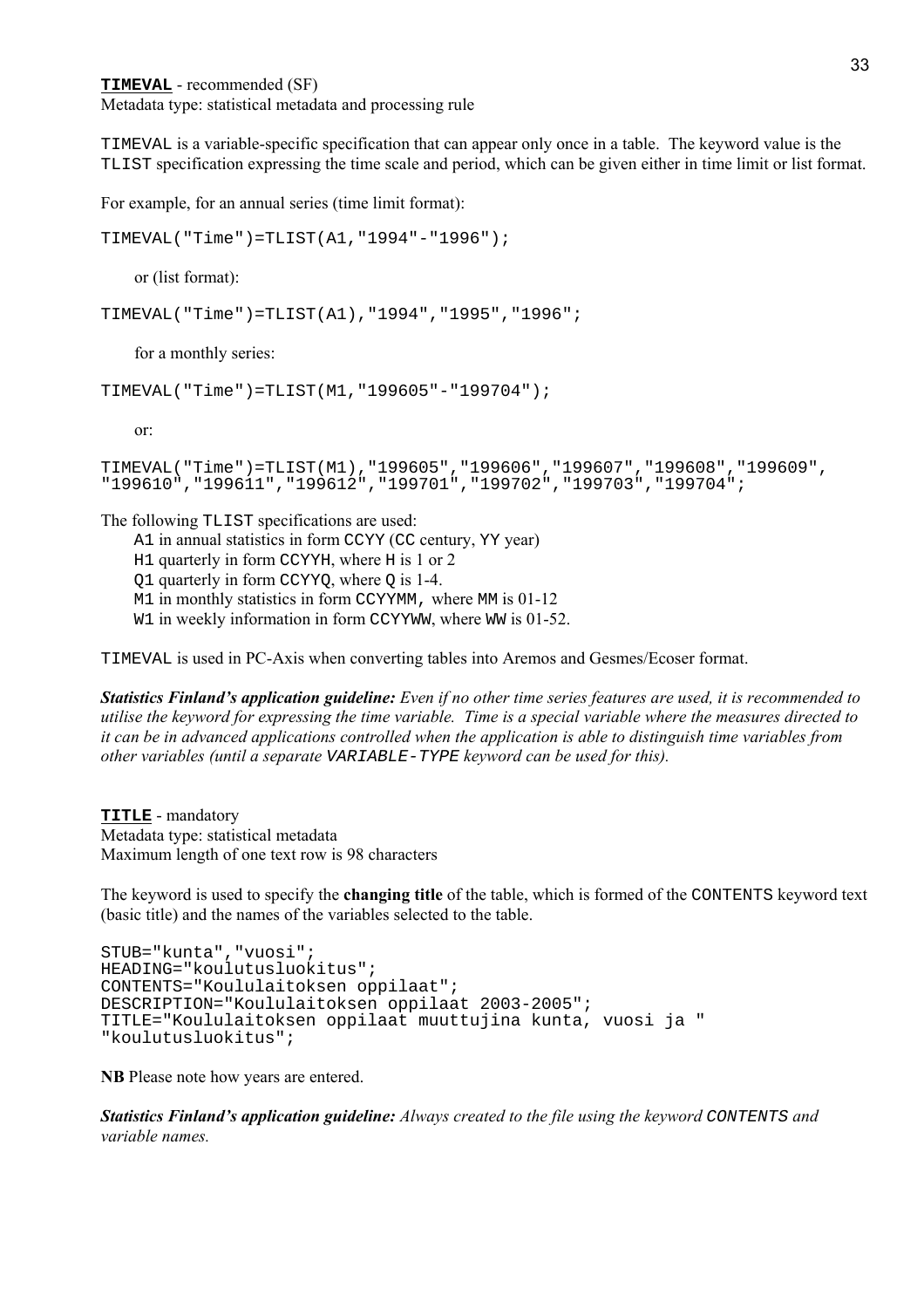**UNITS** - mandatory Metadata type: statistical metadata Maximum length 80 characters

Describes the measurement unit, the index basic year, etc. (people, 1000 euro, 1995=100).

UNITS="Number of pupils";

If the table has several units, use the CONTVARIABLE keyword. If CONTVARIABLE is specified, the keyword UNITS is given to each content variable. Then it is also necessary (because the keyword is mandatory in PC-Axis) to give table-specific UNITS, whose value text can now be empty. For example:

```
UNITS="";
CONTVARIABLE="Information";
VALUES("Information")="population","area";
UNITS("population")="people";
UNITS("area")="1000 ha";
```
*Statistics Finlandís application guideline: In very small (two-dimensional) tables and in well-founded cases the unit information can also be written to the text of the row or column variable concerned (table heading), in which case the content of the* UNITS *keyword is the text* "unit information in the variable name"*.*

**UPDATE-FREQUENCY** - recommended (SF) Metadata type: document metadata

Repetition frequency of updating. Suitable for use as additional information in monthly statistics, for example, which do not have a pre-notified release schedule, but it can be reported that the data are updated regularly.

UPDATE-FREQUENCY="6/A";

*Statistics Finlandís application guideline: Used is language-independent presentation frequency/time period, where the time period is marked with letters A (annual), M (month), W (week) and D (day). Thus a table updated once a month is coded as 1/M and a table updated twice in five years as 2/5A.*

**VALUENOTE** - recommended (SF) Metadata type: statistical metadata

A footnote for a specific value of the variable. Visible in PX-Web and PC-Axis in connection with the table footnote.

VALUENOTE("Municipality","Espoo")="Footnote for Espoosta";

*Statistics Finlandís application guideline: Used where necessary and in preparation for improving support for the feature in the applications. Visible in current application versions still only in the footnote, but in future in other applications than in PX-Edit as a link attached to table cells.*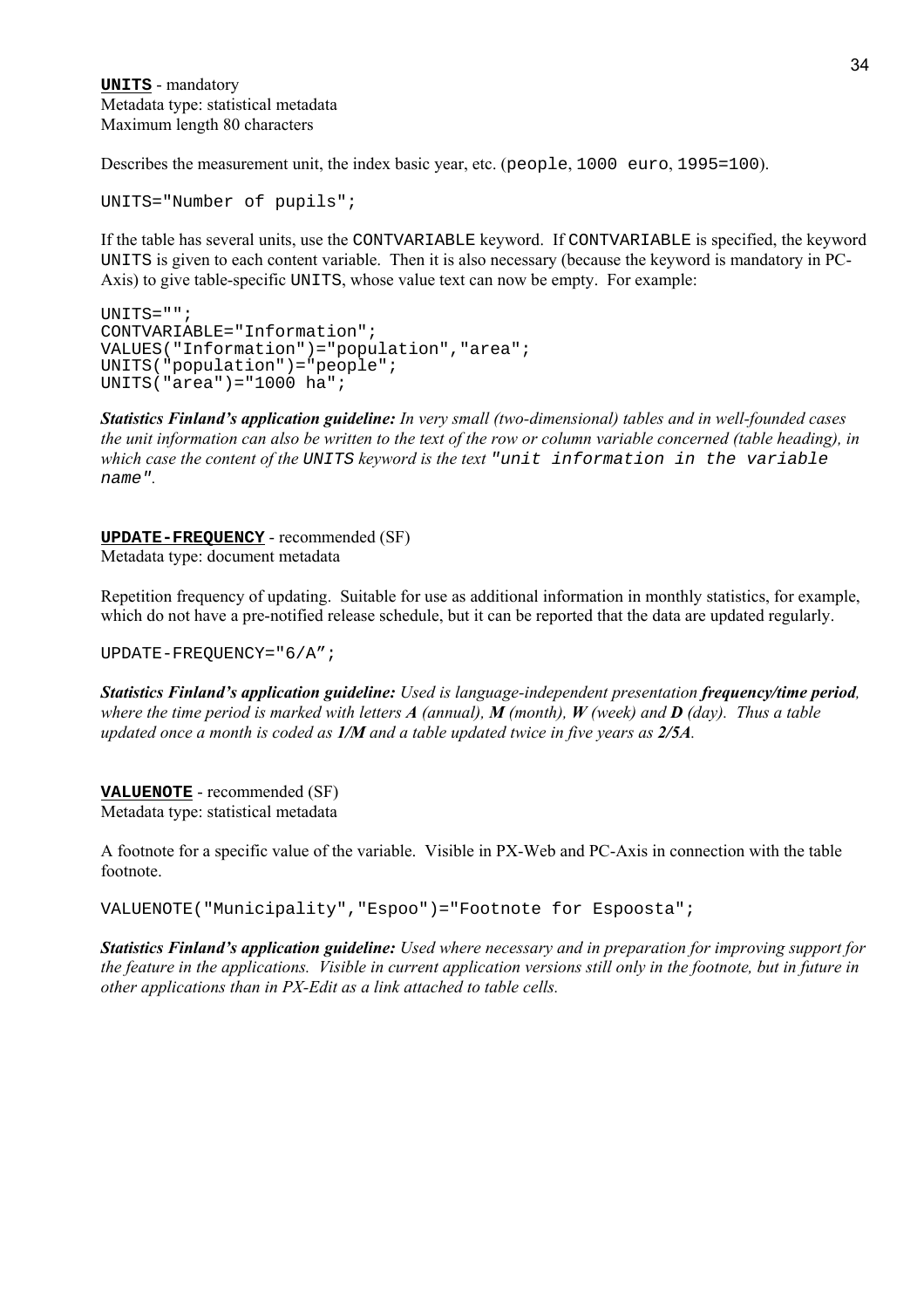**VALUENOTEX** - not in use (SF) Metadata type: statistical metadata

As VALUENOTE, but displayed automatically when opening a table (similarly as NOTEX).

*Statistics Finland's application guideline: Not used. In Statistics Finland's PX-Web servers the mandatory message window of the* VALUENOTEX *text is not activated. The content of the keyword is visible when downloading the file to PC-Axis but it is not shown in PX-Web services.*

**VALUES** - mandatory Metadata type: statistical metadata Maximum length of one text row is 256 characters

The keyword VALUES is specified for each variable. The values (classification headings) **must be unique**, and they also appear in the order they have in rows or columns. The heading texts are in quotation marks and they are separated by commas.

If the list is divided into several lines, line feed is made after the comma separating the values.

```
VALUES("Vuosi")="1987","1988","1989";
VALUES("Muuttotyyppi")="Maassamuuton tulomuutto",
"Maassamuuton lähtömuutto","Maahanmuutto","Maastamuutto";
```
*Statistics Finlandís application guideline: Standardised variable names from the Classification Database are always used, so the variable values are based on official classifications. The classifications and variables used in tailored services that are not entered in the Classification Database are documented in the product specifications of the product in question. Aggregate classes are always given before their sub-items. For example:*

VALUES("Area")="Whole country","Alahärmä","Alajärvi",. . .

*If the classification has hierarchies, which are given with indentations, the indentations are filled with leading dots to ensure that applications do not remove leading blanks. For example:*

VALUES("Area")="Whole country",".Uusimaa","..Espoo","..Helsinki";

*The standard grouping produced from the Classification Database already has leading dots.*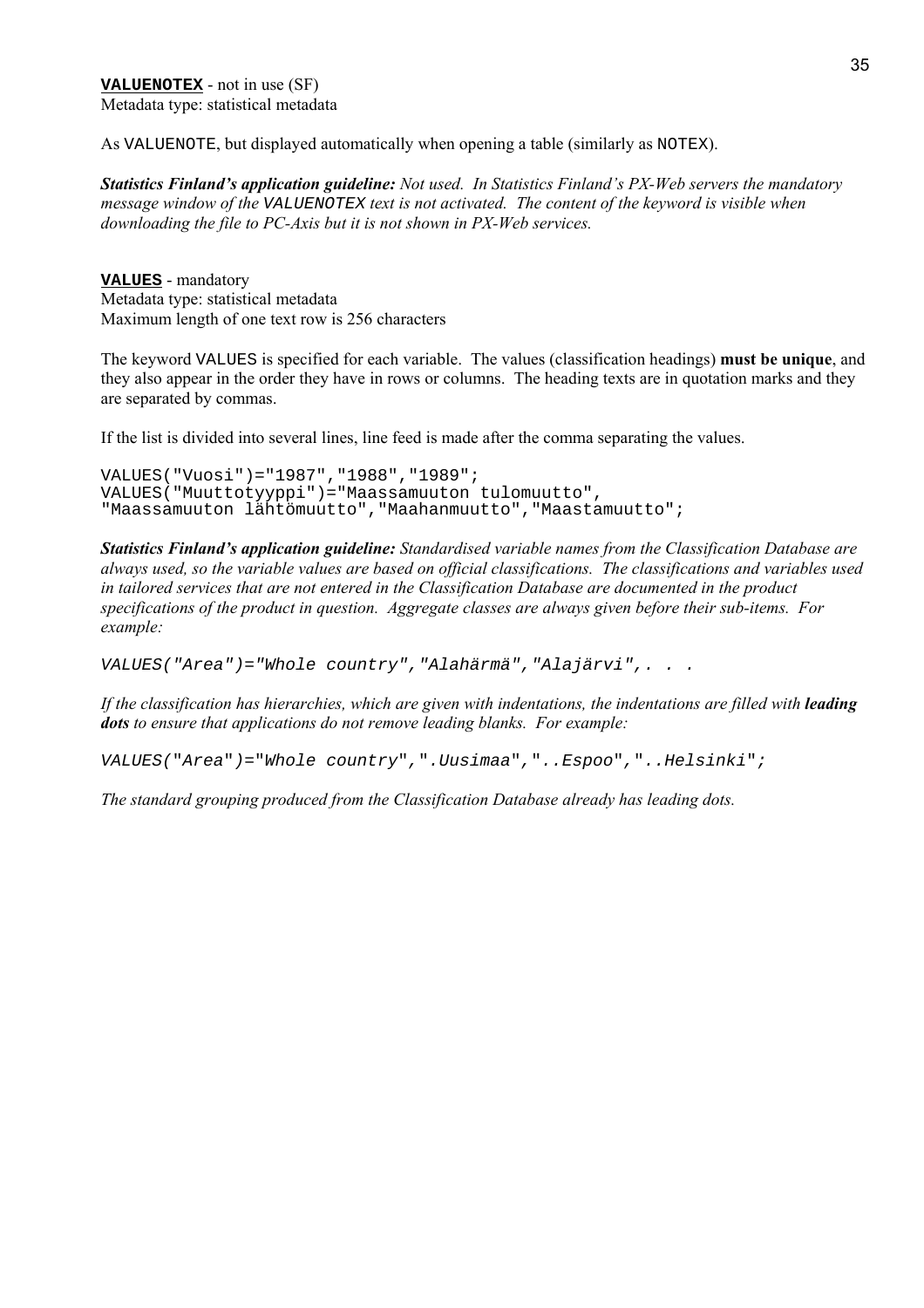# **8. Typical sources of error**

Even if the same things come up in the relevant places in these instructions, we ought to go over some rules that have to be observed when programming applications producing PC-Axis files in order to avoid often repeated errors and frequently asked questions.

- spaces must **not** be used in file names
- ñ the initial part of the file is always comprised of metadata, data are always in the final section of the file
- it should be noted for both metadata and data that words must not be divided in lines
- ñ a long text is divided to **file** lines so that the line break ends in a quotation mark and the following line starts with a quotation mark (the # sign shows the line feed with which information is given in lines in **applications**)
- variable names, value texts or codes must not be broken
- the keywords must be in a certain order (see Appendix 2)
- the end of text character of each section starting with a keyword is a semi-colon, directly followed by a line feed
- the last character of the text preceding the quotation mark must not be empty  $(=$  no tailing spaces)
- ñ quotation marks (")**must not** be used in texts
- special characters such as parentheses, brackets and semi-colons should be avoided in texts, because they are reserved for indicating the file structure
- use of some special characters (e.g. tabulator) may prevent opening of a file in applications
- transfer of data to Excel may become problematic if the texts have parentheses and arithmetic signs inside them
- ñ variable names have to be unique, similarly as variable values and codes corresponding to them
- numerical cells of the data part are without quotation marks, similarly as YES/NO type settings and numerical values (e.g. decimal settings) in the meta part
- data part cells have to be set apart by a separator character (space or tabulator)
- ñ the end of the data part must **not** have a space before a semi-colon
- the decimal part needs not be saved in integers (saves space)
- line feed **is not** a separator character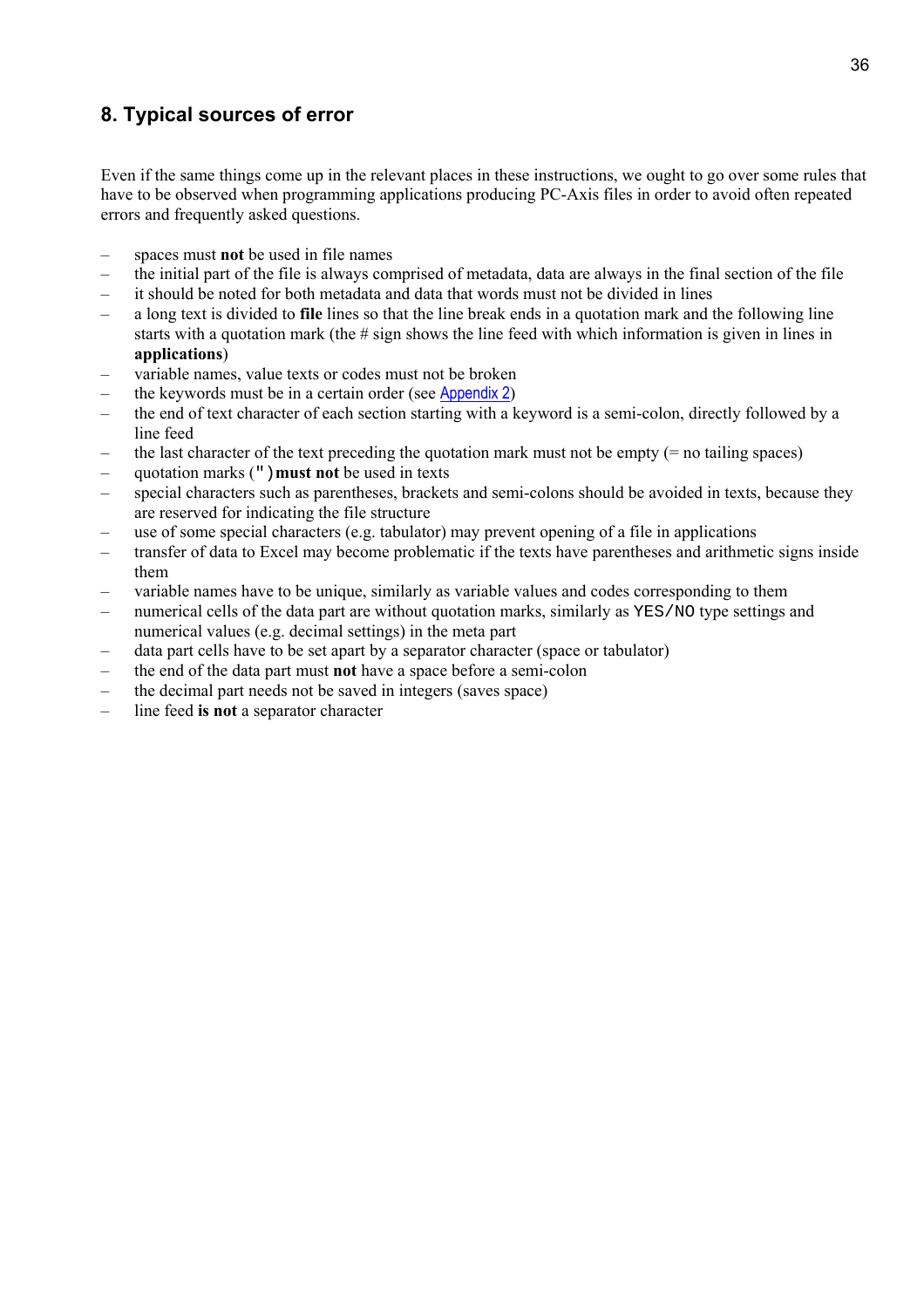# **Appendices**

# **Appendix 1. Keywords in alphabetical order**

|                    | <b>SF standard</b>                          | <b>PC-Axis</b> | <b>PX-Web</b>               | <b>PX-Edit</b> | Length                  | <b>Comment</b>  |
|--------------------|---------------------------------------------|----------------|-----------------------------|----------------|-------------------------|-----------------|
| AGGREGALLOWED      |                                             | Supported      | Supported                   | Supported      |                         |                 |
| <b>AUTOPEN</b>     |                                             | Supported      | Supported                   | Supported      |                         |                 |
| AXIS-VERSION       | Mandatory                                   | Supported      | Supported                   | Supported      | 80                      |                 |
| <b>BASEPERIOD</b>  |                                             | Supported      | Supported                   | Supported      | 80/row                  | 1)              |
| CELLNOTE           |                                             | Supported      | Supported                   | Supported      | 80/row                  |                 |
| CELLNOTEX          |                                             | Supported      | Supported                   | Supported      | 80/row                  |                 |
| CFPRICES           |                                             | Supported      | Supported                   | Supported      | 1                       | $\overline{1}$  |
| <b>CHARSET</b>     | Mandatory (ANSI)                            | Supported      | Mandatory (ANSI) Mandatory  |                |                         |                 |
| CODEPAGE           |                                             | Supported      | Supported                   | Supported      | 20                      |                 |
| CODES              | Mandatory                                   | Supported      | Supported                   | Supported      | 256                     |                 |
| CONFIDENTIAL       | Forbidden                                   | Supported      | Supported                   | Supported      | 20                      |                 |
| CONTACT            | Mandatory                                   | Supported      | Supported                   | Supported      | 80/row                  | 1)              |
| CONTENTS           | Mandatory                                   | Mandatory      | Mandatory                   | Mandatory      | 256                     |                 |
| CONTVARIABLE       |                                             | Supported      | Supported                   | Supported      | 80                      |                 |
| COPYRIGHT          | Mandatory                                   | Supported      | Supported                   | Supported      |                         |                 |
| CREATION-DATE      | Mandatory                                   | Supported      | Supported                   | Supported      | 80                      |                 |
| <b>DATA</b>        | Mandatory                                   | Mandatory      | Mandatory                   | Mandatory      |                         |                 |
| DATABASE           | Recommended                                 | Supported      | Supported                   | Supported      | 80/row                  |                 |
| DATANOTECELL       |                                             | Supported      |                             | Supported      | 20                      | 5)              |
| DATANOTESUM        |                                             | Supported      |                             |                | 20                      | 5)              |
| DATASYMBOL1        |                                             | Supported      |                             | Supported      | 20                      | 5)              |
| DATASYMBOL2        |                                             | Supported      |                             | Supported      | 20                      | 5)              |
| DATASYMBOL3        |                                             | Supported      |                             | Supported      | 20                      | $\overline{5})$ |
| DATASYMBOL4        |                                             | Supported      |                             | Supported      | 20                      | $\overline{5)}$ |
| DATASYMBOL5        |                                             | Supported      |                             | Supported      | 20                      | $\overline{5)}$ |
| DATASYMBOL6        |                                             | Supported      |                             | Supported      | 20                      | 5)              |
| DATASYMBOLNIL      |                                             | Supported      |                             | Supported      | 20                      | 5)              |
| DATASYMBOLSUM      |                                             | Supported      |                             | Supported      | 20                      | 5)              |
| DAYADJ             |                                             | Supported      | Supported                   | Supported      |                         | 1)              |
| <b>DECIMALS</b>    | Mandatory                                   | Mandatory      | Mandatory                   | Mandatory      |                         |                 |
| DEFAULT-GRAPH      |                                             |                |                             | Supported      |                         | $\overline{5)}$ |
| DESCRIPTION        | Mandatory                                   | Supported      | Supported                   | Supported      | 98                      |                 |
| DESCRIPTIONDEFAULT |                                             | Supported      | Supported                   | Supported      |                         |                 |
| DIRECTORY-PATH     | Mandatory (those<br>exported to PX-<br>Web) |                |                             | Supported      |                         | 5)              |
| <b>DOMAIN</b>      |                                             | Supported      | Supported                   | Supported      | 80                      |                 |
| DOUBLECOLUMN       | Not recommended                             |                | Matrix format Matrix format | Supported      |                         |                 |
| ELIMINATION        | Recommended                                 | Supported      | Supported                   | Supported      |                         |                 |
| <b>HEADING</b>     | Mandatory                                   | Mandatory      | Mandatory                   | Mandatory      | 80 (à)                  |                 |
| INFO               |                                             |                |                             | Supported      |                         | 5)              |
| INFOFILE           | Mandatory                                   | Supported      | Supported                   | Supported      | 256/row                 |                 |
| <b>KEYS</b>        |                                             | Supported      | Supported                   | Supported      |                         |                 |
| LANGUAGE           | Mandatory                                   | Supported      | Supported                   | Supported      | $\overline{\mathbf{c}}$ |                 |
| LANGUAGES          |                                             | Supported      |                             |                | $n \times 2$            | 5)              |
| LAST-UPDATED       | Mandatory                                   | Supported      | Supported                   | Supported      | 80                      | 1)              |
| LINK               |                                             |                |                             | Supported      |                         | $\overline{5)}$ |
| MAP                |                                             | Supported      | Supported                   | Supported      | 80                      |                 |
| MATRIX             | Mandatory                                   | Mandatory      | Mandatory                   | Mandatory      | 8                       |                 |
|                    |                                             |                |                             |                |                         |                 |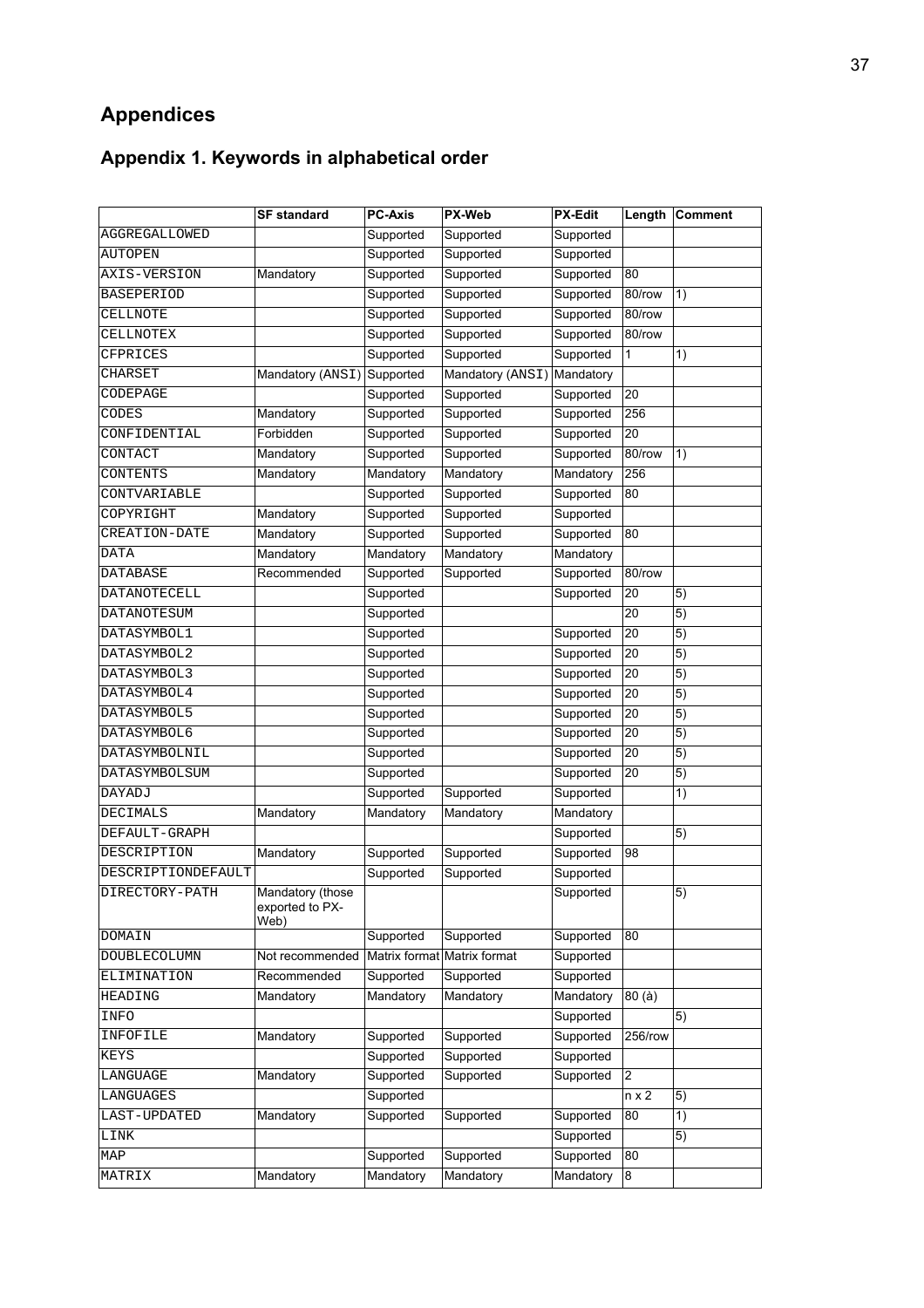| NEXT-UPDATE      |                                       |           |           | Supported |        | 5)              |
|------------------|---------------------------------------|-----------|-----------|-----------|--------|-----------------|
| <b>NOTE</b>      | Recommended                           | Supported | Supported | Supported | 80/row | 4)              |
| <b>NOTEX</b>     |                                       | Supported | Supported | Supported | 80/row | 4)              |
| PARTITIONED      |                                       | Supported | Supported | Supported |        |                 |
| PRECISION        |                                       | Supported | Supported | Supported |        |                 |
| PRESTEXT         | Not recommended                       | Supported | Supported | Supported |        |                 |
| <b>PX-SERVER</b> | Mandatory<br>(exported to PX-<br>Web) |           |           | Supported | 256    | 5)              |
| <b>REFPERIOD</b> |                                       | Supported | Supported | Supported | 80/row | 1)              |
| <b>SEASADJ</b>   |                                       | Supported | Supported | Supported |        | 1)              |
| SHOWDECIMALS     |                                       | Supported | Supported | Supported |        |                 |
| SOURCE           | Mandatory                             | Supported | Supported | Supported | 80/row |                 |
| <b>STOCKFA</b>   |                                       | Supported | Supported | Supported | 1      | $\overline{1}$  |
| <b>STUB</b>      | Mandatory                             | Mandatory | Mandatory | Mandatory | 80(à)  |                 |
| SUBJECT-AREA     | Mandatory                             | Mandatory | Mandatory | Mandatory | 100    |                 |
| SUBJECT-CODE     | Mandatory                             | Mandatory | Mandatory | Mandatory | 5      |                 |
| <b>SURVEY</b>    |                                       |           |           | Supported |        | $\overline{5)}$ |
| TIMEVAL          |                                       | Supported | Supported | Supported |        |                 |
| TITLE            | Mandatory                             | Mandatory | Mandatory | Mandatory | 98     |                 |
| <b>UNITS</b>     | Mandatory                             | Mandatory | Mandatory | Mandatory | 80     | 1)              |
| UPDATE-FREQUENCY |                                       |           |           | Supported |        | 5)              |
| VALUENOTE        |                                       | Supported | Supported | Supported | 80/row |                 |
| VALUENOTEX       |                                       | Supported | <b>No</b> | Supported | 80/row | 2)              |
| <b>VALUES</b>    | Mandatory                             | Mandatory | Mandatory | Mandatory | 256    |                 |
| VARIABLE-TYPE    |                                       |           |           | Supported |        | 5)              |
|                  |                                       |           |           |           |        |                 |

1) Appears for each content variable if the CONTVARIABLE keyword is defined

2) Not in the user interface

3) A quality requirement recorded in the SF standard column will be adopted in Statistics Finland's database services during 2006.

4) The NOTE and NOTEX keywords can be defined both table and variable-specifically

5) A new keyword or one to be adopted during 2006.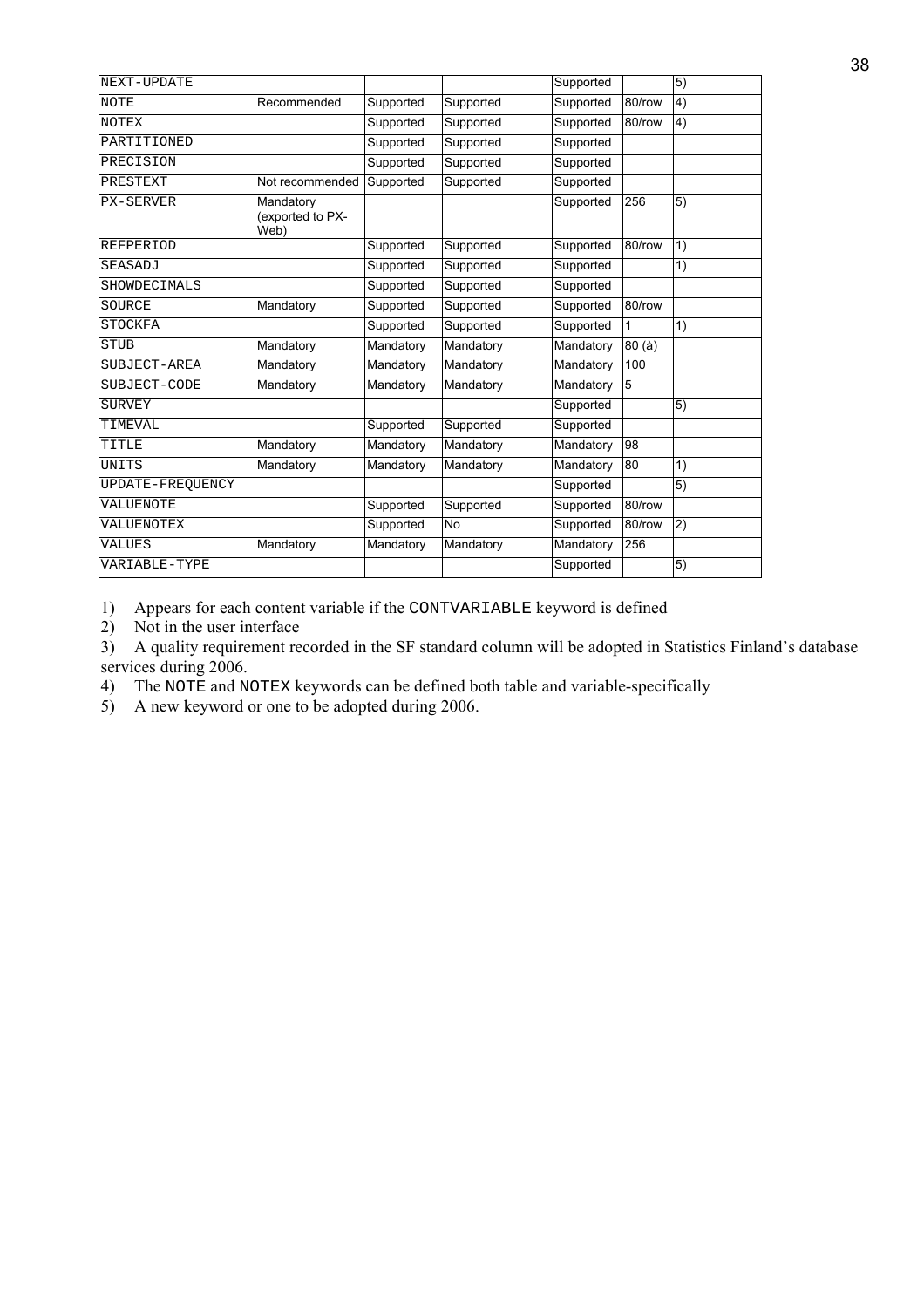# **Appendix 2. Keywords in presentation order**

|                    | <b>SF standard</b>                    | <b>PC-Axis</b>   | <b>PX-Web</b>       | <b>PX-Edit</b> |        | Length Comment |
|--------------------|---------------------------------------|------------------|---------------------|----------------|--------|----------------|
| CHARSET            | Mandatory (ANSI)                      | Supported        | Mandatory<br>(ANSI) | Mandatory      |        |                |
| AXIS-VERSION       | Mandatory                             | Supported        | Supported           | Supported      | 80     |                |
| CODEPAGE           |                                       | Supported        | Supported           | Supported      | 20     |                |
| LANGUAGE           | Mandatory                             | Supported        | Supported           | Supported      | 2      |                |
| LANGUAGES          |                                       |                  |                     |                | n x 2  |                |
| CREATION-DATE      | Mandatory                             | Supported        | Supported           | Supported      |        |                |
| DECIMALS           | Mandatory                             | Mandatory        | Mandatory           | Mandatory      |        |                |
| SHOWDECIMALS       |                                       | Supported        | Supported           | Supported      |        |                |
| MATRIX             | Mandatory                             | Mandatory        | Mandatory           | Mandatory      | 8      |                |
| AGGREGALLOWED      |                                       | Supported        | Supported           | Supported      |        |                |
| AUTOPEN            |                                       | Supported        | Supported           | Supported      |        |                |
| CONFIDENTIAL       | Forbidden                             | Supported        | Supported           | Supported      | 20     |                |
| COPYRIGHT          | Mandatory                             | Supported        | Supported           | Supported      |        |                |
| NEXT-UPDATE        |                                       |                  |                     | Supported      |        | 5)             |
| UPDATE-FREQUENCY   |                                       |                  |                     | Supported      |        | 5)             |
| <b>PX-SERVER</b>   | Mandatory<br>(exported to PX-<br>Web) |                  |                     | Supported      | 256    | 5)             |
| DIRECTORY-PATH     | Mandatory<br>(exported to PX-<br>Web) |                  |                     | Supported      | 256    | 5)             |
| DEFAULT-GRAPH      |                                       |                  |                     | Supported      |        | 5)             |
| SUBJECT-CODE       | Mandatory                             | Mandatory        | Mandatory           | Mandatory      | 5      |                |
| SUBJECT-AREA       | Mandatory                             | Mandatory        | Mandatory           | Mandatory      | 100    |                |
| DESCRIPTION        | Mandatory                             | Supported        | Supported           | Supported      | 98     |                |
| TITLE              | Mandatory                             | Mandatory        | Mandatory           | Mandatory      | 98     |                |
| DESCRIPTIONDEFAULT |                                       | Supported        | Supported           | Supported      |        |                |
| CONTENTS           | Mandatory                             | Mandatory        | Mandatory           | Mandatory      | 256    |                |
| UNITS              | Mandatory                             | Mandatory        | Mandatory           | Mandatory      | 80     | 1)             |
| STUB               | Mandatory                             | Mandatory        | Mandatory           | Mandatory      | 80 (à) |                |
| <b>HEADING</b>     | Mandatory                             | Mandatory        | Mandatory           | Mandatory      | 80(a)  |                |
| CONTVARIABLE       |                                       | Supported        | Supported           | Supported      | 80     |                |
| VALUES             | Mandatory                             | Mandatory        | Mandatory           | Mandatory      | 256    |                |
| TIMEVAL            |                                       | Supported        | Supported           | Supported      |        |                |
| CODES              | Mandatory                             | Supported        | Supported           | Supported      | 256    |                |
| DOUBLECOLUMN       | Not recommended                       | Matrix<br>format | Matrix format       | Supported      |        |                |
| PRESTEXT           | Not recommended                       | Supported        | Supported           | Supported      |        |                |
| DOMAIN             |                                       | Supported        | Supported           | Supported      | 80     |                |
| VARIABLE-TYPE      |                                       |                  |                     | Supported      | 256    | 5)             |
| MAP                |                                       | Supported        | Supported           | Supported      | 80     |                |
| PARTITIONED        |                                       | Supported        | Supported           | Supported      |        |                |
| ELIMINATION        | Recommended                           | Supported        | Supported           | Supported      |        |                |
| PRECISION          |                                       | Supported        | Supported           | Supported      |        |                |
| LAST-UPDATED       | Mandatory                             | Supported        | Supported           | Supported      | 80     | 1)             |
| STOCKFA            |                                       | Supported        | Supported           | Supported      | 1      | 1)             |
| CFPRICES           |                                       | Supported        | Supported           | Supported      | 1      | 1)             |
| DAYADJ             |                                       | Supported        | Supported           | Supported      |        | 1)             |
| SEASADJ            |                                       | Supported        | Supported           | Supported      |        | 1)             |
| UNITS()            |                                       | Supported        | Supported           | Supported      | 80     | 6)             |
| CONTACT            | Mandatory                             | Supported        | Supported           | Supported      | 80/row | 1)             |
| REFPERIOD          |                                       | Supported        | Supported           | Supported      | 80/row | 1)             |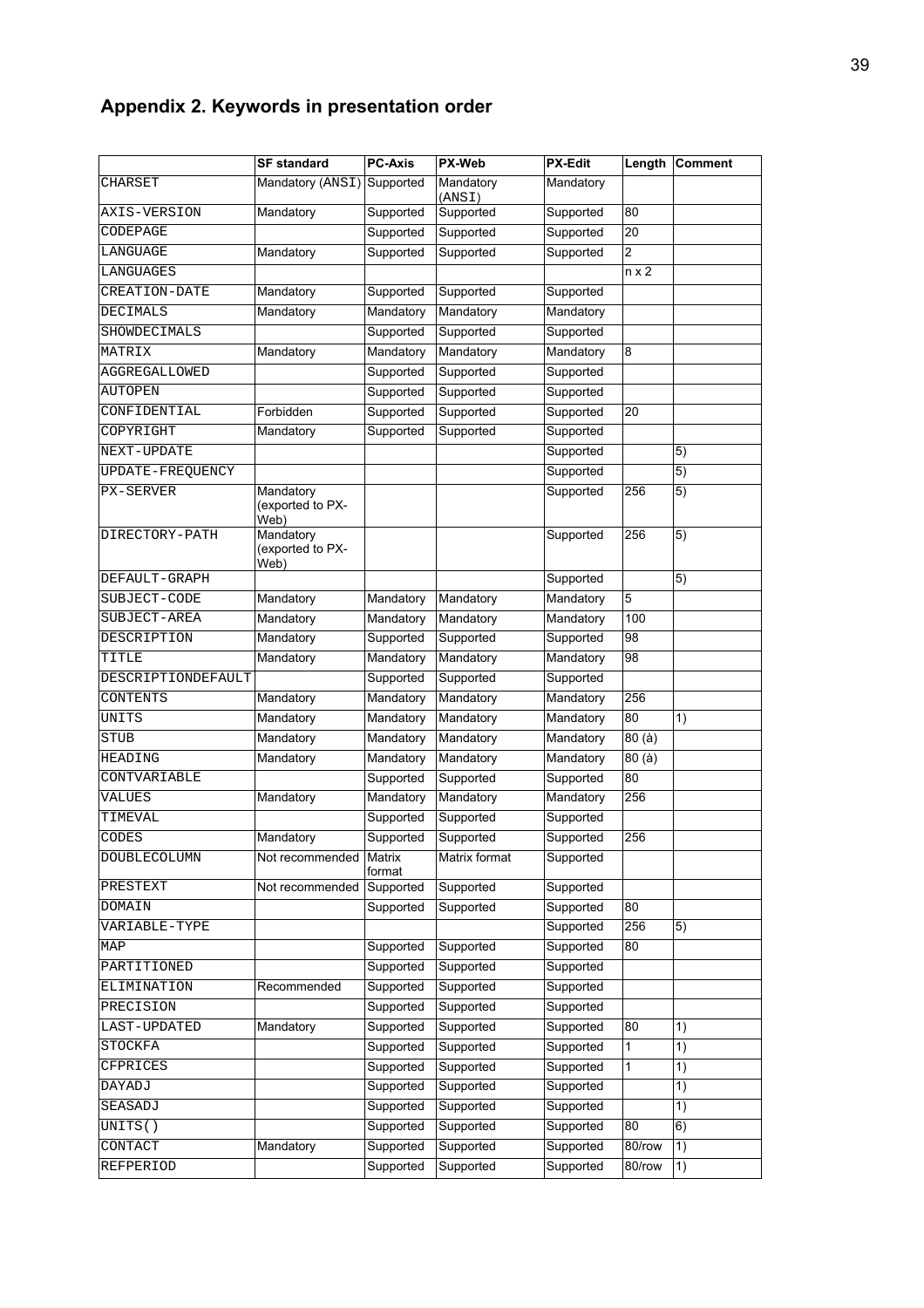| <b>BASEPERIOD</b>   |             | Supported | Supported      | Supported | 80/row  | 1)              |
|---------------------|-------------|-----------|----------------|-----------|---------|-----------------|
| <b>DATABASE</b>     | Recommended | Supported | Supported      | Supported | 80/row  |                 |
| SOURCE              | Mandatory   | Supported | Supported      | Supported | 80/row  |                 |
| <b>SURVEY</b>       |             |           |                | Supported | 256     | 5)              |
| INFOFILE            | Mandatory   | Supported | Supported      | Supported | 256/row |                 |
| INFO                |             |           |                | Supported |         | 5)              |
| LINK                |             |           |                | Supported | 256     | $\overline{5)}$ |
| <b>NOTEX</b>        |             | Supported | Supported      | Supported | 80/row  | 4)              |
| <b>NOTE</b>         | Recommended | Supported | Supported      | Supported | 80/row  | 4)              |
| VALUENOTEX          |             | Supported | N <sub>o</sub> | Supported | 80/row  | $\overline{2)}$ |
| VALUENOTE           |             | Supported | Supported      | Supported | 80/row  |                 |
| CELLNOTEX           |             | Supported | Supported      | Supported | 80/row  |                 |
| <b>CELLNOTE</b>     |             | Supported | Supported      | Supported | 80/ row |                 |
| DATASYMBOL1         |             | Supported |                | Supported | 20      | 5)              |
| DATASYMBOL2         |             | Supported |                | Supported | 20      | 5)              |
| DATASYMBOL3         |             | Supported |                | Supported | 20      | 5)              |
| DATASYMBOL4         |             | Supported |                | Supported | 20      | $\overline{5)}$ |
| DATASYMBOL5         |             | Supported |                | Supported | 20      | 5)              |
| DATASYMBOL6         |             | Supported |                | Supported | 20      | 5)              |
| DATASYMBOLNIL       |             | Supported |                | Supported | 20      | $\overline{5)}$ |
| DATASYMBOLSUM       |             | Supported |                | Supported | 20      | 5)              |
| <b>DATANOTECELL</b> |             | Supported |                | Supported | 20      | 5)              |
| DATANOTESUM         |             | Supported |                |           | 20      | 5)              |
| <b>KEYS</b>         |             | Supported | Supported      | Supported |         |                 |
| <b>DATA</b>         | Mandatory   | Mandatory | Mandatory      | Mandatory |         |                 |
|                     |             |           |                |           |         |                 |

1) Appears for each content variable if the CONTVARIABLE keyword is defined

2) Not in the user interface

3) A quality requirement recorded in the SF standard column will be adopted in Statistics Finland's database services during 2006.

4) The NOTE and NOTEX keywords can be defined both table and variable-specifically

5) A new keyword or one to be adopted during 2006

6) If CONTVARIABLE is in use, content variable-specific UNITS values are written here.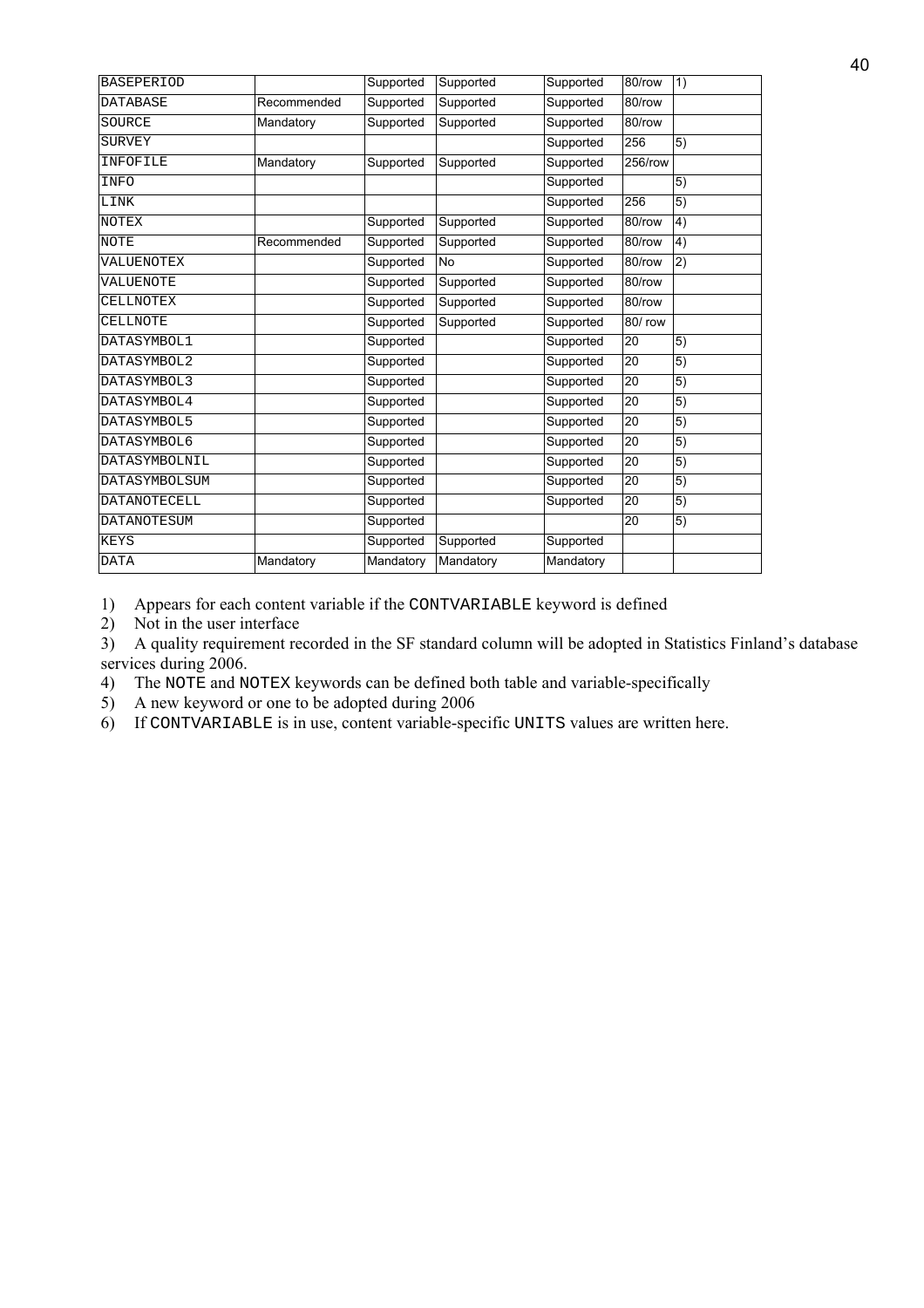# **Appendix 3. About grouping files**

Grouping files are similar to Windows .ini files, where sections (blocks) are separated with keywords in brackets. The content of the sections is comprised of indexation, which combines class codes and names to aggregation rules. The index and classes related to it are separated by an equality sign. The grouping is described with two files, of which the **.vs** file defines the value group and the **.agg** file its aggregation rule. The grouping can be created with the PC-Axis function *File/Classifications.*

Separate detailed instructions are available on compilation of grouping files.

| Model from the file ikaryhmitys5v.vs | Model from the file 25 vuotisluokat.agg |
|--------------------------------------|-----------------------------------------|
| [Descr]                              | [Aggreg]                                |
| Name=ikä5                            | Name=25 vuotisluokat.agg                |
| Prestext=5-vuotisikäryhmät           | Valueset=ikä25                          |
| Type=V                               | Desc=25-vuotisikäryhmät                 |
| [Aggreg]                             | $1=0-24$                                |
| 1=25_vuotisluokat.agg                | $2=25-49$                               |
| [Domain]                             | $3 = 50 - 74$                           |
| 1=ikaryhmitys5v                      | $4=75+$                                 |
| [Valuecode]                          |                                         |
| $1=0-4$                              | [Aggtext]                               |
| $2 = 5 - 9$                          | $1=0-24$ -vuotiaat                      |
| $3=10-14$                            | $2=25-49$ -vuotiaat                     |
| $4=15-19$                            | $3=50-74$ -vuotiaat                     |
| $5=20-24$                            | 4=75+-vuotiaat                          |
| $6=25-29$                            |                                         |
| $7 = 30 - 34$                        | $[0-24]$                                |
| $8 = 35 - 39$                        | $1=0-4$                                 |
| $9=40-44$                            | $2 = 5 - 9$                             |
| $10=45-49$                           | $3=10-14$                               |
| $11=50-54$                           | $4=15-19$                               |
| $12 = 55 - 59$                       | $5 = 20 - 24$                           |
| $13=60-64$                           |                                         |
| $14=65-69$                           | $[25-49]$                               |
| $15 = 70 - 74$                       | $1=25-29$                               |
| $16=75+$                             | $2=30-34$                               |
| [Valuetext]                          | $3 = 35 - 39$                           |
| $1=0-4$ vuotta                       | $4 = 40 - 44$                           |
| $2=5-9$ vuotta                       | $5 = 45 - 49$                           |
| $3=10-14$ vuotta                     |                                         |
| $4=15-19$ vuotta                     | $[50-74]$                               |
| 5=20-24 vuotta                       | $1 = 50 - 54$                           |
| $6=25-29$ vuotta                     | $2 = 55 - 59$                           |
| 7=30-34 vuotta                       | $3=60-64$                               |
| $8=35-39$ vuotta                     | $4=65-69$                               |
| 9=40-44 vuotta                       | $5=70-74$                               |
| 10=45-49 vuotta                      |                                         |
| $11 = 50 - 54$ vuotta                | $[75+]$                                 |
| 12=55-59 vuotta                      | $1 = 75+$                               |
| 13=60-64 vuotta                      |                                         |
| 14=65-69 vuotta                      |                                         |
| 15=70-74 vuotta                      |                                         |
| $16=75+$                             |                                         |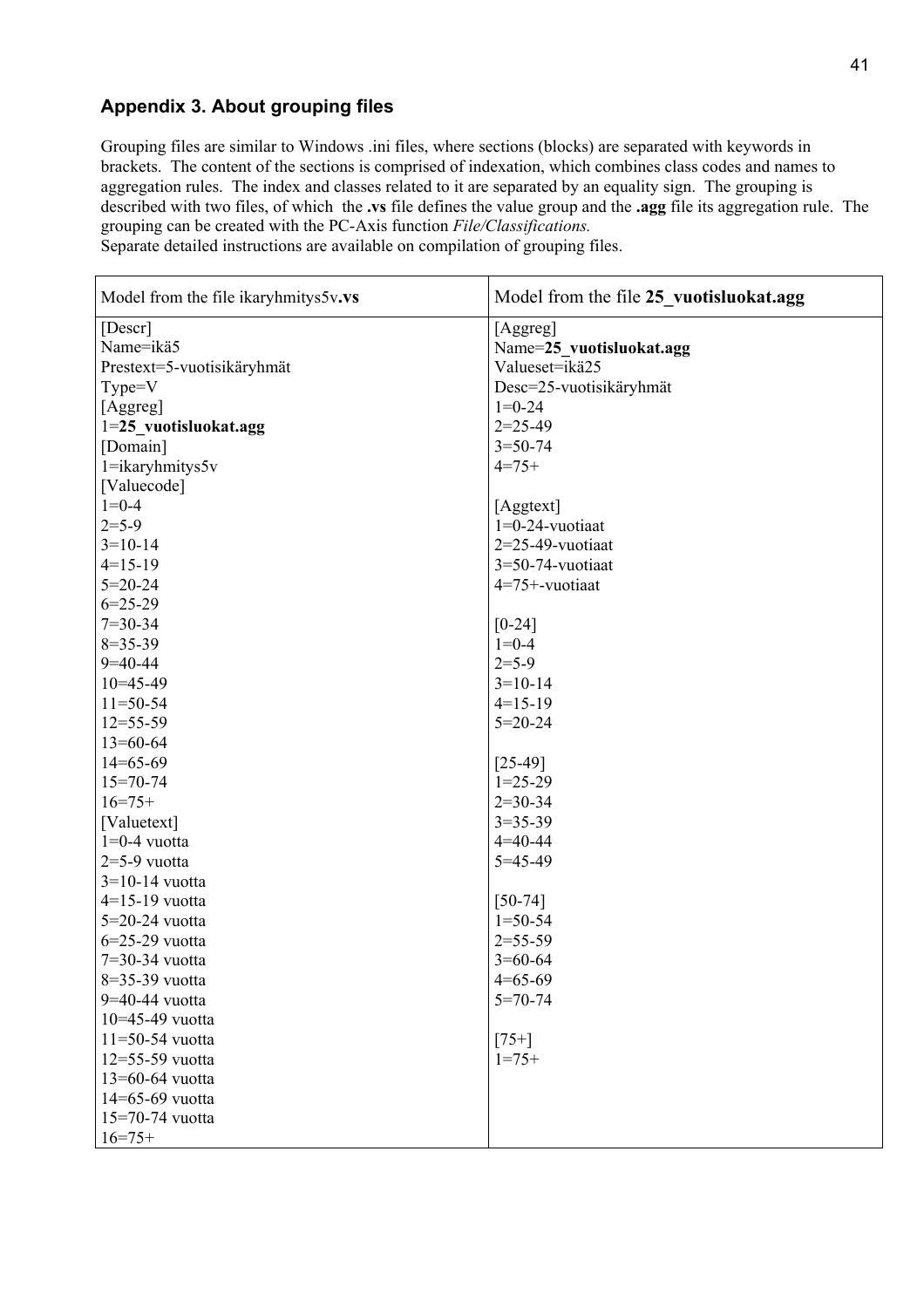## Appendix 4. Statistics Finland's classification of statistical topics, abbreviations of **statistics and naming of files**

| <b>ASU</b> | Housing                           | <b>PAV</b> | <b>Services</b>                             |
|------------|-----------------------------------|------------|---------------------------------------------|
| <b>ELI</b> | <b>Living Conditions</b>          | <b>RAH</b> | Financing and Insurance                     |
| <b>ENE</b> | Energy                            | <b>RAK</b> | Construction                                |
| <b>HIN</b> | Prices and Costs                  | <b>SOS</b> | <b>Social Protection</b>                    |
| <b>JUL</b> | Government Finance                | TEO        | Manufacturing                               |
| <b>KAN</b> | <b>National Accounts</b>          | TER        | Health                                      |
| <b>KAU</b> | Trade                             | TTT        | Science, Technology and Information Society |
| <b>KOU</b> | Education                         | TUL        | Income and Consumption                      |
| <b>KLT</b> | Culture and the Media             | TYM        | Labour Market                               |
| LII        | <b>Transport and Tourism</b>      | VAA        | Elections                                   |
| <b>MAA</b> | Agriculture, Forestry and Fishery | VRM        | Population                                  |
| <b>OIK</b> | Justice                           | YMP        | <b>Environment and Natural Resources</b>    |
| <b>PAL</b> | Wages, Salaries and Labour Costs  | YRI        | Enterprises                                 |

The classification of statistical topics that is used in the keyword SUBJECT-CODE

Abbreviations of statistics are given as a table on Statistics Finland's Intranet: http://intra.stat.fi/admin/tilrak/tilrak\_tilastot\_11\_5\_2004.xls*.*

There are also instructions on the Intranet on naming of PC-Axis files according to the abbreviations of statistics

http://intra.stat.fi/tilastokeskus/statfin2006/px\_tiedostonimistandardi\_2006.pdf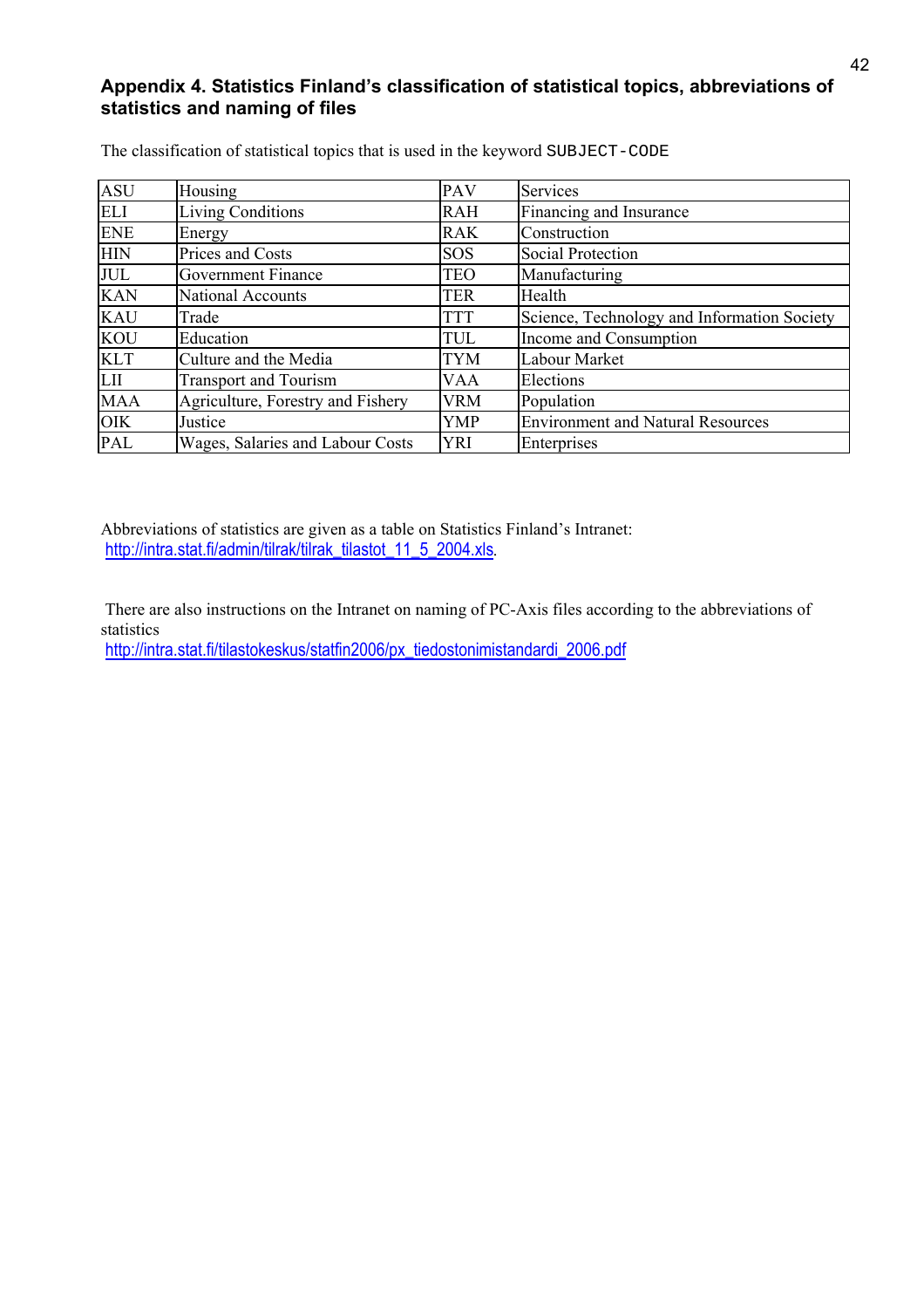#### **Appendix 5. About multi-language metadata**

The following is an example of a file where the metadata are in three languages. First the languages (LANGUAGES) in use are defined and of them the default language (LANGUAGE). Metadata according to the default language are presented as in a single-language file so that the file also functions (but only in its default language) in those old applications that do not have multi-language support. Texts differing from the default language are always given after the keyword with the language code in brackets.

```
CHARSET="ANSI";
AXIS-VERSION="2005";
LANGUAGE="en";
LANGUAGES="en","sv","fi";
CREATION-DATE="20050217 18:34";
DECIMALS=0;
SHOWDECIMALS=0;
MATRIX="BE0101F1";
SUBJECT-CODE="BE";
SUBJECT-AREA="Population";
SUBJECT-AREA[sv]="Befolkning";
SUBJECT-AREA[fi]="Väestö";
DESCRIPTION="Migration 2003";
DESCRIPTION[sv]="Flyttningar 2003";
DESCRIPTION[fi]="Väestönmuutokset 2003";
TITLE="Migration by region, age, period, type and sex";
TITLE[sv]="Flyttningar efter region, ålder, tid, typ och kön";
TITLE[fi]="Väestönmuutokset muuttujina kunta, ikä, aika, tyyppi ja sukupuoli";
CONTENTS="Migration";
CONTENTS[sv]="Flyttningar";
CONTENTS[fi]="Väestönmuutokset";
UNITS="number";
UNITS[sv]="antal";
UNITS[fi]="henkilöä";
STUB="region","age";
STUB[sv]="region","ålder";
STUB[fi]="kunta","ikä";
HEADING="period","type","sex";
HEADING[sv]="tid","typ","kön";
HEADING[fi]="aika","tyyppi","sukupuoli";
CONTVARIABLE="type";
CONTVARIABLE[sv]="typ";
CONTVARIABLE[fi]="tyyppi";
VALUES("region")="Sweden","Stockholm county","Upplands Väsby","Vallentuna";
VALUES[sv]("region")="Riket","Stockholms län","Upplands Väsby","Vallentuna";
VALUES[fi]("kunta")="Ruotsi","Tukholman lääni","Upplands Väsby","Vallentuna";
VALUES("age")="20","21","22";
VALUES[sv]("ålder")="20","21","22";
VALUES[fi]("ikä")="20","21","22";
VALUES("period")="2003";
VALUES[sv]("tid")="2003";
VALUES[fi]("aika")="2003";
VALUES("type")="Inmigrated","Outmigrated";
VALUES[sv]("typ")="Inflyttade","Utflyttade";
VALUES[fi]("tyyppi")="Tulomuutto","Lähtömuutto";
VALUES("sex")="men","women";
VALUES[sv]("kön")="män","kvinnor";
VALUES[fi]("sukupuoli")="miehet","naiset";
CODES("region")="00","01","0114","0115";
CODES[sv]("region")="00","01","0114","0115";
CODES[fi]("kunta")="00","01","0114","0115";
CODES("age")="20","21","22";
CODES[sv]("ålder")="20","21","22";
CODES[fi]("ikä")="20","21","22";
CODES("type")="BE0101F1","BE0101F2";
CODES[sv]("typ")="BE0101F1","BE0101F2";
CODES[fi]("tyyppi")="BE0101F1","BE0101F2";
CODES("sex")="1","2";
CODES[sv]("kön")="1","2";
CODES[fi]("sukupuoli")="1","2";
```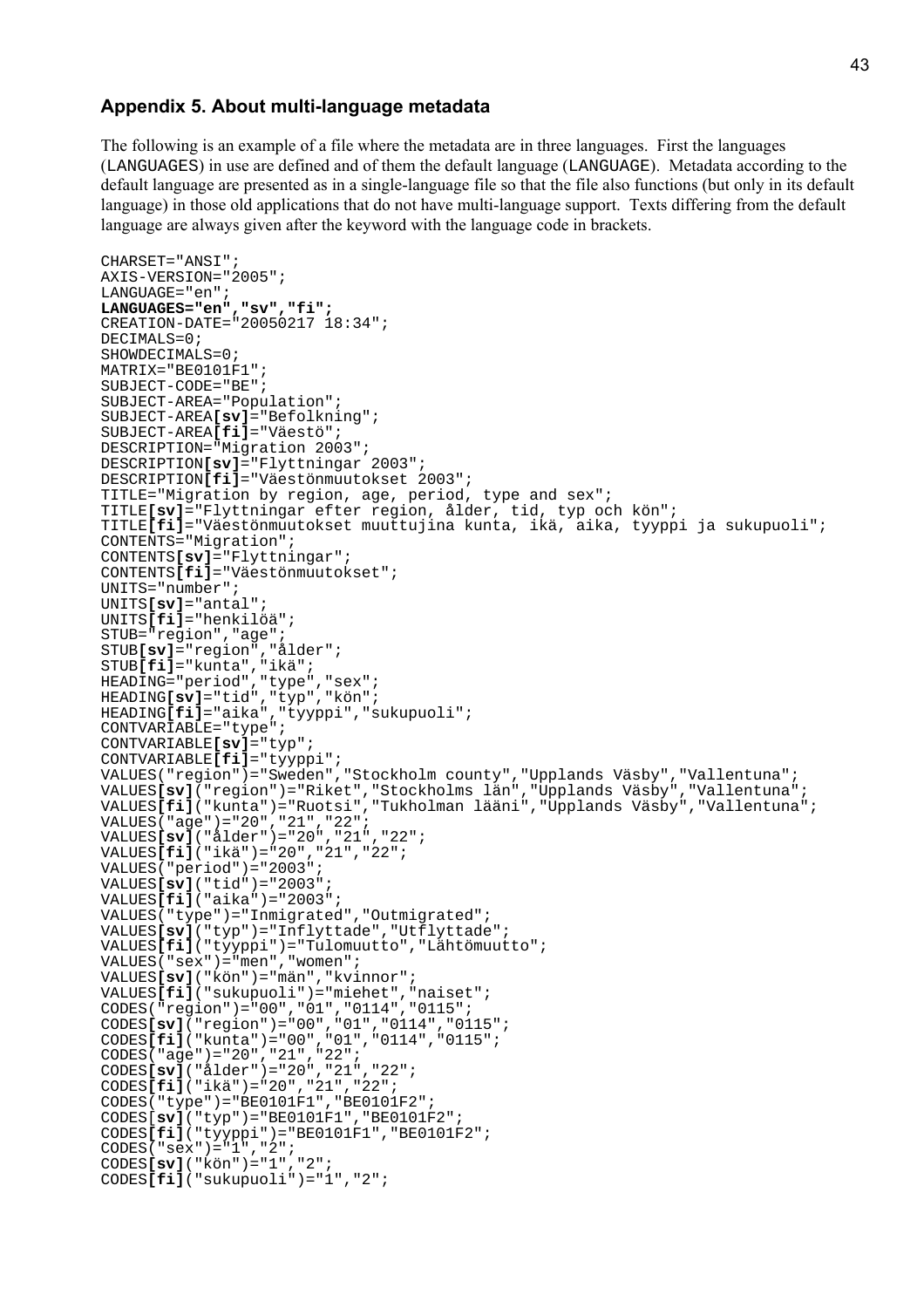```
DOMAIN("age") = "Age";
DOMAIN[sv]("ålder")="Ålder";
DOMAIN[fi]("ikä")="ikä";
ELIMINATION("region")="Sweden";
ELIMINATION[sv]("region")="Riket";
ELIMINATION[fi]("kunta")="Ruotsi";
LAST-UPDATED("Inmigrated")="20040212 16:28";
LAST-UPDATED[sv]("Inflyttade")="20040212 16:28";
LAST-UPDATED[fi]("Tulomuutto")="20040212 16:28";
UNITS("Inmigrated")="number";
UNITS[sv]("Inflyttade")="antal";
UNITS[fi]("Tulomuutto")="henkilö";
UNITS("Outmigrated")="number";
UNITS[sv]("Utflyttade")="antal";
UNITS[fi]("Lähtömuutto")="henkilö";
SOURCE="Statistics Sweden";
SOURCE[sv]="Statistiska centralbyrån (SCB)";
SOURCE[fi]="SCB";
CONTACT("Inmigrated")="Ewa Eriksson, SCB#Tel: +46 19-17 67 43";
CONTACT[sv]("Inflyttade")="Ewa Eriksson, SCB#Tel: 019-17 67 43";
CONTACT[fi]("Tulomuutto")="Ewa Eriksson, SCB#Tel: 019-17 67 43";
DATABASE="SDB";
DATABASE[sv]="SDB";
DATABASE[fi]="SDB";
INFOFILE="BE0101en";
INFOFILE[sv]="BE0101sv";
INFOFILE[fi]="BE0101fi";
NOTEX="Mandatory English note";
NOTEX[sv]="Obligatorisk svensk not";
NOTEX[fi]="Pakollinen suomalainen alaviite";
NOTEX("region")="Mandatory footnote for region";
NOTEX[sv]("region")="Obligatorisk fotnot för region";
NOTEX[fi]("kunta")="Pakollinen suomalainen alaviite muuttujalle kunta";
NOTE("age")="Age refers to age attained by the end of the year, "
"i.e. in principal, an account for the year of birth.";
NOTE[sv]("ålder")="Med ålder avses uppnådd ålder vid årets slut, "
"d.v.s. i princip en redovisning efter födelseår.";
NOTE[fi]("ikä")="Sama suomeksi"
VALUENOTEX("type","Inmigrated")="Migration cannot be added with regard to "
"regions. When, for instance, municipalities are added to metropolitan areas, "
"migration to the region is added to migrations within the region.#With "
"calcutating of age-specific rates per 1 000 of the mean population you shall "
"use the mean population per year of birth. And some more";
VALUENOTEX[sv]("typ","Inflyttade")="Flyttningar kan inte summeras vad avser "
"region. Vid t ex summering av kommuner till storstadsområde, summeras "
"flyttningar till regionen med flyttningar inom regionen.#Vid beräkning av "
"åldersdifferentierade tal per 1 000 av medelfolkmängden skall medelfolkmängden "
"per födelseår användas.";
VALUENOTEX[fi]("tyyppi","Tulomuutto")="Väestönmuutoksia ei saa laskea yhteen";
VALUENOTE("type","Inmigrated")="Request value note for inmigrated";
VALUENOTE[sv]("typ","Inflyttade")="Frivillig fotnot för inflyttade.";
VALUENOTE[fi]("tyyppi","Tulomuutto")="Suomalainen alaviite, tulomuutto.";
CELLNOTE("*","20","*","Inmigrated","*")="Cellnote inmigrated 20 years";
CELLNOTE[sv]("*","20","*","Inflyttade","*")="Cellnot inflyttade 20 år.";
CELLNOTE[fi]("*","20","*","Tulomuutto","*")="Soluviite, tulomuutto, 20.";
DATA=
456 938 223 327
613 948 305 464
835 968 325 511
590 1017 480 741
771 1145 668 993
924 1273 672 906
14 38 22 43
21 36 34 57
26 36 34 34
17 20 22 30
13 21 29 42
20 23 33 35;
```
44